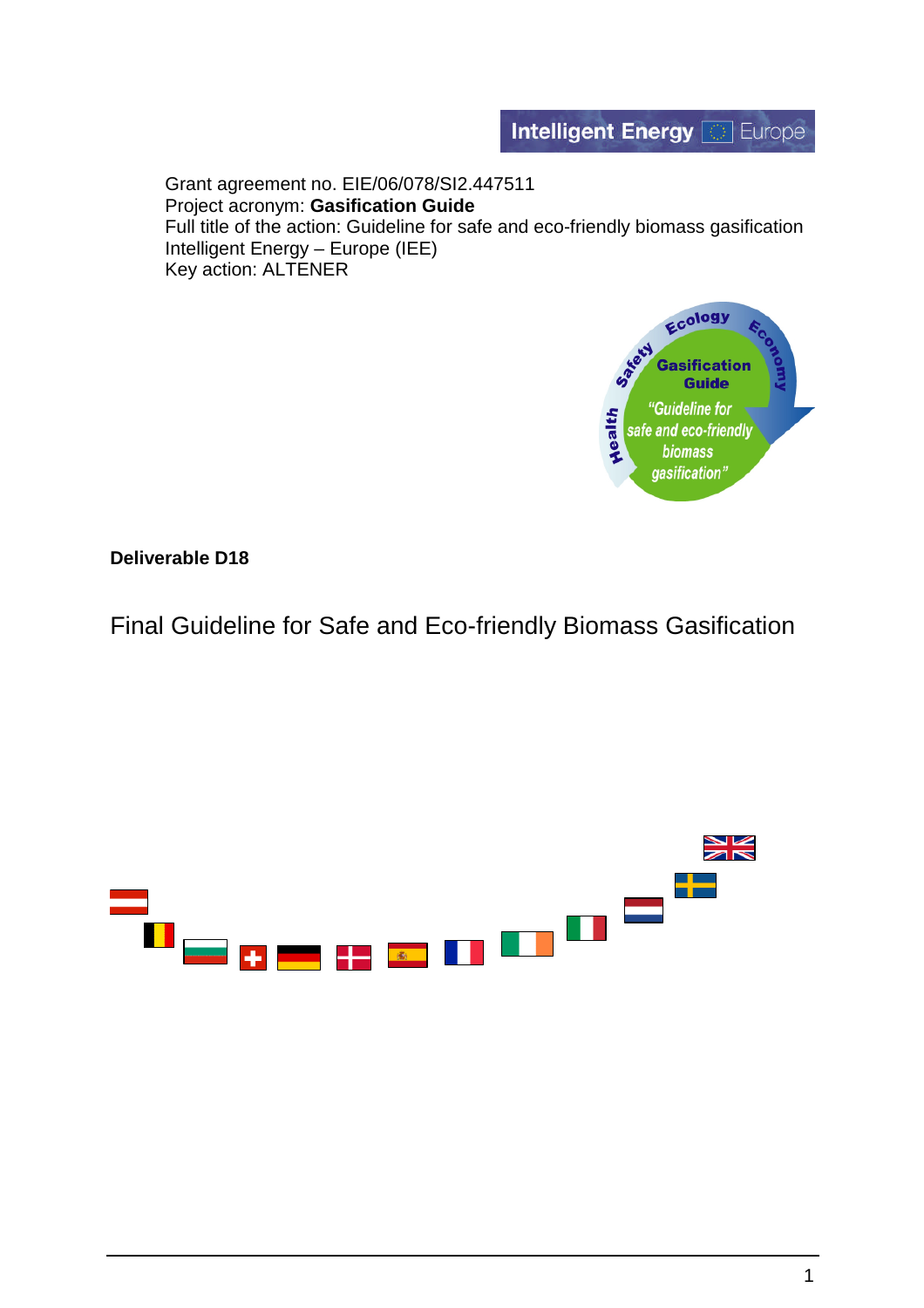# **I. Preface**

Biomass gasification is a promising, energy-efficient technology that can contribute significantly to renewable energy generation. This technology has to advance and is close to commercialisation, but large-scale implementation is hampered for various reasons. Leading gasification experts from around the world have identified Health, Safety and Environmental (HSE) issues as an important barrier to marketing the technology. In several cases, the lack of awareness and understanding of the HSE issues results in neglecting these issues, in long and complicated procedures, high costs and sometimes cancellation of the initiative. For the same reasons authorities tend to have unrealistic and costly requirements for gasification plants. A broadly accepted HSE guideline would effectively tackle this barrier and then significantly contribute to the development of a safe and environmentally-friendly technology.

With the support of the Intelligent Energy for Europe programme (contract number EIE-06-078), an international team developed a methodology for easy risk assessment. The main result is this GUIDELINE, aiming at safe best practice of biomass gasification. The Gasification Guide project team believes that guidance to stakeholders on Health, Safety and Environment will contribute to this aim.

Risk assessment in biomass gasification activity is becoming increasingly important all over the world. It is an effective means of identifying process safety risks and determining the most cost-effective ways to reduce risk. Manufacturers and users of gasification plants recognise the need for risk assessment, but most do not have the tools, experience and resources to assess risk quantitatively.

This GUIDELINE is based on an accepted methodology, science, common sense and wherever possible, measurable parameters from existing biomass gasification plants and those under development or construction. They also take account of the chemical industry and petroleum refinery practice. This guideline provides a general overview, and is not intended to be comprehensive in every aspect.

The existence of a practical biomass gasification guideline will assist different target groups such as manufacturers, operators, scientists, authorities, advisors and endusers/investors in assessing the potential HSE risks and imposing realistic measures for risk reduction and fair HSE requirements.

#### *Acknowledgement*

Experts within the Advisory Group and external experts are acknowledged for their comments and suggestions during preparation of this document. Special thanks go to those who contributed actively, either in the case studies or in supplying feedback and comments or suggestions on the Guideline document. Thanks also go to those who spent valuable time using the Software Tool.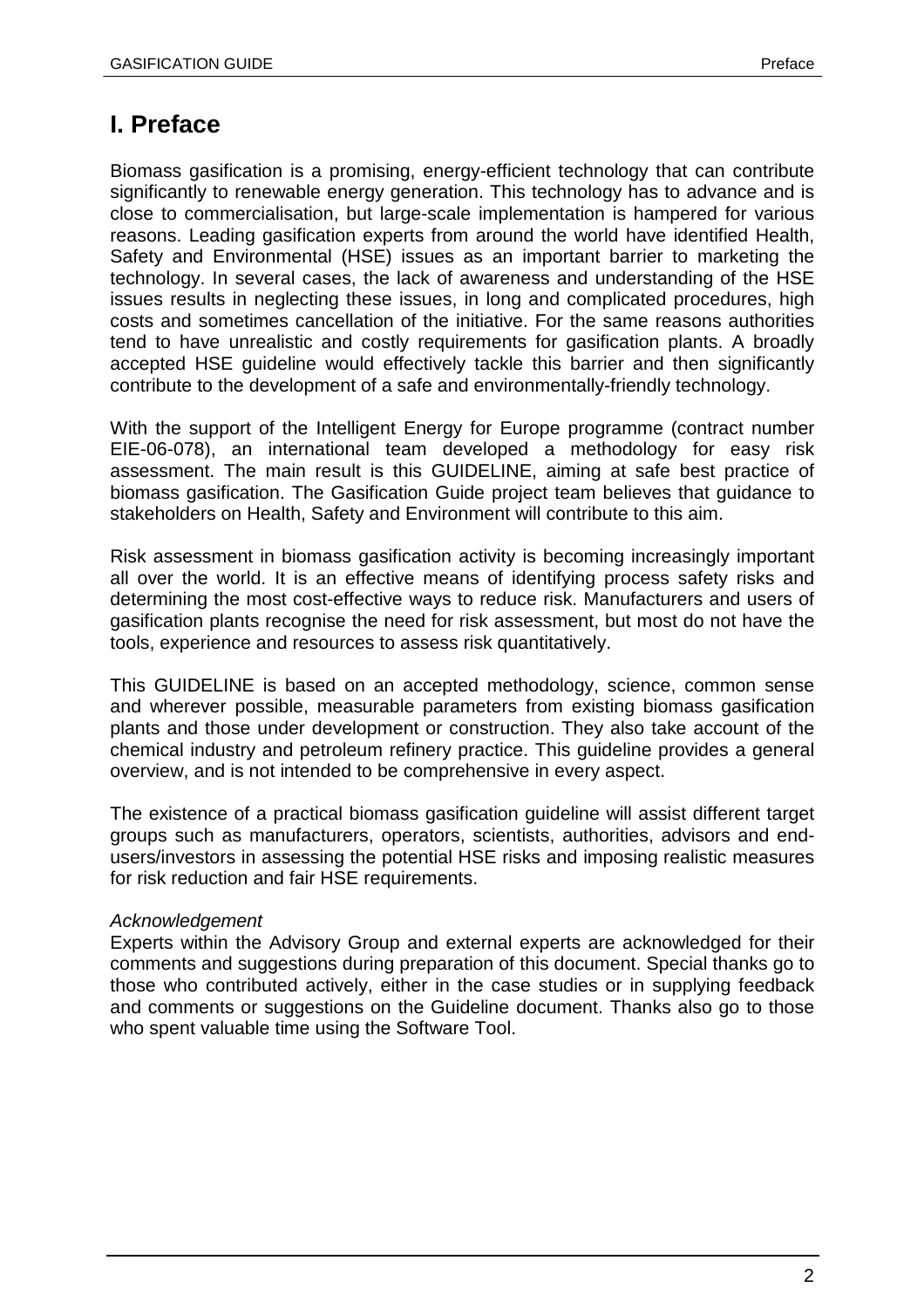The project team want to express their thanks to the following persons who contributed to the development of the Guideline and/or software tool on a voluntary basis:

Mr. Henrik Flyver Christiansen, Danish Energy Authority, Denmark

Mr. Gerhard Schmoeckel, Bavarian Environmental Agency (LfU), Germany

- Mr. Des Mitchell, OGen Ltd, United Kingdom
- Mr. Luis Sanchez, Eqtec, Spain
- Mr. Frédéric Dalimier, Xylowatt, Belgium
- Mr. Steve Scott, Biomass Engineering Ltd., United Kingdom
- Mr. Thomas Otto, TOC, Germany

Mr. Jacques Chaineaux, Ineris, France

The project was carried out from January 2007 – December 2009 and was conducted by the following team:

- 1. Mr J Vos and H Knoef from the BTG biomass technology group, the Netherlands, **vos@btgworld.com**, **knoef@btgworld.com**, **www.btgworld.com**
- 2. Mr M Hauth, Institute of Thermal Engineering, Graz University of Technology, Austria, **martin.hauth@TUGraz.at**, **www.iwt.tugraz.at**
- 3. Mr U Seifert, Fraunhofer Institute for Environmental, Safety, and Energy Technology, UMSICHT, Germany, **ulrich.seifert@umsicht.fraunhofer.de**, **www.umsicht.fraunhofer.de**
- 4. Prof. Hofbauer and Mr M Fuchs, Institute of Chemical Engineering Vienna University of Technology, Austria, **fuchsm@mail.tuwien.ac.at**, **www.vt.tuwien.ac.at**
- 5. Dr L Cusco and L Véchot, Health & Safety Laboratory/HSE, United Kingdom, **Laurence.Cusco@hsl.gov.uk**, **www.hse.gov.uk/**
- 6. Mr T E Pedersen and RM Hummelshøj, COWI A/S Energy, Denmark, **TEP@cowi.dk**, **www.cowi.dk**
- 7. Prof. Ivan Ivanov, Safety and Environmental Engineering Laboratory (SEEL), Technical University of Sofia, Bulgaria, **ivec@tu-sofia.bg**, **www.tu-sofia.bg**
- 8. Subcontractor Umwelt + Energie, Mr R Buehler, Switzerland, **ruedi.buehler@udena.ch**
- 9. Subcontractor FEE, Mr E Oettel, Germany, **info@fee-ev.de**, **www.fee-ev.de**

#### *Legal Disclaimer*

*The sole responsibility for the content of this report lies with the authors. It does not necessarily reflect the opinion of the European Communities. The European Commission is not responsible for any use that may be made of the information contained therein.*

*Whilst every effort has been made to ensure the accuracy of this document, the authors cannot accept and hereby expressly exclude all or any liability and gives no warranty, covenant or undertaking (whether express or implied) in respect of the fitness for purpose of, or any error, omission or discrepancy in, this document and reliance on contents hereof is entirely at the user's own risk.*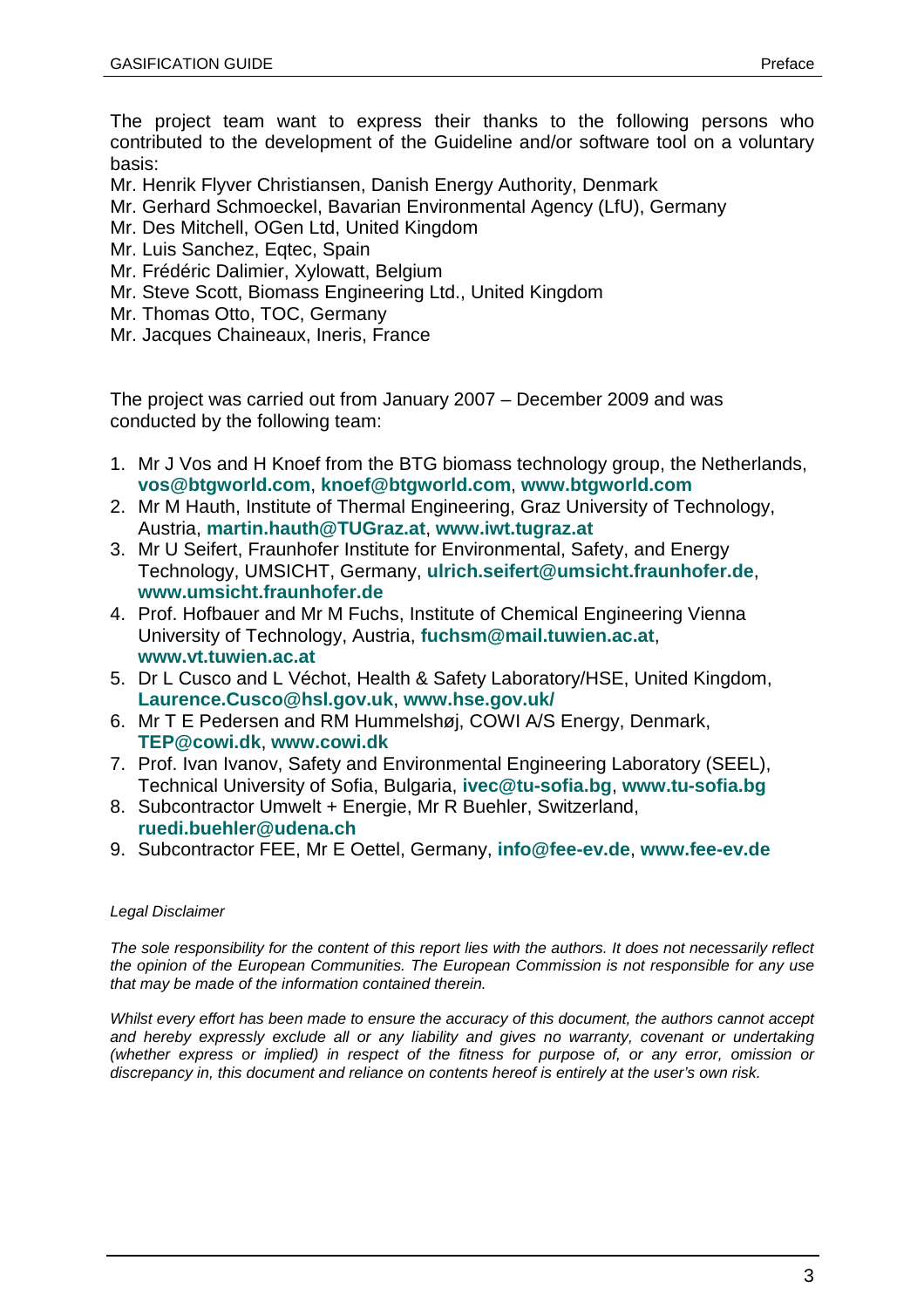# **III. Table of Contents**

|   | 1.1            |                                                                         |  |
|---|----------------|-------------------------------------------------------------------------|--|
|   | 1.2            |                                                                         |  |
|   | 1.3            |                                                                         |  |
|   | 1.4            |                                                                         |  |
|   |                |                                                                         |  |
|   | 2.1            |                                                                         |  |
|   | 2.2            |                                                                         |  |
|   | 2.3            |                                                                         |  |
|   | 2.4            |                                                                         |  |
|   | 2.5            |                                                                         |  |
|   | 2.6            |                                                                         |  |
|   | 2.7            |                                                                         |  |
|   | 2.8            |                                                                         |  |
|   | 2.9            |                                                                         |  |
|   | 2.9.1          | Typical gas composition and physical gas properties  16                 |  |
|   | 2.9.2          |                                                                         |  |
|   |                |                                                                         |  |
|   |                | 3 Legal Framework for Biomass Gasification Technologies 18              |  |
|   | 3.1            |                                                                         |  |
|   | 3.2            |                                                                         |  |
|   | 3.3            | Construction and operation of biomass gasification plants 21            |  |
|   | 3.4            |                                                                         |  |
|   | 3.5            | Special aspects of permit procedures for biomass gasification plants in |  |
|   |                |                                                                         |  |
|   | 3.6            | Legal background of "best available techniques" requirements  30        |  |
|   |                |                                                                         |  |
|   | 4.1            |                                                                         |  |
|   | 4.2            | Applied risk assessment procedure for biomass gasification plants 31    |  |
|   | 4.3            |                                                                         |  |
|   | 4.4            |                                                                         |  |
|   | 4.5            |                                                                         |  |
|   | 4.6            |                                                                         |  |
|   | 4.7            |                                                                         |  |
| 5 |                |                                                                         |  |
|   | 5.1            |                                                                         |  |
|   | 5.2            |                                                                         |  |
|   | 5.3            |                                                                         |  |
|   | 5.3.1          | Good design practice related to plant building construction  41         |  |
|   | 5.3.2          | Good engineering practice related to process equipment 41               |  |
|   | 5.3.3          | Recommendations regarding operating and monitoring procedures 44        |  |
|   | 5.3.4          |                                                                         |  |
|   | 5.4            |                                                                         |  |
|   | 5.4.1          |                                                                         |  |
|   |                |                                                                         |  |
|   |                |                                                                         |  |
|   | 5.4.2          |                                                                         |  |
|   | 5.4.3          |                                                                         |  |
|   | 5.4.4<br>5.4.5 |                                                                         |  |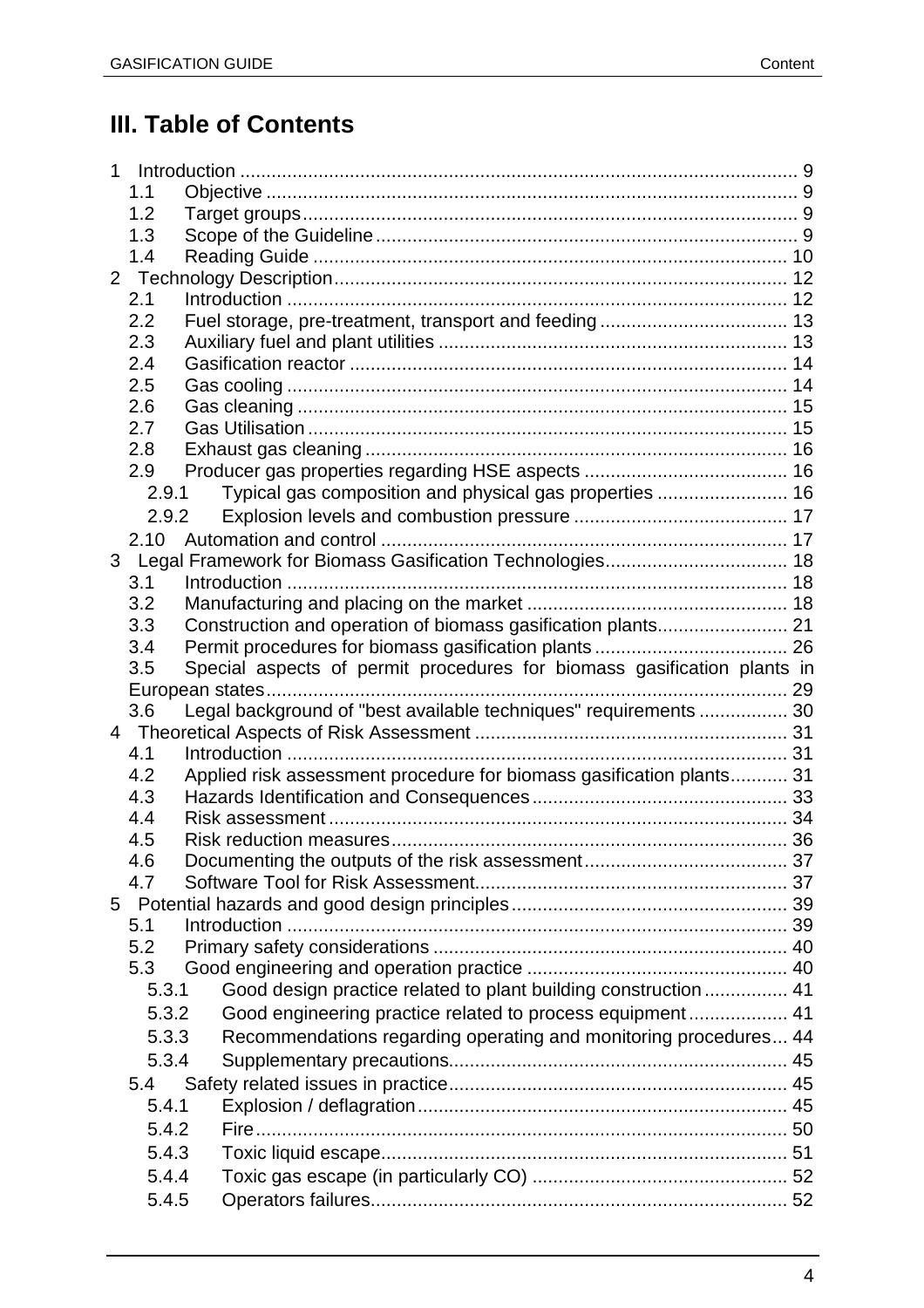| 5.5   |                                                                  |  |
|-------|------------------------------------------------------------------|--|
|       |                                                                  |  |
| 5.5.2 | Literature regarding zoning and explosion protection measures 54 |  |
| 5.6   |                                                                  |  |
| 5.6.1 |                                                                  |  |
| 5.6.2 |                                                                  |  |
| 6     |                                                                  |  |
| 6.1   |                                                                  |  |
| 6.1.1 |                                                                  |  |
| 6.1.2 |                                                                  |  |
| 6.1.3 |                                                                  |  |
| 6.1.4 |                                                                  |  |
| 62    |                                                                  |  |
| 6.2.1 |                                                                  |  |
| 6.2.2 |                                                                  |  |
|       |                                                                  |  |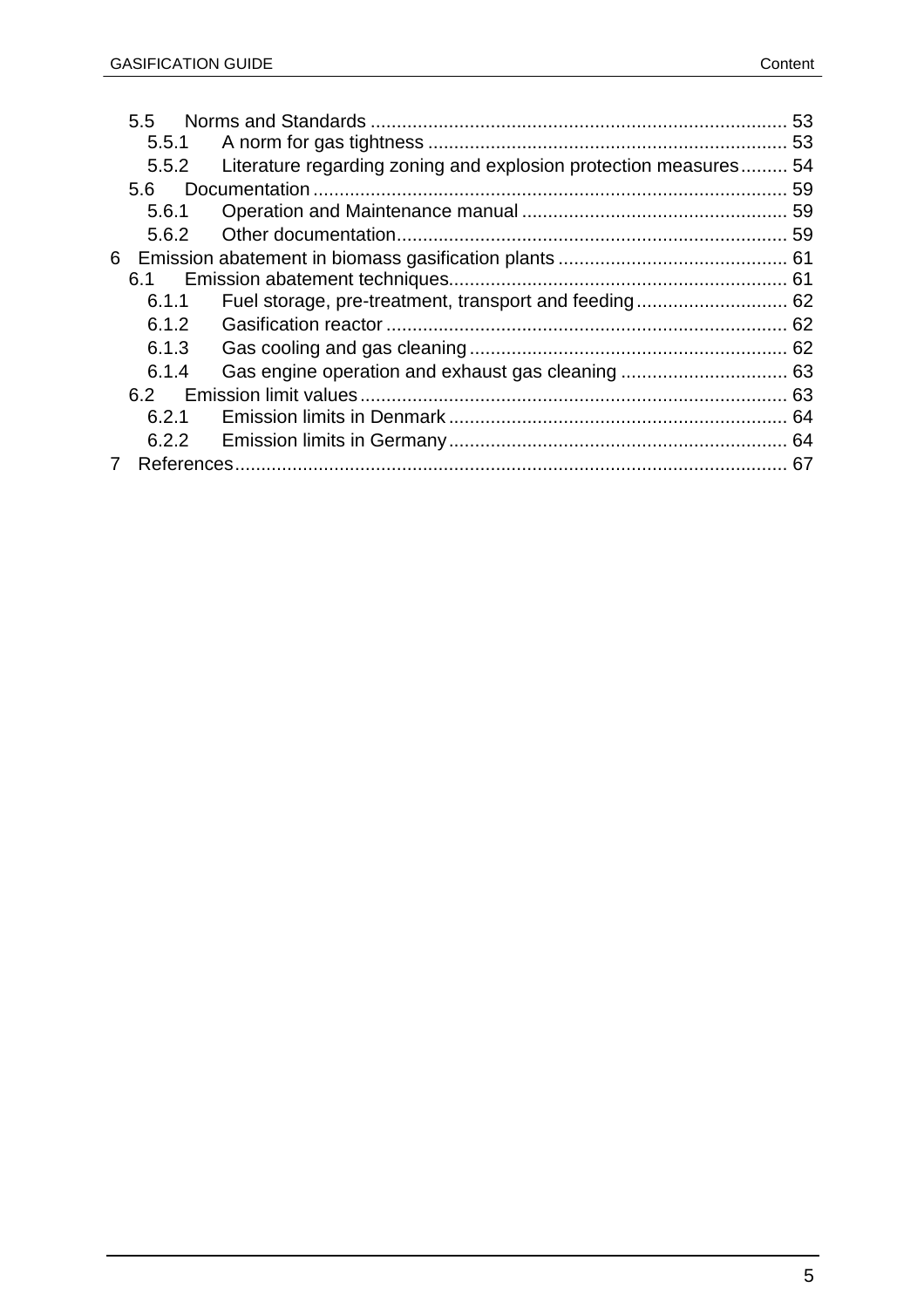# IV. Abbreviations and Definitions

#### **Abbreviations**

| <b>ABV</b>   | Anti backfiring valve                              |
|--------------|----------------------------------------------------|
| <b>ALARP</b> | As Low As Reasonably Practicable                   |
| <b>API</b>   | American Petroleum Institute                       |
| <b>ATEX</b>  | ATmosphères EXplosibles (French)                   |
| <b>BGP</b>   | <b>Biomass Gasifier Plant</b>                      |
| <b>CEN</b>   | Comité Européen de Normalisation                   |
| <b>CHP</b>   | <b>Combined Heat and Power</b>                     |
| <b>COMAH</b> | <b>COntrol of MAjor accident Hazards</b>           |
| <b>DS</b>    | Dansk Standard                                     |
| EC           | <b>European Community</b>                          |
| <b>EEC</b>   | <b>European Economic Community</b>                 |
| <b>FMEA</b>  | <b>Failure Modes and Effects Analysis</b>          |
| <b>FR</b>    | <b>Fire Resistance</b>                             |
| <b>HAZOP</b> | <b>HAZard and OPerability</b>                      |
| <b>HAZID</b> | <b>HAZard IDentification</b>                       |
| <b>HSE</b>   | Health, Safety and Environment                     |
| IC.          | <b>Internal Combustion</b>                         |
| <b>IPPC</b>  | <b>Integrated Pollution Prevention and Control</b> |
| <b>INF</b>   | Informationshæfte (DK)- [Short note]               |
| O&M          | <b>Operation and Maintenance</b>                   |
| PI           | Piping and Instrumentation                         |
| <b>PLC</b>   | Programmable Logic Controller                      |
| ppm          | parts per million                                  |
| <b>PSV</b>   | <b>Pressure Safety Valve</b>                       |
| <b>RA</b>    | <b>Risk Assessment</b>                             |
| RP           | <b>Recommended Practice</b>                        |
| <b>SIL</b>   | Safety integrity level                             |
| <b>SME</b>   | Small and Medium Enterprises (KMU in German)       |
| <b>VDI</b>   | Verein Deutscher Ingenieure                        |

## **Definitions**

*Biomass*: Material of biological origin, excluding material embedded in geological formations and transformed to fossil (Note: This definition is the same as the definition of biomass in CEN TC 335 Solid Biofuels. Biomass is the only non-fossil carbon source.).

*Gasification*: Thermal conversion of carbon-based materials into a product gas composed primarily of CO,  $H_2$ , methane and light hydrocarbons in association with  $CO<sub>2</sub>$ , H<sub>2</sub>O and N<sub>2</sub> depending on the specific gasification process considered.

*Producer gas*: The mixture of gases produced by the gasification of organic material such as biomass at relatively low temperatures (700 to 1000°C). Producer gas is composed of carbon monoxide (CO), hydrogen  $(H_2)$ , carbon dioxide (CO<sub>2</sub>), nitrogen  $(N<sub>2</sub>)$  and typically a range of hydrocarbons such as methane  $(CH<sub>4</sub>)$ . Producer gas can be burned as a fuel gas, e.g. in a boiler for heat, or in an internal combustion gas engine for electricity generation or CHP. The composition of the gas can be modified by choice of gasification parameters to be optimised as a fuel gas (producer gas) or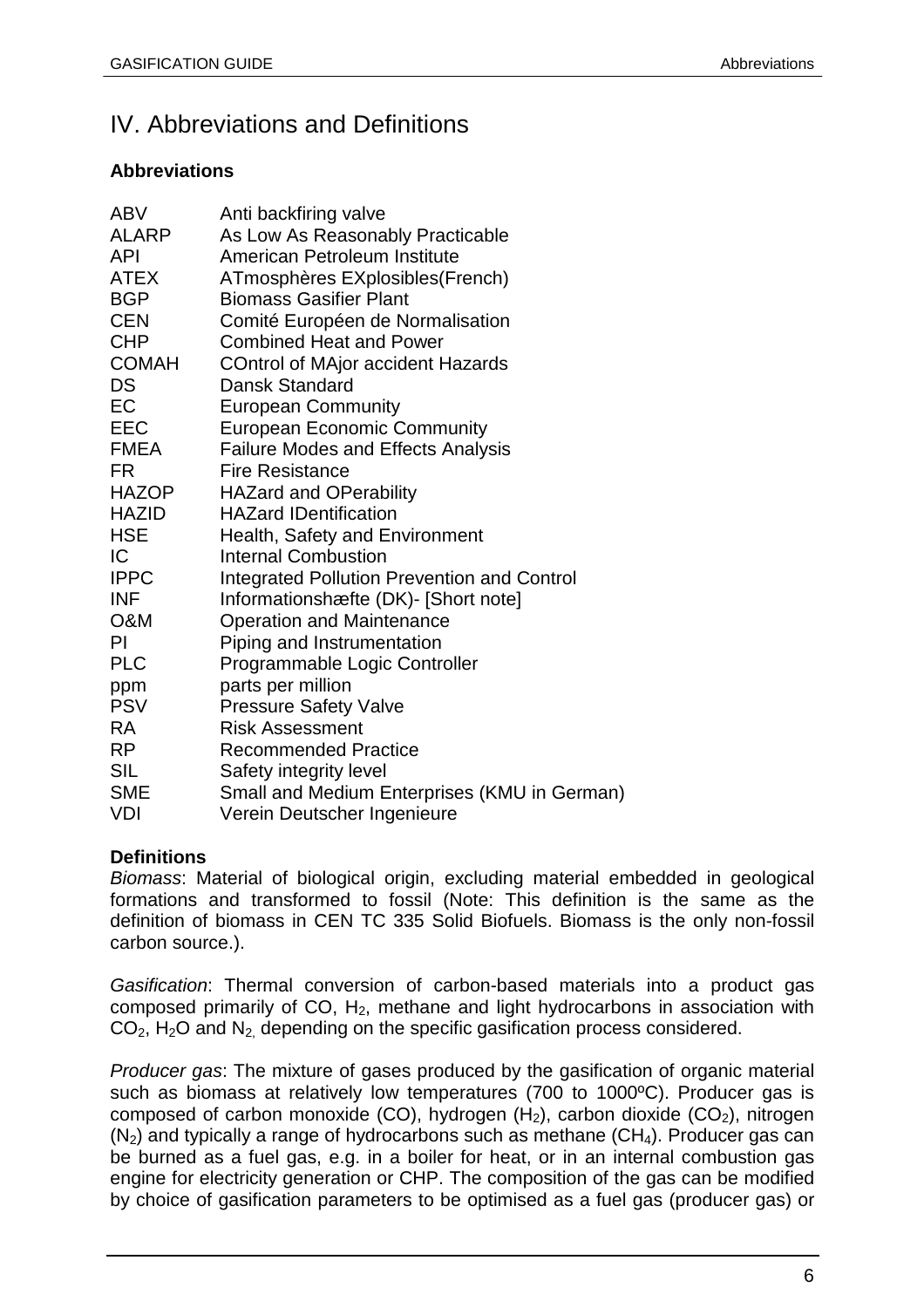synthesis gas, which contains almost exclusively CO and  $H<sub>2</sub>$  and is suitable for synthesis of liquid biofuels.

*Synthesis gas:* A mixture exclusively of carbon monoxide (CO) and hydrogen (H<sub>2</sub>). Following clean-up to remove any impurities such as tars, synthesis gas (syngas) can be used to synthesise organic molecules such as synthetic natural gas (SNG methane (CH4)) or liquid biofuels such as synthetic diesel (via Fischer-Tropsch synthesis).

*Environmentally-sound:* The maintenance of a healthy environment and the protection of life-sustaining ecological processes. It is based on thorough knowledge and requires or will result in products, manufacturing processes, developments, etc which are in harmony with essential ecological processes and human health.

Deflagration: An explosion that has a pressure wave below the speed of sound.

Detonation: An explosion that has a pressure wave above the speed of sound.

*CE-mark*: The CE marking symbolises the conformity of a product to the Community requirements incumbent on the manufacturer of the product. It indicates that the product conforms with all the Community provisions providing for its affixing.

*Zoning:* These are the 'official' definitions for zones 1, 2, and 22 from directive 1999/92/EC:

- Zone 1 A place in which an explosive atmosphere consisting of a mixture with air or flammable substances in the form of gas, vapour or mist is likely to occur occasionally in normal operation.
- Zone 2 A place in which an explosive atmosphere consisting of a mixture with air of flammable substances in the form of gas, vapour or mist is not likely to occur in normal operation but, if it does occur, will persist for a short period only.
- Zone 22 A place in which an explosive atmosphere in the form of a cloud of combustible dust in air is not likely to occur in normal operation but, if it does occur, will persist for a short period only.

Note: Categories like 'II2G' refer to the quality of equipment and should not be mixed with zone classification.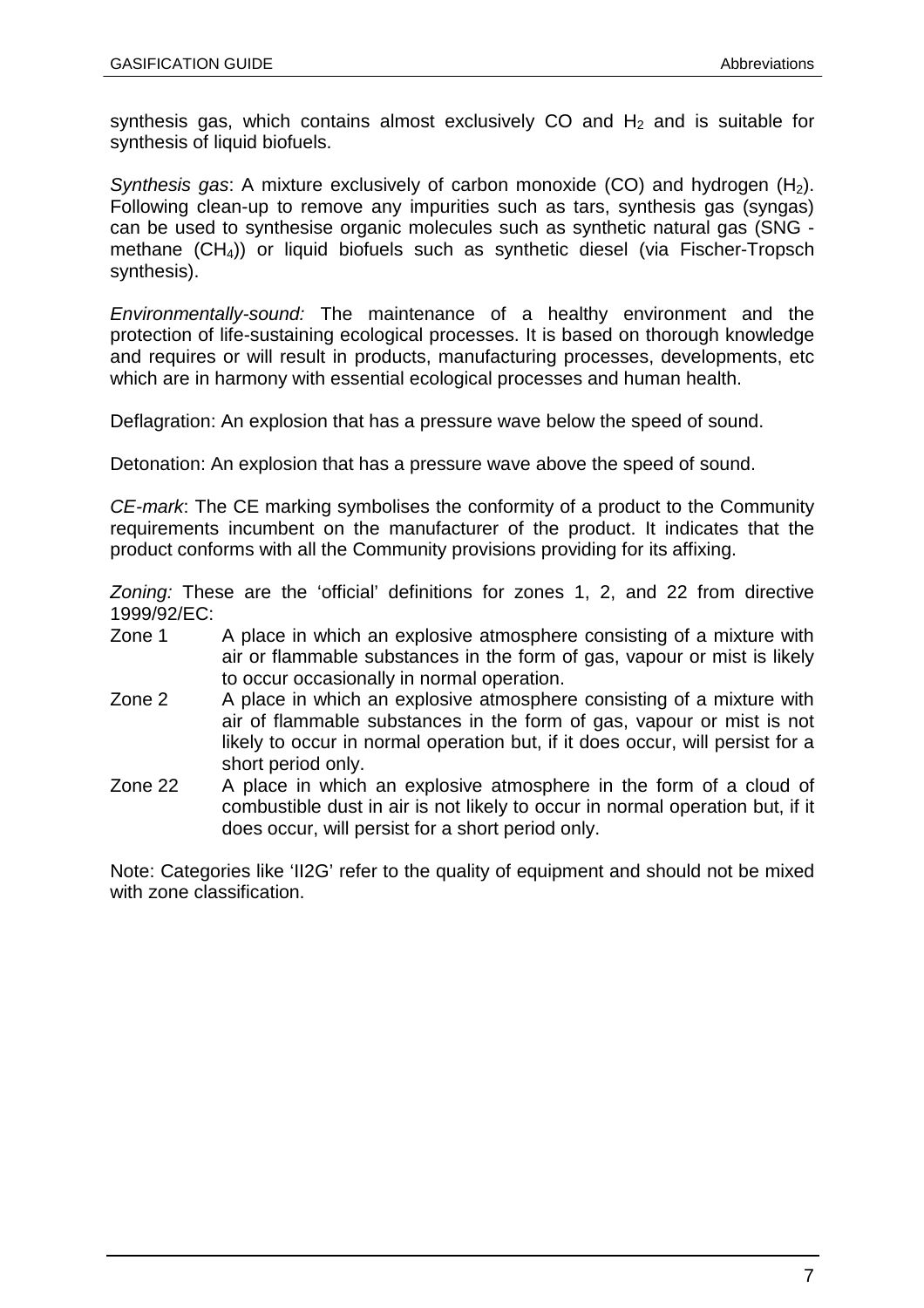## **Terms for "Authorisation" and "Declaration"**

Official terms and synonyms for "authorisation/permit" and "declaration" (with regard to classified installations) are listed below for different EU countries.

| <b>State</b>                          | <b>Authorisation / Permit</b>                         | <b>Declaration</b>                 |
|---------------------------------------|-------------------------------------------------------|------------------------------------|
| Austria                               | Bewilligung                                           |                                    |
| <b>Belgium</b>                        | Permis (d'environnement) /<br>(milieu)vergunning      | Déclaration /<br>aangifte          |
| Denmark                               | Godkendelse                                           | Anmeldelse                         |
| France                                | Autorisation                                          | Déclaration                        |
| Germany                               | Genehmigung, Erlaubnis,<br>Bewilligung, Zulassung     | Anzeige, Anmeldung                 |
| Ireland                               | Licence, permit, permission                           |                                    |
| Italy                                 | Autorizzazione                                        | Comunicazione                      |
| <b>Netherlands</b>                    | Vergunning (wet milieubeheer)                         | Aangifte                           |
| Spain                                 | Autorización                                          | Notificación                       |
| Sweden                                | Tillstånd                                             | Anmälan                            |
| Switzerland                           | Bewilligung, (Plan-)<br>Genehmigung                   | Anzeige, (Emissions-)<br>Erklärung |
| United Kingdom<br>(England and Wales) | Authorisation, permit, license,<br>(planning) consent | Notification, declaration          |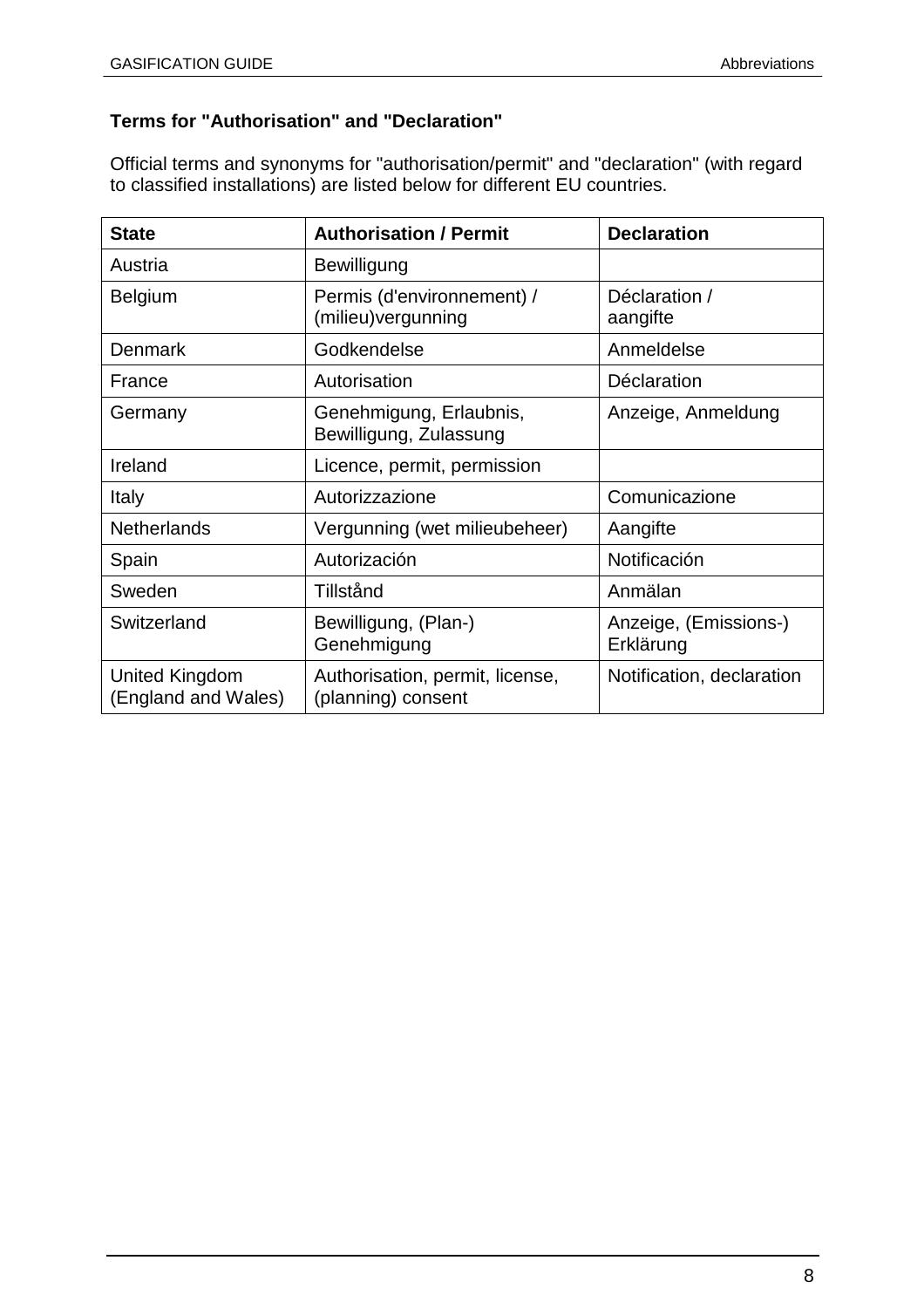# **1 Introduction**

## *1.1 Objective*

The objective of the Gasification Guide **project** is to accelerate the market penetration of small-scale biomass gasification systems (< 5 MW fuel power) by the development of a Guideline and Software Tool to facilitate risk assessment of HSE aspects.

The Guideline may also be applied in retrofitting or converting old thermal plants in the Eastern European countries – with rich biomass recourses – to new gasification plants.

The objective of this **document** is to guide key target groups identifying potential hazards and make a proper risk assessment. The software tool is an additional aid in the risk assessment.

# *1.2 Target groups*

During the project cycle of developing and implementing a biomass gasification plant, different organisations, institutes, industries and/or private bodies are engaged at some stage. Stakeholders include: project developers, engineers, legislation and permitting authorities, investors, consultancy/advisors, manufacturers and operators. In principle, they all belong to the target group. Furthermore, host communities and policy makers also play a key role.

The views and needs of these target groups regarding biomass gasification technology may differ. In some cases, members of the target groups may even have conflicting interests, for instance manufacturer versus plant owner, end-user and permitting authorities. For the implementation and commercialisation of biomass gasification, there are several major target groups:

- $\triangleright$  Manufacturers;
- $\triangleright$  Operators, technicians and plant owners;
- $\triangleright$  Permitting authorities:
- $\triangleright$  Investors or advisors to the investors: and
- $\triangleright$  HSE experts.

## *1.3 Scope of the Guideline*

This guideline is intended to be a training tool and a resource for workers and employers to safely design, fabricate, construct, operate and maintain small-scale biomass gasification facilities. The Guideline is applicable with the following constraints:

- $\triangleright$  The maximum scale of the gasification plant was agreed to be about 1 MW<sub>e</sub>. The reason is that large companies do have normally their safety rules in place;
- $\triangleright$  This means in principle only fixed bed gasifier designs. However, most parts are also valid to other designs and even other thermal conversion processes;
- $\triangleright$  The use of contaminated biomass is beyond the scope of this Guideline.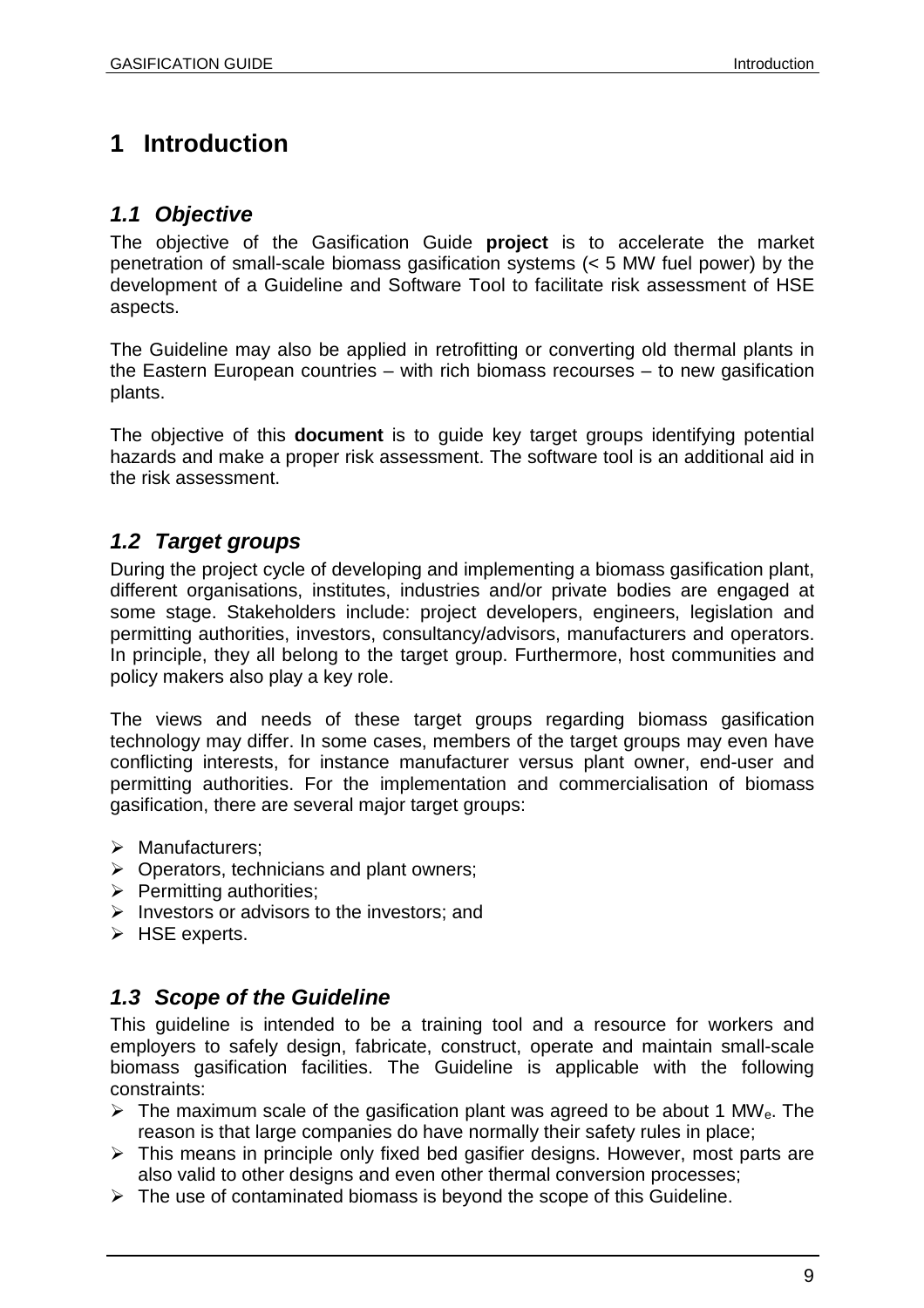Biomass gasification is a fairly complex technology, and biomass gasification plants (BGP) need to comply with various European guidelines and national laws. The different process steps and potential HSE aspects in a typical BGP are illustrated in Figure 1-1. Each process step has to be carefully considered for its HSE constituents during the planning, engineering, construction and operation stage. In this Guideline less emphasis is placed on gas engines as these are commercially available and already come with a CE mark and Declaration of Conformity.



**Figure 1-1 : Potential Health, Safety and Environmental aspects of gasification plants**

In the formulation of this HSE Guideline, the following process steps and system components have been considered:

- $\triangleright$  Fuel storage and handling on site;
- $\triangleright$  Fuel conveyance and feeding:
- Seasification reactor;
- $\triangleright$  Gas conditioning (cleaning and cooling);
- $\triangleright$  Gas utilisation (gas engine);
- $\triangleright$  Automation and control: and
- $\triangleright$  Auxiliaries and utilities

#### *1.4 Reading Guide*

The Guideline contains four major chapters; each chapter can be read on its own without knowing the content of previous chapters.

Chapter 2 briefly describes the gasification technology in general.

Chapter 3 gives an overview of major legal framework issues on plant permission and operation. The legal frame is changing and the description is based on the situation by the end of 2007.

Chapter 4 explains the *theory* behind the risk assessment method and risk reduction measures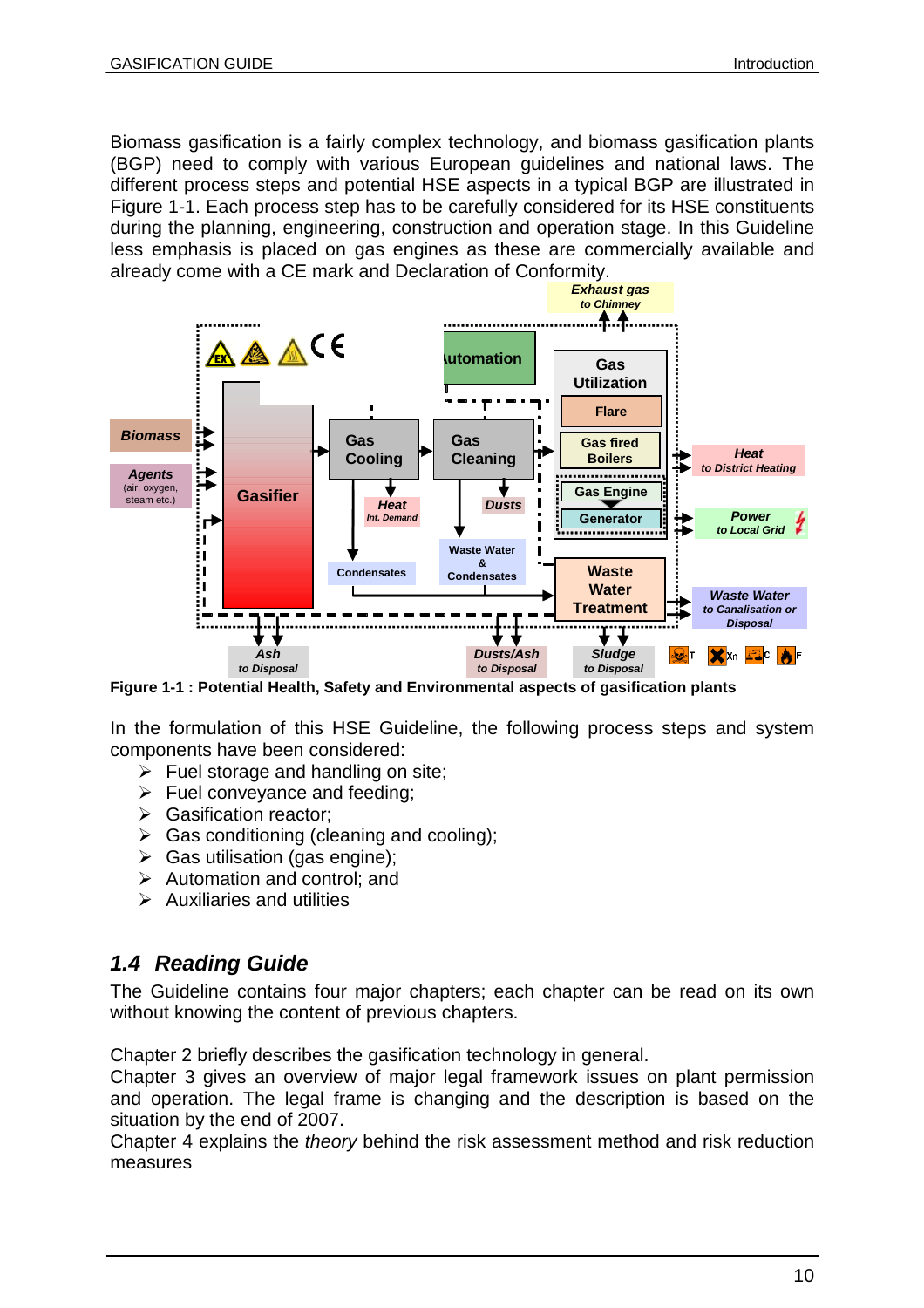Chapter 5 is the heart of the Guideline and gives *practical* examples of good design, operation and maintenance principles. The practical examples and feedback have been received throughout the project and the description is based on mid-2009.

Chapter 6 describes the best techniques currently available for emission abatement which are used in biomass gasification plants.

The following important information can be downloaded from the project website **www.gasification-guide.eu**:

- 1. Software Tool "Risk Analyzer" for easy risk assessment of biomass gasification plants. The software tool is java-script based and the associated manual can also be downloaded
- 2. A checklist for permitting authorities to make a quick risk assessment
- 3. Several comprehensive reports as deliverables from the project.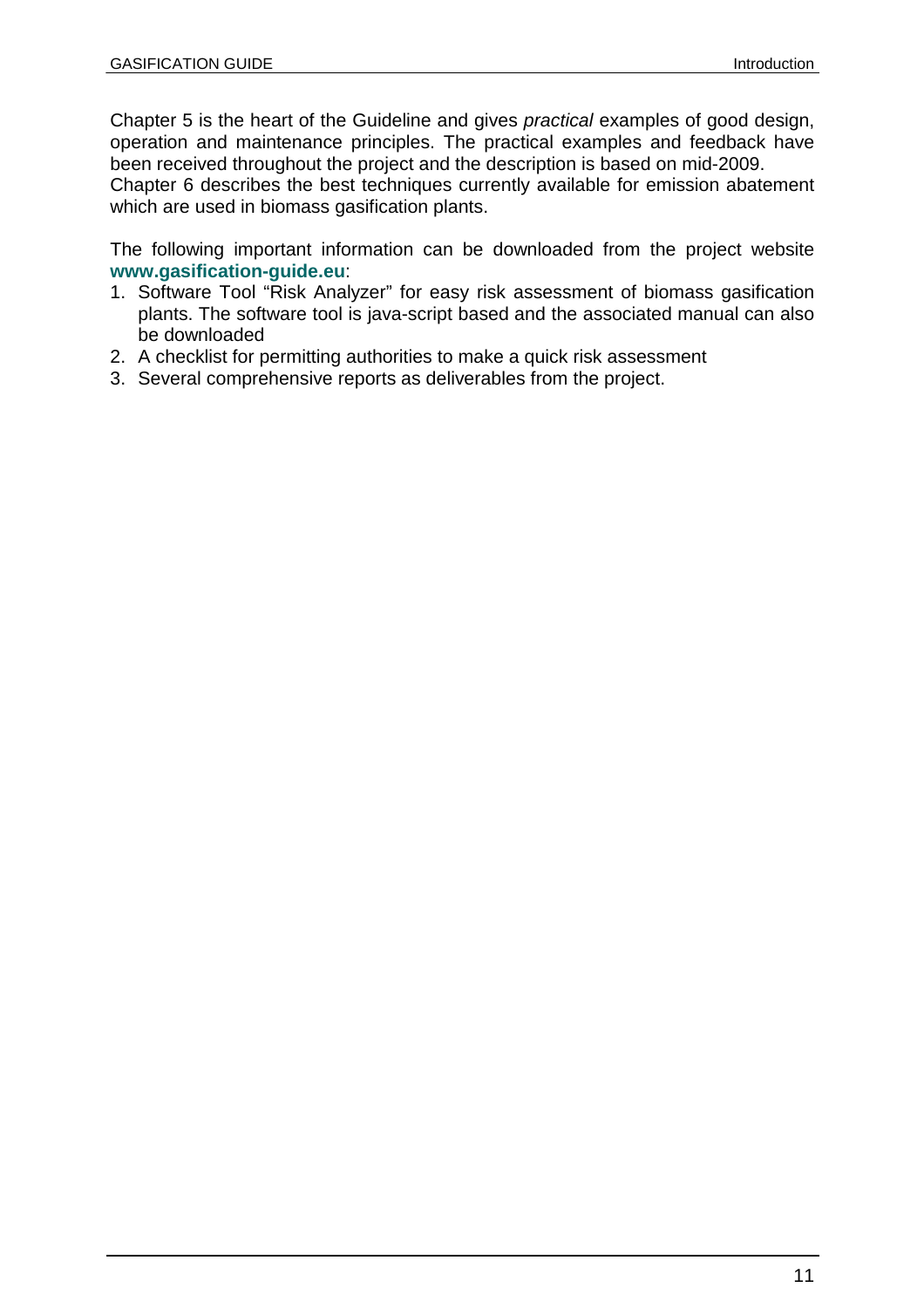# **2 Technology Description**

## *2.1 Introduction*

This chapter gives a brief overview of the different process steps applied in *b*iomass gasification plants (BGP). The chapter is an abbreviated version of the technology description report given by *Deliverable 8: Biomass gasification: State-of-the-art description*, where a more comprehensive description is given on:

- $\triangleright$  general information (e.g. design, information on plant emissions, etc.);
- $\triangleright$  technology details (e.g. fundamental description of basic technologies); and
- $\triangleright$  important health, safety and environmental relevant issues.

Biomass gasification with a downstream gas engine is particular suitable for decentralised biomass utilisation and high efficient combined heat and power production. Figure 2-1 presents a simplified diagram of a BGP illustrating the main components, which describe and classify the process.

The fuel is normally fed into the gasification reactor through an air/gas-tight closure (an exception is an open top gasifier) by appropriate fuel conveying systems. The conversion of the fuel into a producer gas takes place in the gasification reactor, where the thermo-chemical conversion steps of drying, pyrolysis, partial oxidation and reduction as well as ash formation take place. For relatively small scale units – which is the scope of this Guideline –air is normally used as the gasification agent.



**Figure 2-1: Typical process chain of a biomass cogeneration plant (compare [1])**

The producer gas leaves the reactor at elevated temperatures (600-800 $^{\circ}$ C) with a certain heating value and pollutant load. In the subsequent steps of the process chain, sensitive heat contained in the producer gas can be used for the provision of internal process heat, drying of the fuel and/or for district heating purposes. In various cleaning and cooling concepts the producer gas is subjected to dry (hot) and/or wet cleaning to achieve the required specifications for the gas engine. Note: in the case of wet gas cleaning, often the sensible heat can not be utilised.

During operation of a biomass gasification plant there is an increased hazard potential due to the fact that a potentially explosive, toxic and combustible gas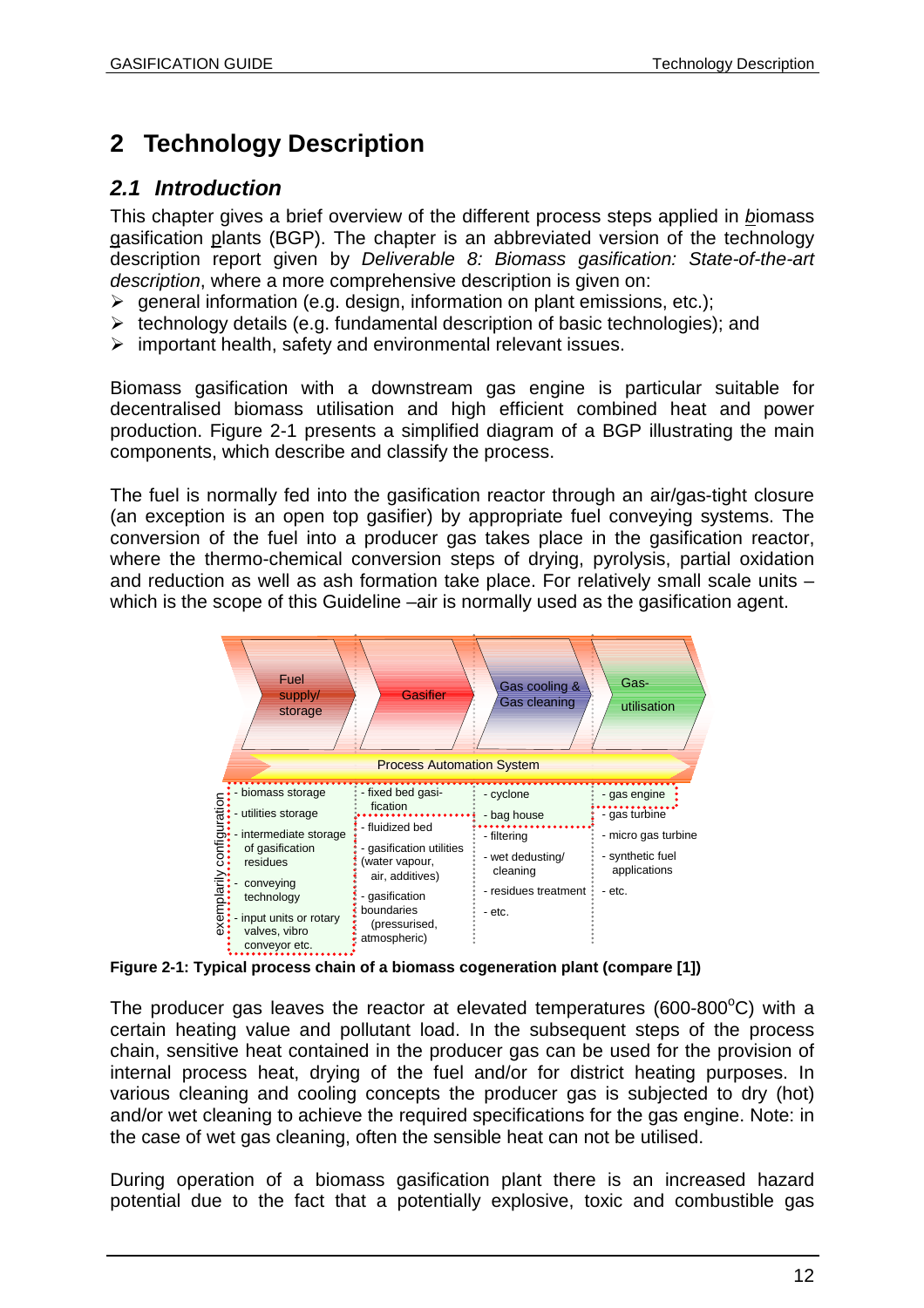mixture is produced and consumed. The producer gas and residues (ash, liquids, exhaust gases) may cause the following major hazards/risks:

- $\triangleright$  an explosion and/or fire;
- $\triangleright$  health damage to humans (poisoning, danger of suffocation, noise, hot surfaces, fire and explosion); and
- $\triangleright$  pollution of the environment and plant vicinity.

To counteract these adverse effects, appropriate measures must be taken to meet the requirements for successful market introduction of a safe and eco-friendly biomass gasification technology.

## *2.2 Fuel storage, pre-treatment, transport and feeding*

Fuel storage, transport and pre-treatment may influence the fuel quality (e.g. drying during storage), as well as the gasification process stability (e.g. producer gas quality, stability of heat and power production, etc). Fuel is normally stored in a separate building adjacent to the main gasifier building. In most cases, the size of the storage building is chosen based on 2-3 days operation (to overcome a weekend) without fuel delivery. From here, fuel is transported to the pre-treatment section. The main technologies available to meet the requirements of the gasification system are drying, sizing or compacting, depending on the origin of the fuel. After pre-treatment the fuel may be transported to a daily storage bunker. The most common means of transport or conveyance is belt conveying and screws. From the daily storage bunker the fuel is further transported to the feeding system, which mostly is equipped with a dosing unit. The fuel conveyor may have integrated features like sieving, a magnetic belt, removal of contaminants and foreign material, and/or a drying unit. The actual feeding into the gasification reactor is usually done by a speed-controlled screw, the double-sluice lock hopper system or the rotary valve.

An important aspect is to avoid the escape of gas through the feeding section during the actual feeding and/or the air ingress during the same period. Anti-backfiring systems can be used or purging using inert gases to avoid this risk of potentially explosive atmospheres, as well as physically separating the fuel storage and gasification reactor, minimising fire risks potentials.

## *2.3 Auxiliary fuel and plant utilities*

Auxiliary media/fuels and plant utilities may be needed during O&M to ensure the stable plant operation. A summary is given in Table 2-1.

| <b>Media</b>              | <b>Purpose</b>                                  |
|---------------------------|-------------------------------------------------|
| Natural gas / propane gas | Auxiliary firing, like start-up                 |
| (Bio)-diesel              | Auxiliary firing, pilot injection gas engine    |
| (Bio)-oils                | Lubricating oils, scrubbing emulsions           |
| Nitrogen,                 | Inertisation media, purge media                 |
| Water, steam              | Gasification media supply, cooling media        |
| Air and pressurized air   | Gasification agent supply, operating medium for |
|                           | plant actuating elements                        |
| Electricity               | Blowers, conveyors, fans, etc.                  |

**Table 2-1: Example of auxiliaries and utilities**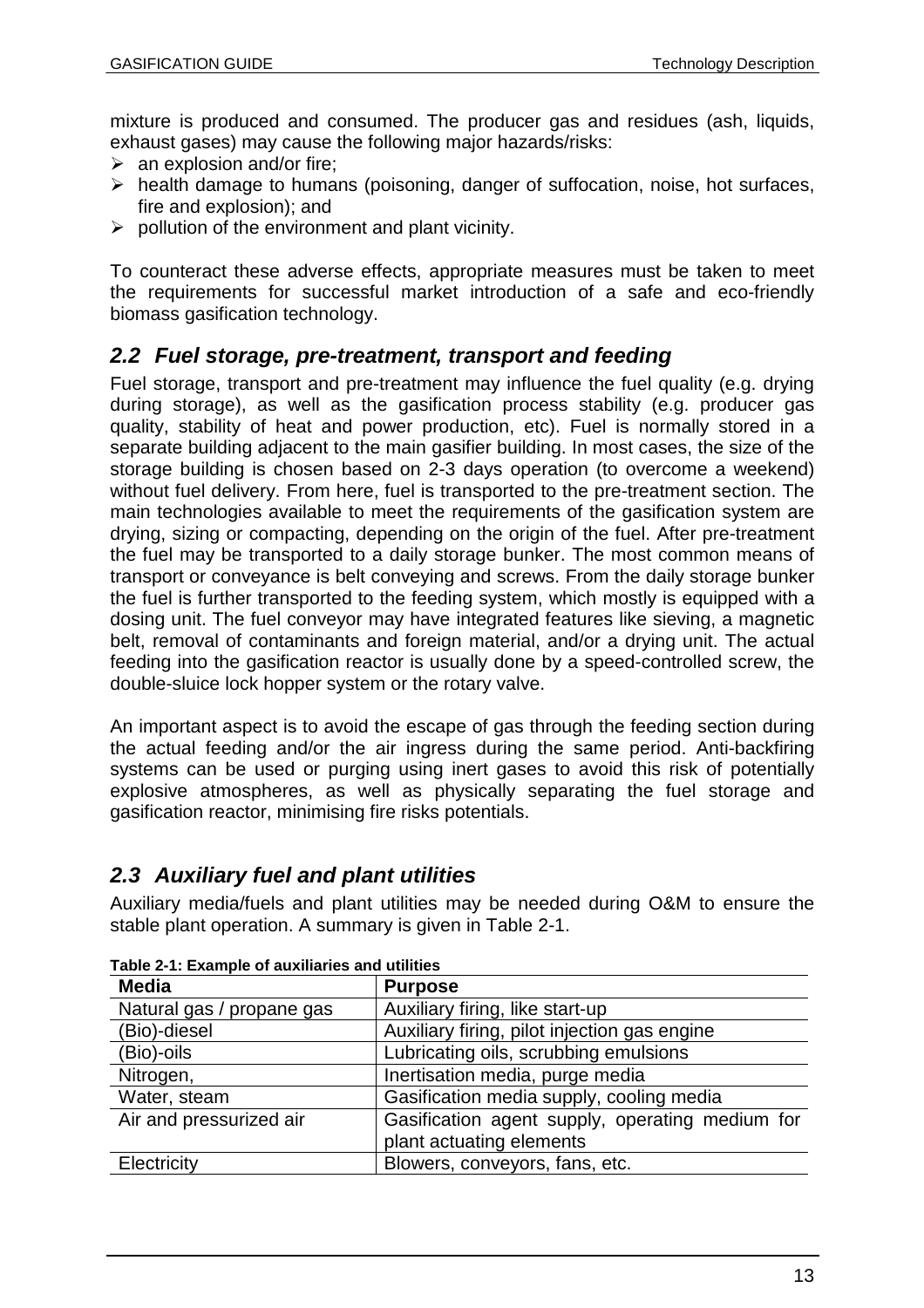## *2.4 Gasification reactor*

The thermo-chemical conversion of solid biomass into raw producer gas takes place in the gasification reactor (gasifier). At small scale, the updraft and downdraft type gasifiers are mostly used, see Figure 2-2. The sequence of the biomass conversion steps of drying, pyrolysis, partial oxidation and reduction depends on the type of gasifier. Recently, concepts are developed and implemented where the different zones are physically separated, mostly the pyrolysis and partial oxidation. The main reason behind this separation is the optimisation of each step and minimisation of the tar production. At the exit, the producer gas contains desired products and byproducts:

- $\triangleright$  desired products: permanent gas (H<sub>2</sub>, CO, CH<sub>4</sub>, CO<sub>2</sub>, N<sub>2</sub>) and ashes with low remaining carbon content;
- undesired products: particulate matter, dust, soot, inorganic (alkali metals) and organic pollutants (tars or PAH, Polycyclic Hydro Carbons).



**Figure 2-2: Typical gasifier reactor configurations at small to medium scale (updraft, downdraft double fire and two-stage)**

# *2.5 Gas cooling*

The purpose of gas cooling is to decrease gas temperatures to a certain level for:

 $\triangleright$  producer gas treatment (e.g. gas cleaning in bag filters); or

 $\triangleright$  utilisation in the gas engine; cooling increases the energy density of the gas.

It is recommended to recover the sensible heat in the gas, which allows the supply of:

- $\triangleright$  internal process heat (steam supply, evaporation energy, etc.);
- $\triangleright$  process heat to districted heating systems.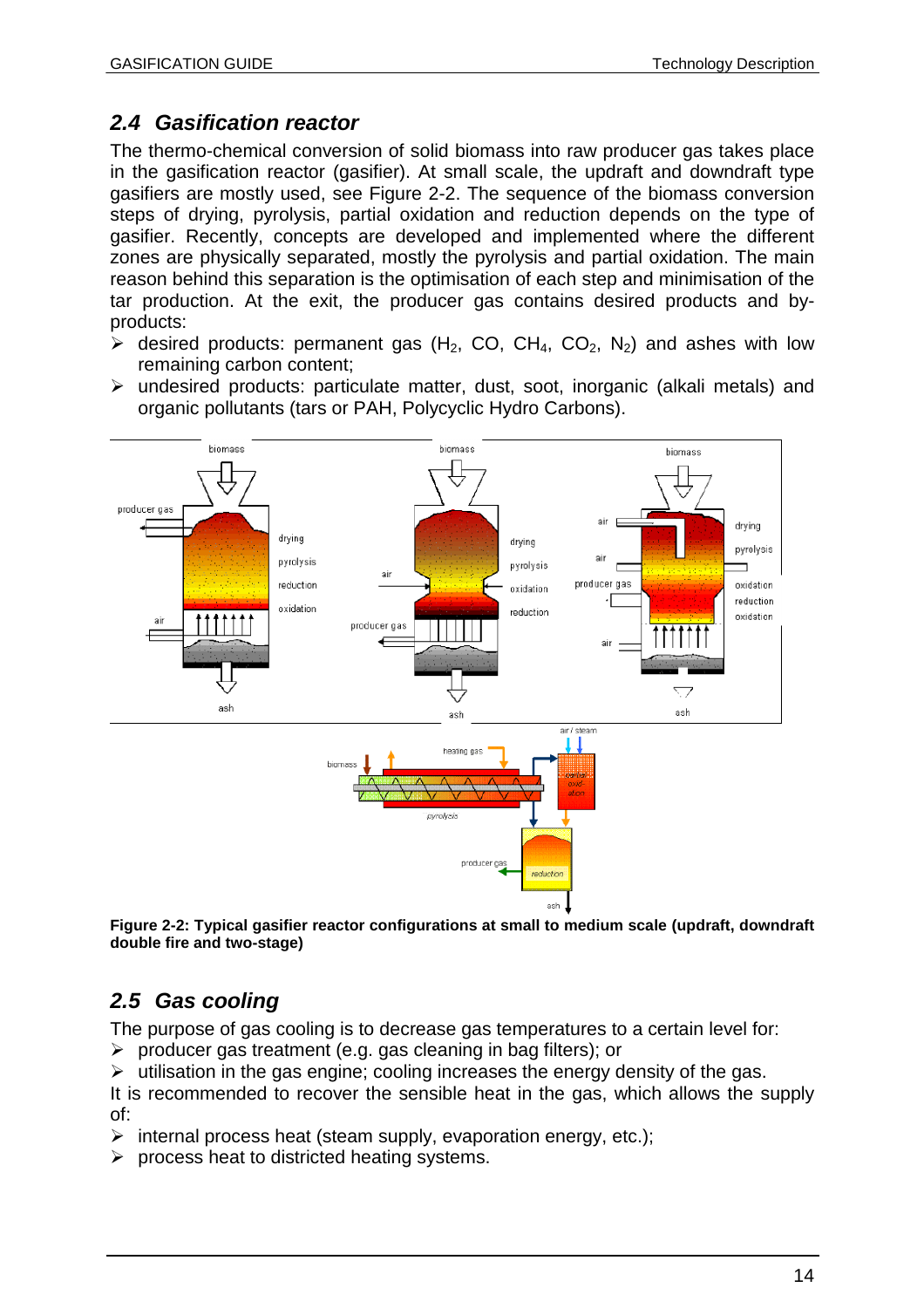Corresponding to the process chain configuration of Figure 2-1, producer gas temperatures can be decreased in different stages, see Table 2-2.

| Temperature range | <b>Process step</b>          |
|-------------------|------------------------------|
| 600-800 °C        | Cyclone, ceramic filters     |
| 90-250 $°C$       | <b>Fabric filters</b>        |
| 90-400 °C         | Gas scrubbing, final cooling |
| Close to ambient  | Gas engine                   |

**Table 2-2: Examples for typical temperature levels provided by gas cooling**

Note: in case fabric bag filters are used, the tar and water dewpoint need to be considered. The dewpoint is the temperature where the molecules start condensing. This should be avoided, because they will block the filter, leading to increased pressure drop.

# *2.6 Gas cleaning*

Gas cleaning is required to meet the specifications set by the engine supplier, even under varying conditions like gas flow, producer gas compositions, level of contamination, etc.. Major contaminants in the raw producer gas are particulate matter (soot, dust) and tar. Other impurities may include ammonia (which will be converted to  $NO_x$  during combustion in the engine), HCl, H<sub>2</sub>S, alkalies, and acids, all dependent much on the process conditions, fuel and type of gasifier. The following dry and/or wet gas cleaning devices are applied (or a combination):

- $\triangleright$  cyclone primary de-dusting (prior to gas cooling);
- $\triangleright$  hot gas filter fine de-dusting (prior to gas cooling);
- $\triangleright$  bag filter system fine de-dusting (after gas cooling);
- $\triangleright$  other filters (sand bed filter, active coke bed); and
- $\triangleright$  scrubbers tar and dust removal with a liquid agent (water, oil, emulsions).

# *2.7 Gas Utilisation*

This Guideline is focused on small scale BGP's producing combined heat and power (CHP) plant. The gas engine entails a conditioning of the biomass derived gas, providing gas parameters determined by the specifications of the engine (nearly constant producer gas temperature, sufficient heating value, purity level, humidity as well as a gas engine inlet pressure). Gas engines are a commercial commodity, which means that the gasifier manufacturer has to fulfil the requirements set by the engine supplier. There are only a few cases known, where the engine suppliers adapted the engine design for using biomass derived producer gas.

The major HSE issue to be considered here are the exhaust emissions. Products from incomplete combustion or from producer gas slip (predominantly CO and  $C_xH_y$ ) and high-temperature or fuel-nitrogen combustion  $(NO_x)$  necessitate the operation of secondary treatment systems with regard to stipulated emission limits insofar, engine-specific measures being insufficient for minimising pollutants in the exhaust gas. Treatments with various techniques involving catalytic converters or postcombustion techniques, which guarantee compliance with emission limits, are possible in principle. Long-term experience regarding the effectiveness and service life of catalytic converters is presently not yet available. Service life is influenced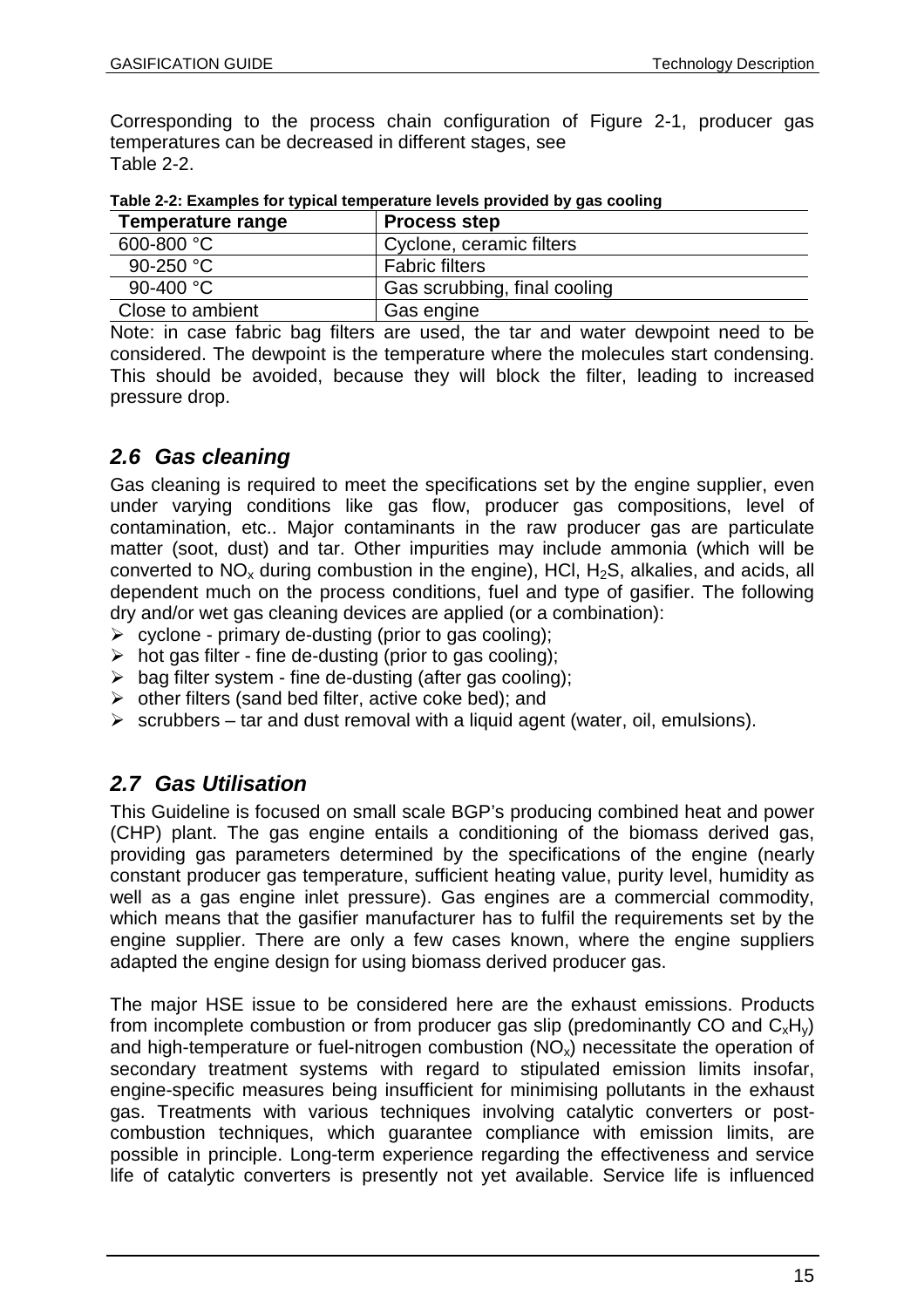substantially by catalyst poisons, e.g. heavy metal compounds, alkali compounds, etc., which in part reduce the activity of the catalytic coating very quickly.

# *2.8 Exhaust gas cleaning*

Dependent on the emission requirements, exhaust gas must be cleaned from too high values of CO,  $C_xH_y$ , NO<sub>x</sub> or particulates. The amount is dependent on the oxygen level in the exhaust gas. Some engines are operating in lean-burn mode, meaning a relatively high oxygen level, to reduce the CO emission.

There are very limited detailed data on the exhaust gas composition. Recently, the concentration of benzene  $(C_6H_6)$  appeared to be a problem and a solution for this has still not been found.

# *2.9 Producer gas properties regarding HSE aspects*

### **2.9.1 Typical gas composition and physical gas properties**

Small-scale biomass gasifiers operate normally with air as a gasification agent. This results in a certain gas composition that differs largely from other gases like biogas or natural gas. Typical characteristics of producer gas are given in Table 2-3.

|                                  | . <u>. .</u> |               | 3----       |
|----------------------------------|--------------|---------------|-------------|
| Parameter                        | Producer gas | <b>Biogas</b> | Natural gas |
| $CO$ (vol %)                     | $12 - 20$    | $<$ 1         | < 0.5       |
| $H2$ (vol %)                     | $15 - 35$    | <1            | < 0.5       |
| $CH4$ (vol%)                     | $1 - 5$      | 50-75         | 90-99       |
| $CO2$ (vol %)                    | $10 - 15$    | 20-50         | $<$ 1       |
| $N_2$ (vol%)                     | 40-50        | <1            | $<$ 1       |
| Heating value MJ/Nm <sup>3</sup> | $4.8 - 6.4$  | 18-26         | 35          |
| Explosion range (vol%)           | $5 - 59$     | $8 - 18$      | $4.5 - 15$  |
| Air to gas ratio                 | $1.1 - 1.5$  | $5 - 7.5$     | 10          |

**Table 2-3: Typical characteristics of producer gas compared to other gases**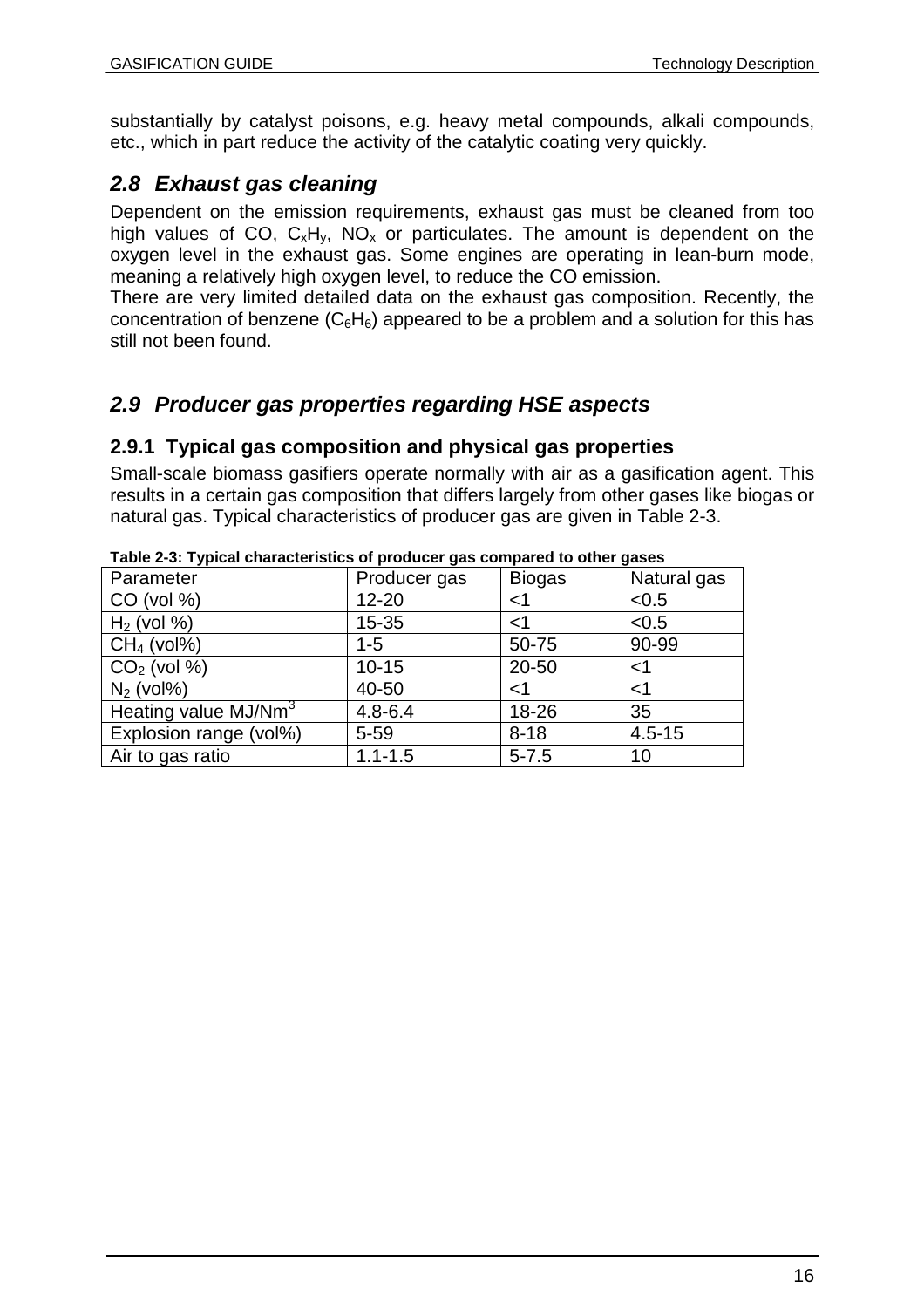## **2.9.2 Explosion levels and combustion pressure**

The following analysis of gases comes from a two-stage gasification plant. The first stage is evaporation and pyrolysis of wood chips by indirect heating. The second stage is pyrolysis of gases by direct heating with combustion products.

| rable z-+. One example or the explosion levels and pressures<br>Gas composition | Pyrolysis gas (1 <sup>st</sup><br>stage) | Production gas (2nd<br>stage) |
|---------------------------------------------------------------------------------|------------------------------------------|-------------------------------|
| CO <sub>2</sub>                                                                 | 0.15 mole/mole                           | 0.13 mole/mole                |
| CO                                                                              | 0.15 mole/mole                           | 0.09 mole/mole                |
| $H_2O$                                                                          | 0.46 mole/mole                           | 0.29 mole/mole                |
| H <sub>2</sub>                                                                  | 0.13 mole/mole                           | 0.22 mole/mole                |
| CH <sub>4</sub>                                                                 | 0.07 mole/mole                           | 0.01 mole/mole                |
| $N_2$                                                                           | 0.00 mole/mole                           | 0.23 mole/mole                |
| Tar components                                                                  | 0.04 mole/mole                           | 0.02 mole/mole                |
| Mole weight                                                                     | 24.3 kg/kmol                             | 22.3 kg/kmol                  |
| Stoïchiometric combustion air<br>mole air/ mole gas                             | 3.00 mole air/ mole<br>gas               | 1.59 mole air/ mole<br>gas    |
| <b>LEL</b>                                                                      | 0.104                                    | 0.12                          |
| <b>UEL</b>                                                                      | 0.395                                    | 0.62                          |
| Deflagration pressure from 15°C                                                 | 6.6 barg                                 | 6.1 barg                      |
| Flame temperature from 15°C                                                     | 1695 °C                                  | 1575 °C                       |
| Deflagration pressure from 500 °C                                               | 3.4 barg                                 | 2.5 barg                      |
| Flame temperature from 500°C                                                    | 2480 °C                                  | 1820 °C                       |

**Table 2-4: One example of the explosion levels and pressures**

# *2.10Automation and control*

Under the current economic conditions, a BGP needs to be fully automated, allowing for unmanned operation. Full automation has the advantage that safety procedures can be included in the automated control system. Basically, any plant needs an automation and control system, so for small-scale systems, the part becomes relatively expensive. The following items are mostly automated:

- $\triangleright$  Fuel feeding (rotational speed controllers, or opening of valves);
- $\triangleright$  Fuel level in the gasifier reactor;
- $\triangleright$  Oxygen supply to the gasifier reactor (linked to the fuel feeding);
- > Cleaning sequence of filters (dependent on pressure drop);
- $\triangleright$  Air-gas ratio to the gas engine.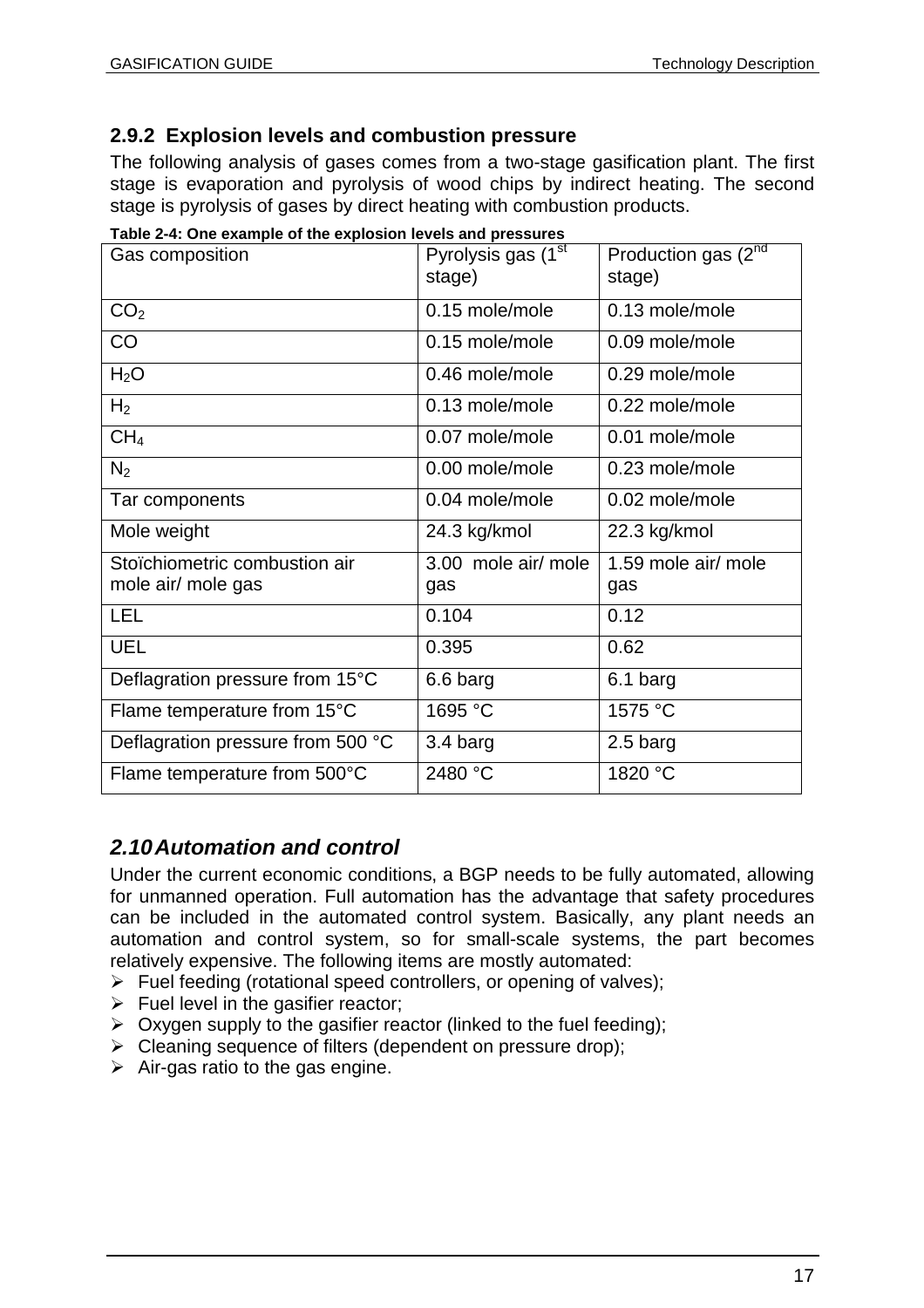# **3 Legal Framework for Biomass Gasification Technologies**

## *3.1 Introduction*

Planning, building, commissioning, and operation of biomass gasification plants are activities that are subject to European and national regulations. In order to determine the relevant legal framework for small and medium biomass gasification plants, it is useful to draw a rough distinction between those requirements applying to the design and manufacturing of BGPs (as products that are to be placed on the European market) and those applying to ownership and operation; in simple terms, to distinguish between the manufacturer's and the operator's duties.

The underlying legal background is different for the two parties. While the legal framework with regard to the safety of products placed on the market is rather homogeneous throughout Europe, the legal framework for plant operation displays many variations across the European member states. The aim of this chapter is to give a general overview of the legal areas that apply to biomass gasification plants, both from the manufacturer's and the operator's point of view. The focus is on legal requirements towards health, safety and environment (HSE).

Hazard identification and risk assessment are among those legal HSE requirements that have to be met both by the manufacturer and the operator.

## *3.2 Manufacturing and placing on the market*

The manufacturer's HSE duties related to biomass gasification plants arise from European directives according to Article 95 of the EC Treaty, which define essential health and safety requirements that have to be fulfilled by products intended for the European market. Directives that may be particularly relevant for BGPs are listed in Table 3.1.

| <b>Directive: Number, Scope</b>                                                     | <b>Examples of application (BGP equipment)</b>                                                             |
|-------------------------------------------------------------------------------------|------------------------------------------------------------------------------------------------------------|
| 73/23/EEC: Low voltage equipment<br>[2006/95/EC]                                    | Electrical instruments, drives, control systems,<br>generator                                              |
| 89/336/EEC: Electromagnetic compatibility<br>[2004/108/EC]                          | Electrical instruments, drives, control systems                                                            |
| 98/37/EC: Machinery<br>[2006/42/EC]                                                 | Drives, pumps, blowers, moving mechanical<br>parts, gas engine, fuel feeding system, ash<br>removal system |
| 94/9/EC: Equipment for use in potentially<br>explosive atmospheres (ATEX directive) | Blowers, measuring devices, flame arrestors                                                                |
| 97/23/EC: Pressure equipment                                                        | Heat exchangers/boilers, compressed air system                                                             |
| 2000/14/EC: Noise emission by outdoor<br>equipment                                  | Conveyor belts                                                                                             |

| biomass gasification plants or to parts thereof |  | Table 3.1: European Directives (providing for the CE marking) that may be applicable to |  |  |  |  |  |  |  |  |
|-------------------------------------------------|--|-----------------------------------------------------------------------------------------|--|--|--|--|--|--|--|--|
|                                                 |  |                                                                                         |  |  |  |  |  |  |  |  |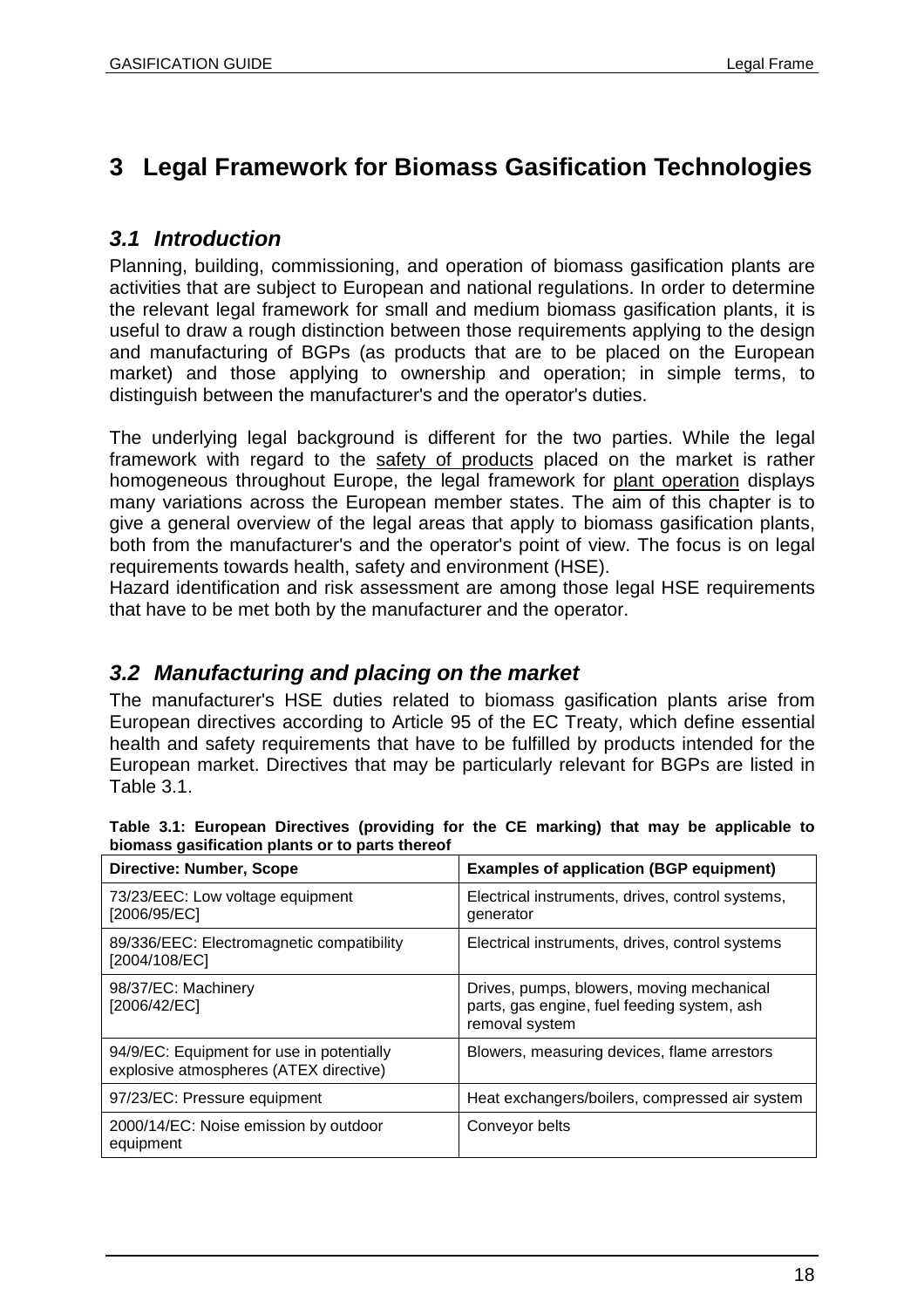Common elements of these directives include the assessment of conformity with the essential health and safety requirements set out in the directives. Technical specifications of products meeting the essential requirements are laid down in harmonised standards. Application of harmonised or other standards remains voluntary, and the manufacturer may always apply other technical specifications to meet the requirements.

A comprehensive reference to New Approach directives and to harmonised standards can be found at the website below:

<http://www.newapproach.org/Directives/DirectiveList.asp>.

While manufacturers are required to assess and declare the conformity of their products, they may choose between different conformity assessment procedures provided for in the applicable directive(s).

It is evident that certain parts of a BGP will be in the scope of directives from Table 3.1. The question is sometimes raised as to whether a biomass gasification plant as a whole can be in the scope of any one of these directives, and therefore requires CE marking, conformity assessment and declaration of the entire plant. This issue is also treated in Deliverable D6 ("Listing of actions to harmonise the legal frame for biomass gasification"), which is available on the Gasification Guide website.

The following quotation from the European guide on New Approach directives may give some guidance on this matter:

*"It is the responsibility of the manufacturer to verify whether or not the product is within the scope of a directive.*

*A combination of products and parts, which each comply with applicable directives, does not always have to comply as a whole. … The decision whether a combination of products and parts needs to be considered as one finished product has to be taken by the manufacturer on a case-by-case basis."<sup>1</sup>*

A BGP manufacturer will have to identify those units or pieces of equipment in the biomass gasification plant that are devices or assemblies covered by New Approach Directives, and to supply the required CE marking and declarations of conformity (DoC) for these parts. The manufacturer may choose to install pieces of equipment from third-party suppliers that already bear CE marking and that come with declarations of conformity.

 $1$  Guide to the implementation of directives based on the New Approach and the Global Approach, European Commission, Luxembourg, 2000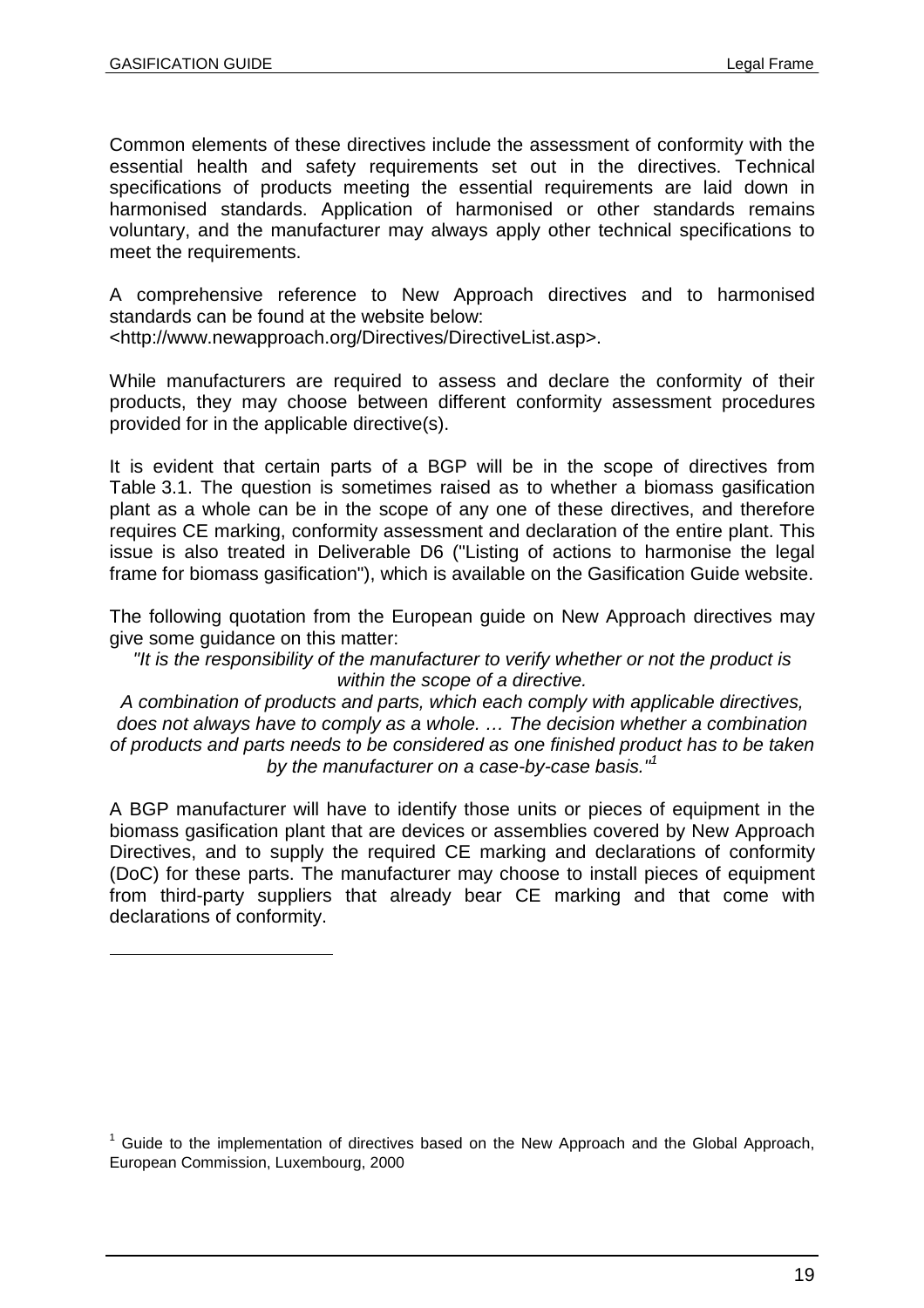There is no requirement for a manufacturer to deliver an all-inclusive declaration of conformity for an entire biomass gasification plant. Nevertheless, the manufacturer has to supply operating instructions, possibly in the form of an operating manual, which cover all hazards of the plant and all safeguards and precautions that are required for safe operation, including start-up, shut-down, and maintenance.

Discussion with experts from various European countries has revealed that different opinions exist concerning the application of some of the directives listed in Table 3.1 and on the consequences of their application.

With a view to the Machinery Directive, it has been argued that a biomass gasification plant as a whole should to be treated as an assembly of machines, resulting in a DoC according to the Machinery Directive for that assembly. A point in favour of that notion is the fact that risk assessment according to the Machinery Directive covers different types of hazards, including mechanical hazards as well as electricity, extreme temperatures, fire, explosion, noise, vibration, and emission of hazardous substances.

On the other hand, it has been argued that general product safety and liability requirements already demand a comprehensive hazard identification and risk assessment from the manufacturer, without any need to subject the entire product to a single New Approach directive. Furthermore, the official 'Comments on Directives 98/37/EC<sup>'2</sup> published by the European Commission state that "...there is no point, for example, in extending [the Machinery Directive] to complete industrial plants such as power stations...". Therefore, it may be regarded as a viable solution for biomass gasification plants to employ hazard assessment procedures related to machinery (e.g. according to European standards EN 1050/EN 14121-1), but without classifying the entire BGP installation as machine (or assembly of machines) and without issuing a DoC related to the entire installation.

It has been a subject of discussion whether a piece of equipment (e.g. a gasification reactor) that could become pressurised to more than 0.5 bar only in case of an internal explosion should be regarded as pressure equipment in terms of the Pressure Equipment Directive (PED), combined with the question of which design

<sup>&</sup>lt;sup>2</sup> http://ec.europa.eu/enterprise/mechan\_equipment/machinery/guide/guide\_en.pdf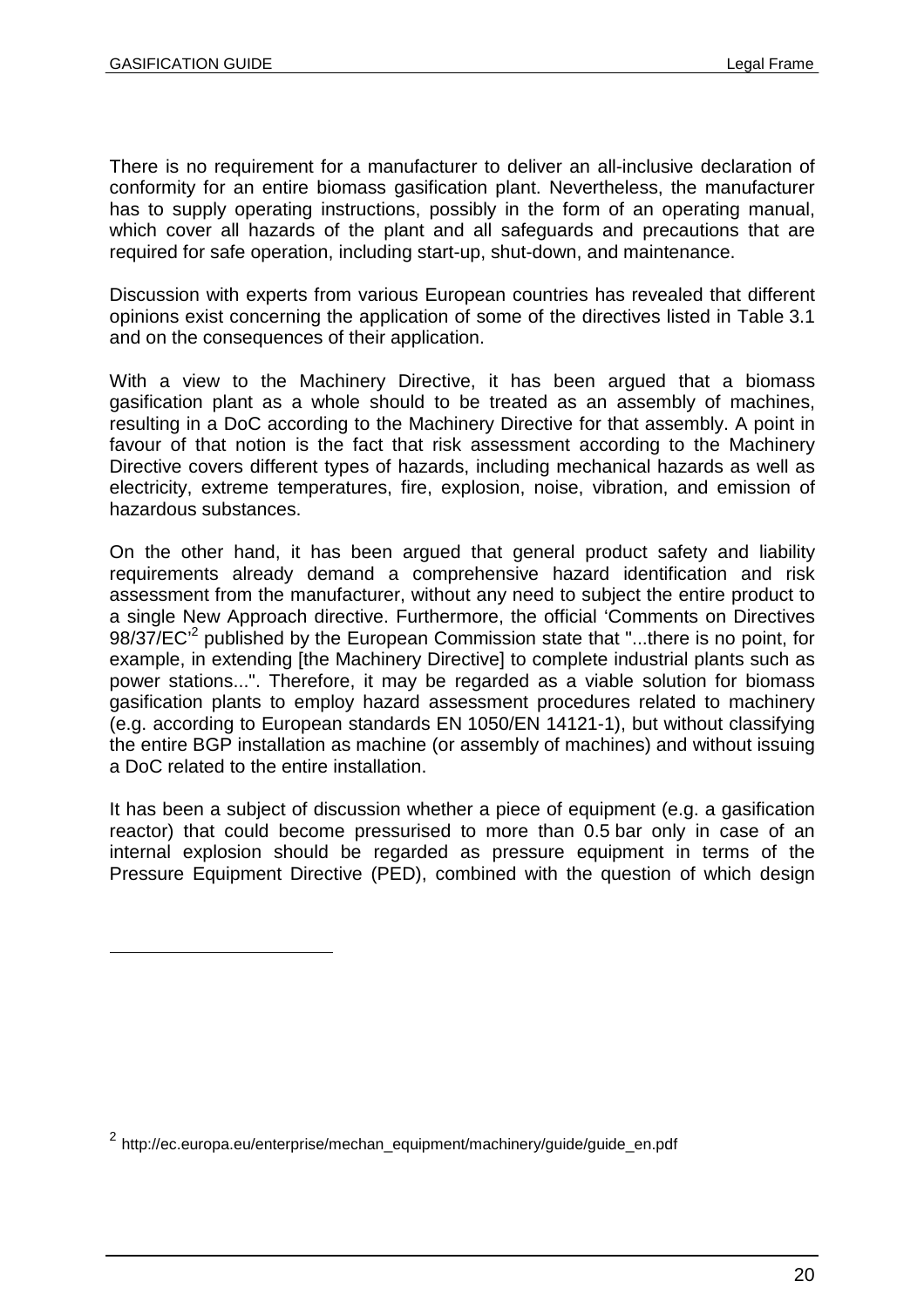specification should be used for such equipment<sup>3</sup>. This seems to be an issue that still needs to be resolved between competent bodies at European level. A more detailed discussion can be found in Deliverable D6 ("Listing of actions to harmonise the legal frame for biomass gasification"), which is available on the Gasification Guide website.

Biomass gasification plants in terms of this Guideline are supposed to be professional equipment, operated on a commercial scale. It cannot be precluded, however, that future development of small biomass gasifier plants may result in equipment that can be operated far more easily, turning such BGPs into an alternative for standard heating equipment which is made available to consumers.

Therefore, it may become necessary in future to apply directive 2001/95/EC on general product safety to BGPs if they are intended for, or likely to be used by, consumers. Health and safety requirements for consumer products are generally more demanding than those for commercially operated products.

# *3.3 Construction and operation of biomass gasification plants*

Construction and commercial operation of a biomass gasification plant are affected by various regulations that may have a direct impact on the design of the plant and its operation mode.

The areas that appear to be the most important in terms of environmental protection and occupational safety and health regulations have been compiled in Table 3.2 below.

| Main subject            | <b>Subject</b>                                                          | Relevance for biomass gasification plants                                                                                                                     |
|-------------------------|-------------------------------------------------------------------------|---------------------------------------------------------------------------------------------------------------------------------------------------------------|
| Environmental<br>impact | Permit requirements<br>(Integrated pollution<br>prevention and control) | Although BGPs are not in the scope of the IPPC<br>directive, national regulations may require<br>integrated permits or special permits,<br>$cf.$ table $3.3.$ |
|                         | Environmental impact<br>assessment (EIA)                                | BGPs may be classified as a type of<br>development that requires EIA screening.                                                                               |

| Table 3.2: Legal areas that may be relevant for the construction, putting into service, and |  |  |  |  |  |  |
|---------------------------------------------------------------------------------------------|--|--|--|--|--|--|
| operation of biomass gasification plants                                                    |  |  |  |  |  |  |

 $3$  For explosion resistant equipment, design and test principles based on explosion protection demands have been specified in EN 14460. This standard is in the list of harmonised standards to the ATEX Directive 94/9/EC, however, but not to the PED.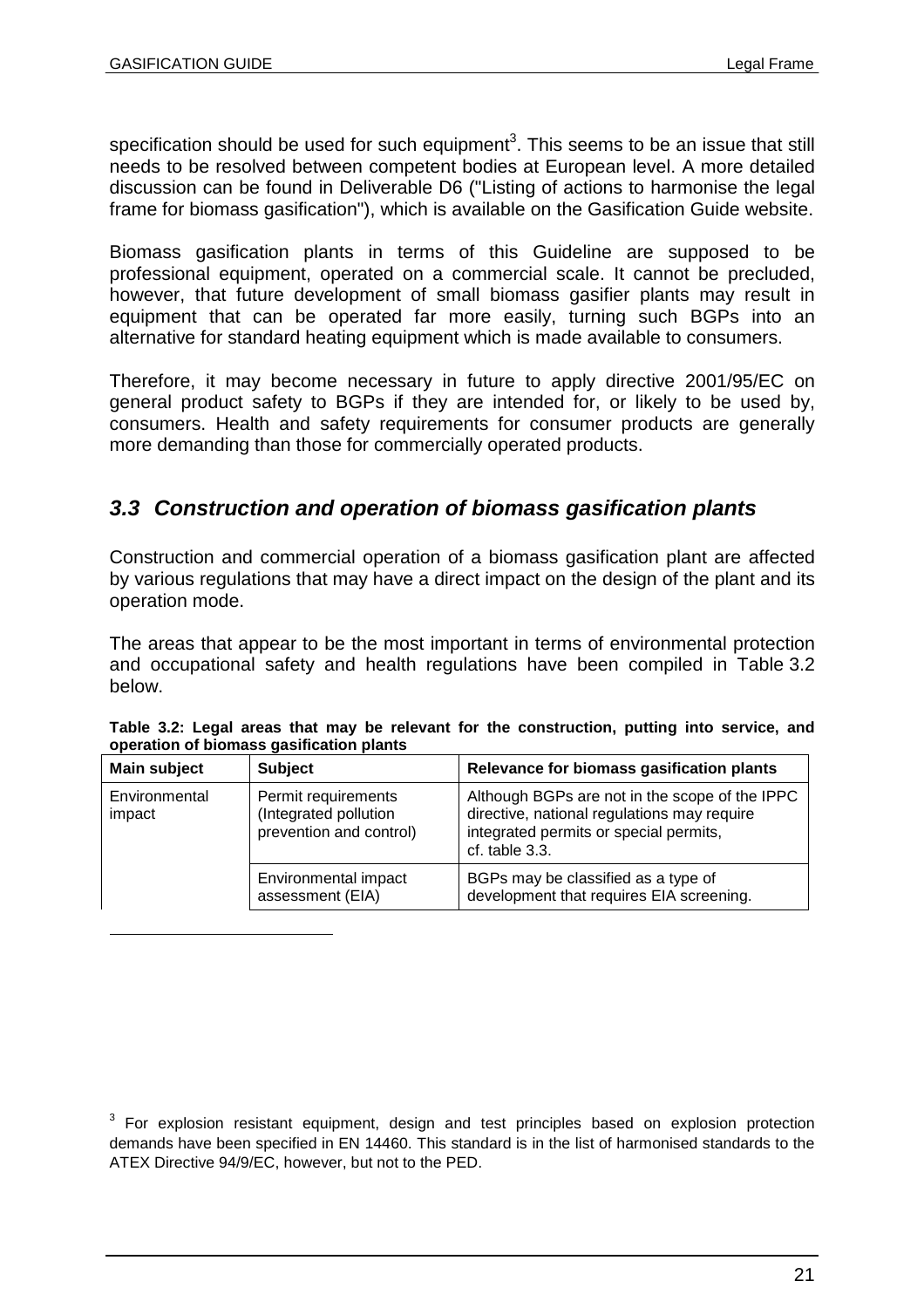|                                   | Emissions to atmosphere:<br>gases, dust, smell                               | Emissions in normal operation from engines,<br>flares, or from storage; start-up and shutdown<br>may also cause relevant emissions                                                                                |
|-----------------------------------|------------------------------------------------------------------------------|-------------------------------------------------------------------------------------------------------------------------------------------------------------------------------------------------------------------|
|                                   | Noise emission                                                               | Noise from equipment (gas engines, blowers,<br>coolers), from material handling and vehicles                                                                                                                      |
| Environmental<br>impact           | Major Accident Hazards                                                       | Could become relevant if large amounts of<br>hazardous substances are stored on site                                                                                                                              |
|                                   | Waste production and<br>treatment                                            | Waste from plant operation may include ashes,<br>tar, and contaminated cleaning fluids.<br>Special considerations may be required if<br>intermediates are recirculated (e.g. tar from the<br>gas cleaning system) |
|                                   | Waste water discharge                                                        | Process waste water may require special<br>treatment to meet requirements for discharge to<br>sewer                                                                                                               |
|                                   | Handling of substances<br>hazardous to water /<br>protection of water bodies | Tar, cleaning liquids, water treatment chemicals;<br>use of cooling water                                                                                                                                         |
|                                   |                                                                              |                                                                                                                                                                                                                   |
|                                   | Soil protection                                                              | Tar, cleaning liquids, water treatment chemicals                                                                                                                                                                  |
| Occupational<br>safety and health | Health and safety at work,<br>general                                        | Risk assessment, protective measures,<br>operating instructions, personal protective<br>equipment, emergency procedures                                                                                           |
|                                   | Substances hazardous to<br>health                                            | Intermediates: producer gas (CO), tar; handling<br>of chemicals used in the plant, e.g. cleaning<br>liquids, water treatment chemicals, biological<br>agents (storage of feedstock)                               |
|                                   | Fire and explosion hazards;<br>explosion protection                          | Flammable producer gas; special precautions<br>for gasifier start-up and shutdown; assessment<br>of areas at risk from hazardous explosive<br>atmospheres (zone classification)                                   |
|                                   | Installations subject to<br>monitoring                                       | Special monitoring may be required for certain<br>types of equipment and installations                                                                                                                            |
|                                   | Pressure equipment                                                           | Requirements towards installation and<br>maintenance, (regular) testing                                                                                                                                           |
|                                   | <b>Electrical equipment</b>                                                  | Requirements towards installation and<br>maintenance, (regular) testing                                                                                                                                           |
|                                   | Machinery                                                                    | Requirements towards installation and<br>maintenance, (regular) testing                                                                                                                                           |
| <b>Other Regulations</b>          | Renewable energies and<br>biomass                                            | Possible effects of plant design, type of<br>feedstock, and mode of operation:<br>feed-in tariffs, combined heat and power,<br>guarantee of origin (renewables)<br>distinction: (natural) biomass / waste         |
|                                   | Energy feed-in                                                               | Requirements towards feeding electrical energy<br>to the power grid                                                                                                                                               |
|                                   | Land use planning                                                            | Selection of appropriate site (industrial activity)                                                                                                                                                               |
|                                   | Safety of buildings                                                          | Fire safety, building stability                                                                                                                                                                                   |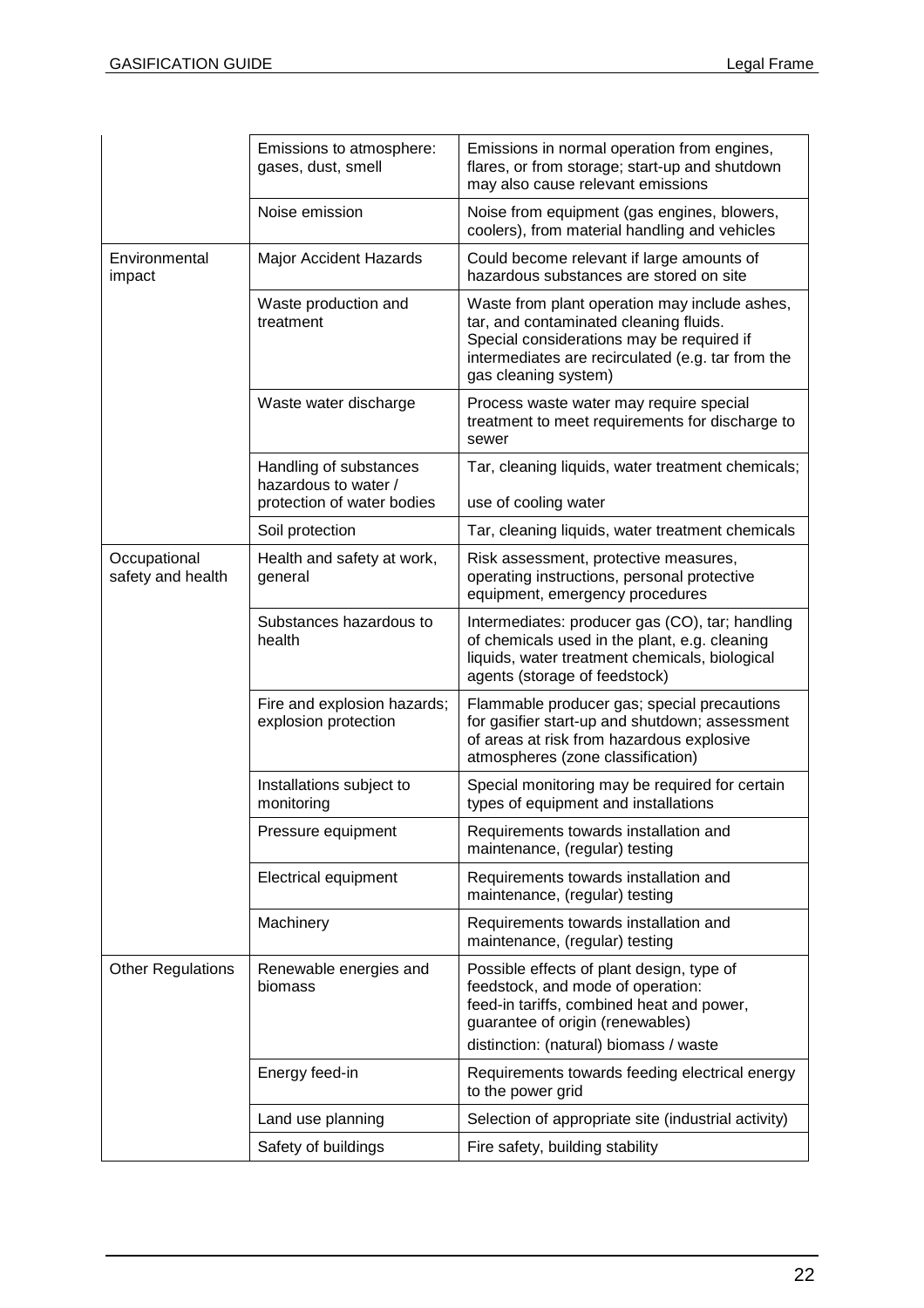Table 3.2 can be used as a checklist to determine the statutory obligations that may become relevant for a specific BGP installation in a European state. The regulations pertaining to the subjects from Table 3.2 need to be determined individually for BGP installations. It is recommended to consult the competent local authority or authorities at an early stage in order to identify the regulations and procedures that apply.

A basic question that needs to be answered at an early stage of planning concerns the type of permit(s) that will be required for an individual BGP installation. For small and medium BGPs, an environmental permit will be necessary in many cases, and limit values for emissions of noise and substances to the atmosphere and water will be fixed in the permit.

Classification criteria which have the most significant impact on legal requirements towards BGP construction and operation, including the decision on whether or not a permit is required and what type of permit is needed, are listed below:

- $\triangleright$  Type of gasifier feedstock: natural biomass or (biomass) waste:  $4$
- $\triangleright$  Thermal input rating (thermal capacity) of the BGP with regard to gasifier feedstock;
- $\triangleright$  Thermal output rating (thermal capacity) of the BGP with regard to the produced gas;
- $\triangleright$  is the BGP operated as a stand-alone unit or as part of a larger installation;
- $\triangleright$  Electrical rating of the CHP gas engine;
- $\triangleright$  Gas engine type (e.g. compression ignition, spark ignition);
- $\triangleright$  Operating time per year of the gas engine (peak load operation or continuous operation);
- $\triangleright$  Date of putting the plant into service;
- $\triangleright$  Properties of the site and its surroundings (e.g. industrial, commercial, agricultural, or residential area);
- $\triangleright$  Does the BGP require the discharge of waste water?

The above criteria apply to formal requirements (is a notification of the regulatory authority or an environmental permit required?) and to substantive requirements and consequences (emission limits, electricity feed-in tariff).

Council Directive 96/61/EC of 24 September 1996 concerning integrated pollution prevention and control (the 'IPPC Directive') lays down measures designed to

<sup>&</sup>lt;sup>4</sup> Gasification of waste within the scope of the Waste Incineration Directive 2000/76/EC is not considered in this guideline.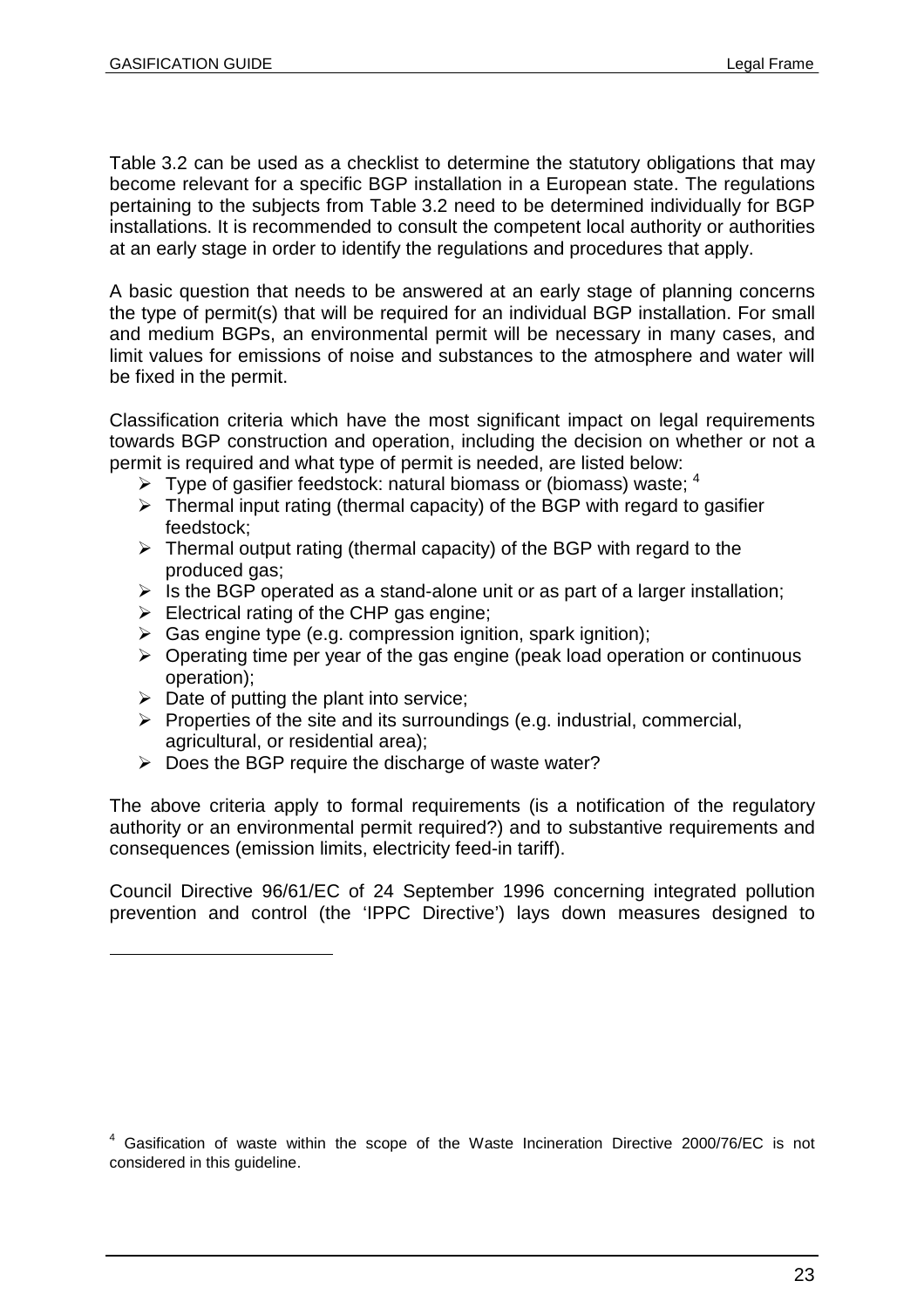prevent or, where that is not practicable, reduce emissions in the air, water and land from certain industrial activities to achieve a high level of protection of the environment as a whole.

The situation of licensing (permit) requirements for biomass gasification plants resulting from national or regional legislation transposing the IPPC Directive and defining integrated permit procedures is given in Table 3.3 for a number of European countries.

| <b>State</b>                      | <b>Regulation(s) transposing the IPPC</b><br>directive                                                                                                                                                                                                           | <b>Permit requirements for biomass</b><br>gasification plants                                                                       |
|-----------------------------------|------------------------------------------------------------------------------------------------------------------------------------------------------------------------------------------------------------------------------------------------------------------|-------------------------------------------------------------------------------------------------------------------------------------|
| (Europe)                          | (Directive 96/61/EC concerning integrated<br>pollution prevention and control - IPPC<br>directive)                                                                                                                                                               | (According to Annex I, BGPs are<br>not in the scope of the IPPC<br>directive.)                                                      |
| Austria                           | Trade, Commerce and Industry Regulation<br>Act 1994, last amended 2006<br>[Gewerbeordnung GewO 1994, zuletzt<br>geändert 2006]<br>Immission Protection Act - Air                                                                                                 | Yes, but specific requirements for<br>IPPC installations do not apply to<br><b>BGPs</b><br>Yes                                      |
|                                   | [IG-L Immissionsschutzgesetz - Luft]                                                                                                                                                                                                                             |                                                                                                                                     |
| Belgium<br>(Example:<br>Brussels) | <b>Environmental Permit Order</b><br>[Ordonnance du 5 juin 1997 relative aux<br>permis d'environnement du Ministère de la<br>Région de Bruxelles-Capitale]                                                                                                       |                                                                                                                                     |
|                                   | Schedule of classified installations<br>[Arrêté du Gouvernement de la Région de<br>Bruxelles-Capitale fixant la liste des<br>installations de classe IB, II et III]                                                                                              | Yes, for gasification of<br>carbonaceous material (< 500 t/d)<br>(No. 39, class IB)                                                 |
| <b>Bulgaria</b>                   | Environmental Protection Act (SG 91/2002)<br>[Закон за опазване на околната среда<br>(ДВ 91/2002)]                                                                                                                                                               | Yes                                                                                                                                 |
|                                   | Regulation №5 on risk assessment (SG<br>47/1999)<br>[Наредба №5 за оценка на риска (ДВ<br>47/1999)]                                                                                                                                                              |                                                                                                                                     |
| Denmark                           | <b>Environmental Protection Act 2006</b><br>Statutory Order no. 1640 of 13 December<br>2006 from the Ministry of the Environment<br>on Approval of Listed Activities (Approval<br>Order)<br>[BEK nr 1640 af 13/12/2006<br>(Godkendelsesbekendtgørelsen)]         | Yes, if thermal rating is > 1 MW<br>(Annex 2, G 202)                                                                                |
| France                            | Environmental Act<br>[Code de l'environnement]<br>Schedule of classified installations<br>[Nomenclature des installations classées<br>pour la protection de l'environnement]<br>[Arrêté du 2 février 1998 relatif aux<br>prélèvements et à la consommation d'eau | Yes, for production of flammable<br>gas (1410) and for combustion of<br>non-standard fuel if thermal rating is<br>$> 0.1$ MW (2910) |

**Table 3.3: National regulations transposing the IPPC Directive; pertaining permit requirements for small and medium BGPs using natural biomass**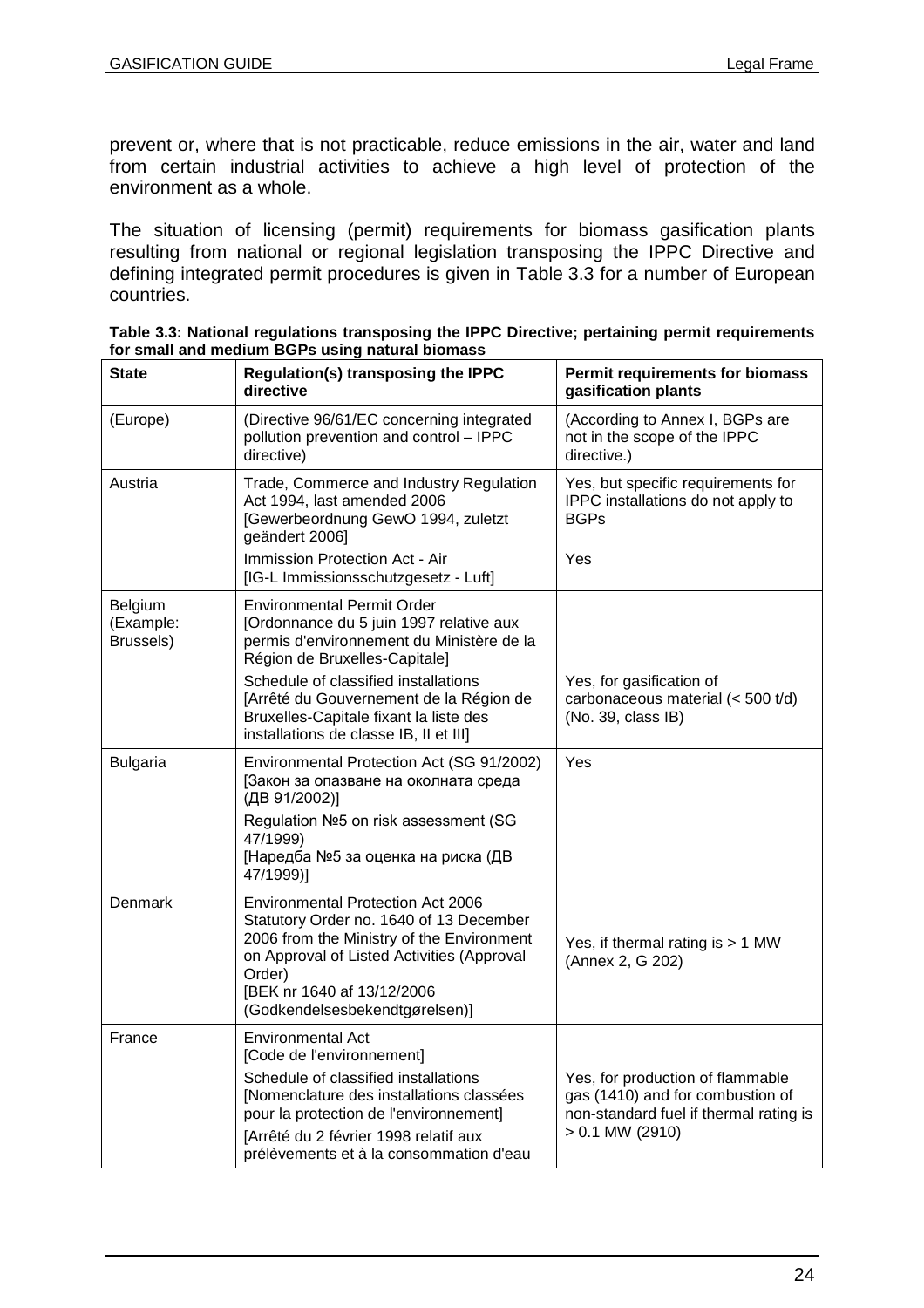|                                          | ainsi qu'aux émissions de toute nature des<br>installations classées pour la protection de<br>l'environnement soumises à autorisation]                                                                                                                                                                             |                                                                                                                                                                                                                                                          |
|------------------------------------------|--------------------------------------------------------------------------------------------------------------------------------------------------------------------------------------------------------------------------------------------------------------------------------------------------------------------|----------------------------------------------------------------------------------------------------------------------------------------------------------------------------------------------------------------------------------------------------------|
| Germany                                  | <b>Federal Immission Control Act</b><br>[Bundesimmissionsschutzgesetz, BImSchG]<br>Ordinance on Installations Requiring a<br>Permit [4. BlmSchV]                                                                                                                                                                   | Yes, if thermal rating of the<br>produced gas is $> 1$ MW<br>(Annex, No. 1.4 and 1.13)                                                                                                                                                                   |
| Ireland                                  | Protection of the Environment (PoE) Act<br>1992 and 2003                                                                                                                                                                                                                                                           | (BGPs not in the scope)                                                                                                                                                                                                                                  |
| Italy                                    | IPPC Act 2005<br>[Decreto Legislativo 18 febbraio 2005, n. 59<br>"Attuazione della direttiva 96/61/CE relativa<br>alla prevenzione e riduzione integrate<br>dell'inquinamento"]<br><b>Environmental Protection Ordinance</b><br>[Decreto Legislativo 152 del 3 aprile 2006<br>recante norme in materia ambientale] | (BGPs not in the scope)<br>Yes (Art. 269)                                                                                                                                                                                                                |
| Netherlands                              | Environmental Act [Wet milieubeheer, Wm]<br>Ordinance on Installations and Permits<br>[Inrichtingen- en vergunningenbesluit<br>milieubeheer (Ivb)]<br>Water Act [Wet verontreiniging<br>oppervlaktewateren, Wvo]                                                                                                   | Yes (internal combustion engines<br>$> 1.5$ kW) (Cat. 1, 1.1b)                                                                                                                                                                                           |
| Spain                                    | <b>IPPC Act</b><br>[Ley 16/2002 de 1 de julio de Prevención y<br>Control Integrados de la Contaminación<br>(Ley IPPC)]<br>Air Quality Act<br>[LEY 34/2007, de 15 de noviembre, de<br>calidad del aire y protección de la<br>atmósfera]                                                                             | (BGPs not in the scope)<br>Needs to be discussed with<br>competent authority:<br>dry distillation of wood (annex IV,<br>1.1.3, group A);<br>conventional heat and power<br>stations $< 50$ MW thermal (2.1.1,<br>group B);<br>gasifiers (3.1.2, group C) |
| Sweden                                   | The Environmental Code<br>[SFS 1998:808 Miljöbalk]<br>Ordinance on environmentally hazardous<br>activities<br>[Förordning (1998:899) om miljöfarlig<br>verksamhet och hälsoskydd]                                                                                                                                  | No, for gasifiers and gas engines<br>< 10 MW, but notification required<br>(40-5 and 40.1-2)<br>[from 01/01/2008: yes, if more than<br>150.000 m <sup>3</sup> flammable gas per year<br>is produced $-40.10$ (B)]                                        |
| Switzerland                              | (No Swiss transposition of IPPC directive!)<br><b>Environmental Protection Act</b><br>[Bundesgesetz über den Umweltschutz<br>(Umweltschutzgesetz, USG)]                                                                                                                                                            | Yes; building laws of the Swiss<br>cantons determine the authorization<br>procedure                                                                                                                                                                      |
| United Kingdom<br>(England and<br>Wales) | The Environmental Permitting (England and<br>Wales) Regulations 2007                                                                                                                                                                                                                                               | Needs to be discussed with the<br>Environment Agency,<br>cf. Part 2 (Activities) / Chapter 1<br>(Energy activities) / Section 1.1<br>(Combustion Activities) and<br>Section 1.2 (Gasification,<br>Liquefaction and Refining Activities)                  |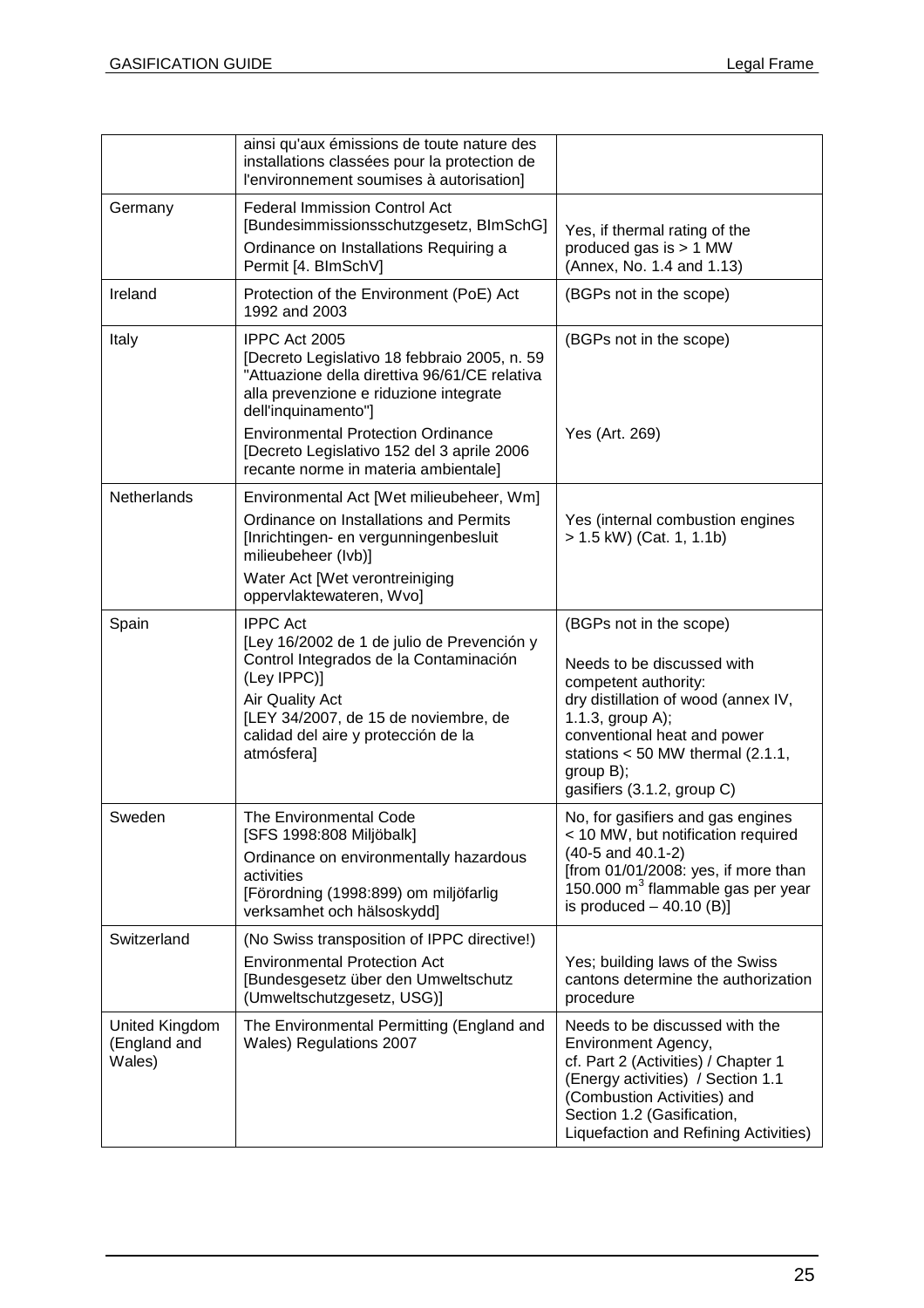In some European states, Annex 1 of the European IPPC Directive (categories of industrial activities) has been transposed into national law on a 1:1 basis, which means that BGPs are not in the scope of these national regulations. Other European states have combined the obligations from the IPPC Directive with their national schedules for plants and activities subject to licensing.

Even if a BGP is not in the scope of national regulations transposing the IPPC Directive, individual permits for construction and operation (e.g. building permits) or notification of regulatory authorities may still be required due to other national or regional regulations.

Therefore, when planning to build and operate a biomass gasification plant, it is recommended that discussions are held with the local regulator at an early stage and advice is sought on the specific statutory regulations.

National regulations on occupational safety and health (for the subjects listed in Table 3.2) require the employer to prevent or minimise occupational risks, to provide information and training, and to provide the necessary organisation and means. To this end, the employer needs to perform hazard identification and risk assessment, and draw up documents on the results of this assessment and on the protective measures and safeguards that need to be used.

With regard to biomass gasification plants, these documents have to include:

- $\triangleright$  a registry of hazardous substances used on the premises:
- $\triangleright$  an explosion protection document; and
- $\triangleright$  written company-specific operating instructions.

In addition to statutory regulations, it is necessary to take account of HSE requirements set out by insurers in order to obtain liability or damage insurance for a biomass gasification plant.

## *3.4 Permit procedures for biomass gasification plants*

If a permit is required for the construction and operation of a biomass gasification plant, the applicant has to provide detailed information on the planned activity. The procedures are country-specific e.g. in terms of

- $\triangleright$  the competent authorities;
- $\triangleright$  the information that has to be provided in the written application for permit;
- $\triangleright$  application forms to be used; and
- $\triangleright$  the number of copies to be provided by the applicant.

In Table 3.4, official sources of information (web\_links) and search strategies for relevant official information on permit procedures and application forms have been compiled for a number of European states.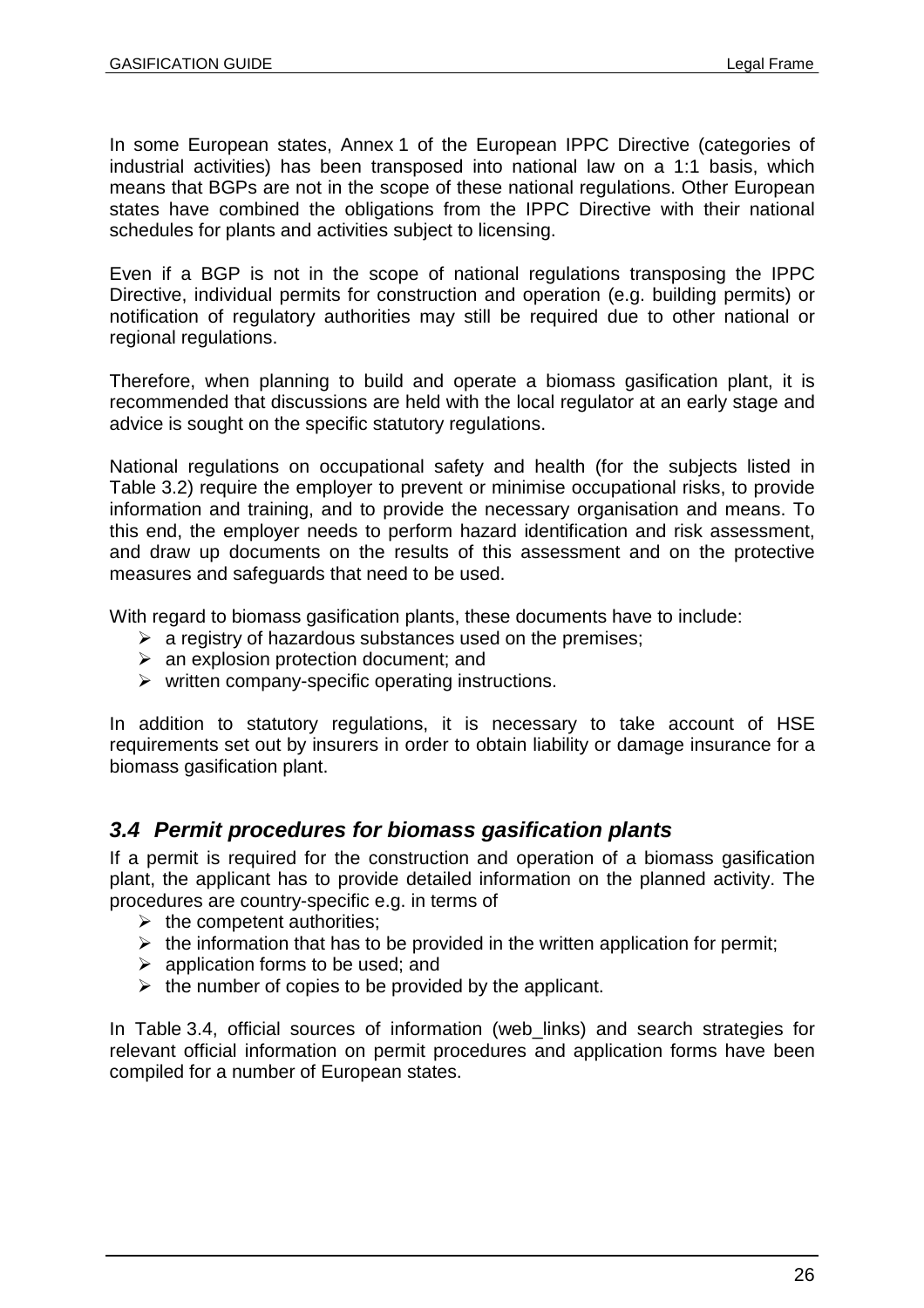| Table 3.4: Overview of sources of information concerning the required specifications in |  |  |  |  |  |
|-----------------------------------------------------------------------------------------|--|--|--|--|--|
| applications for permits                                                                |  |  |  |  |  |

| <b>State</b>                   | Scope / type of installation;<br>source of information regarding application for (environmental) permit                                                                                                                                                       |
|--------------------------------|---------------------------------------------------------------------------------------------------------------------------------------------------------------------------------------------------------------------------------------------------------------|
| Austria                        | Commercially operated BGP installations:<br>Sections 353 and 353a of the Trade, Commerce and Industry Regulation Act<br>(GewO 1994):<br>http://www.ris2.bka.gv.at/Bundesrecht/<br>Detailed information on permit procedures has been compiled in the Austrian |
|                                | "Guideline on safety and authorisation of biomass gasification plants"<br>[Leitfaden - Anlagensicherheit und Genehmigung von Biomassevergasungs-<br>anlagen]:<br>http://www.nachhaltigwirtschaften.at/edz_pdf/leitfaden_biomassevergasungsa<br>nlagen.pdf     |
| Belgium<br>(Example: Brussels) | Permit procedures for classified installations:<br>http://www.ibgebim.be/Templates/Professionnels/Informer.aspx?id=1210<br>&langtype=2060                                                                                                                     |
| <b>Denmark</b>                 | Heat and power plant, gas turbine or gas engine installation in the 1-5 MW<br>(thermal) range:<br>Annex 5 Section 3 of the Approval Order (BEK No. 1640 of 13/12/2006)<br>https://www.retsinformation.dk/Forms/R0710.aspx?id=13040                            |
| France                         | Permit procedures for classified installations:<br>http://installationsclassees.ecologie.gouv.fr/-Regime-d-autorisation-.html                                                                                                                                 |
|                                | Information on details required in the permit application:<br>http://installationsclassees.ecologie.gouv.fr/Comment-constituer-le-<br>dossier-de.html                                                                                                         |
| Germany                        | Gasifiers and gas engines > 1 MW (thermal):<br>Ordinance on Permit Procedures (9. BlmSchV), Sections 3, 4 and 4a) to 4e)<br>http://bundesrecht.juris.de/bundesrecht/bimschv_9                                                                                 |
|                                | Additional information and application forms can be found on the websites of<br><b>Laender Environmental Ministries.</b><br>(Search keywords: "Antrag Genehmigung Immissionsschutz <land>")</land>                                                            |
|                                | e.g. for Northrhine-Westphalia:<br>http://www.umwelt.nrw.de/umwelt/immissionsschutz/genehmigungsverfa<br>hren/index.php                                                                                                                                       |
| Ireland                        | General information on licensing:<br>Environmental Protection Agency (Ireland)<br>http://www.epa.ie/downloads/advice/                                                                                                                                         |
| Italy                          | Installations subject to environmental permits:<br>Environmental Agencies of the provinces<br>(Search keywords: "autorizzazione ambiente <province>")</province>                                                                                              |
| Netherlands                    | Installations subject to environmental permits:<br>Application forms for environmental permits can be downloaded from<br>community websites in the Netherlands.<br>(Search keywords: "aanvraag vergunning milieubeheer <community>")</community>              |
| Spain                          | General information: Spanish Ministry of the Environment:<br>http://www.mma.es/portal/secciones/ (New authorisation requirements have<br>been imposed by the Air Quality Act of 15/11/2007.)                                                                  |
| Sweden                         | Installations subject to environmental permits:<br>General information on permit procedures can be downloaded from the                                                                                                                                        |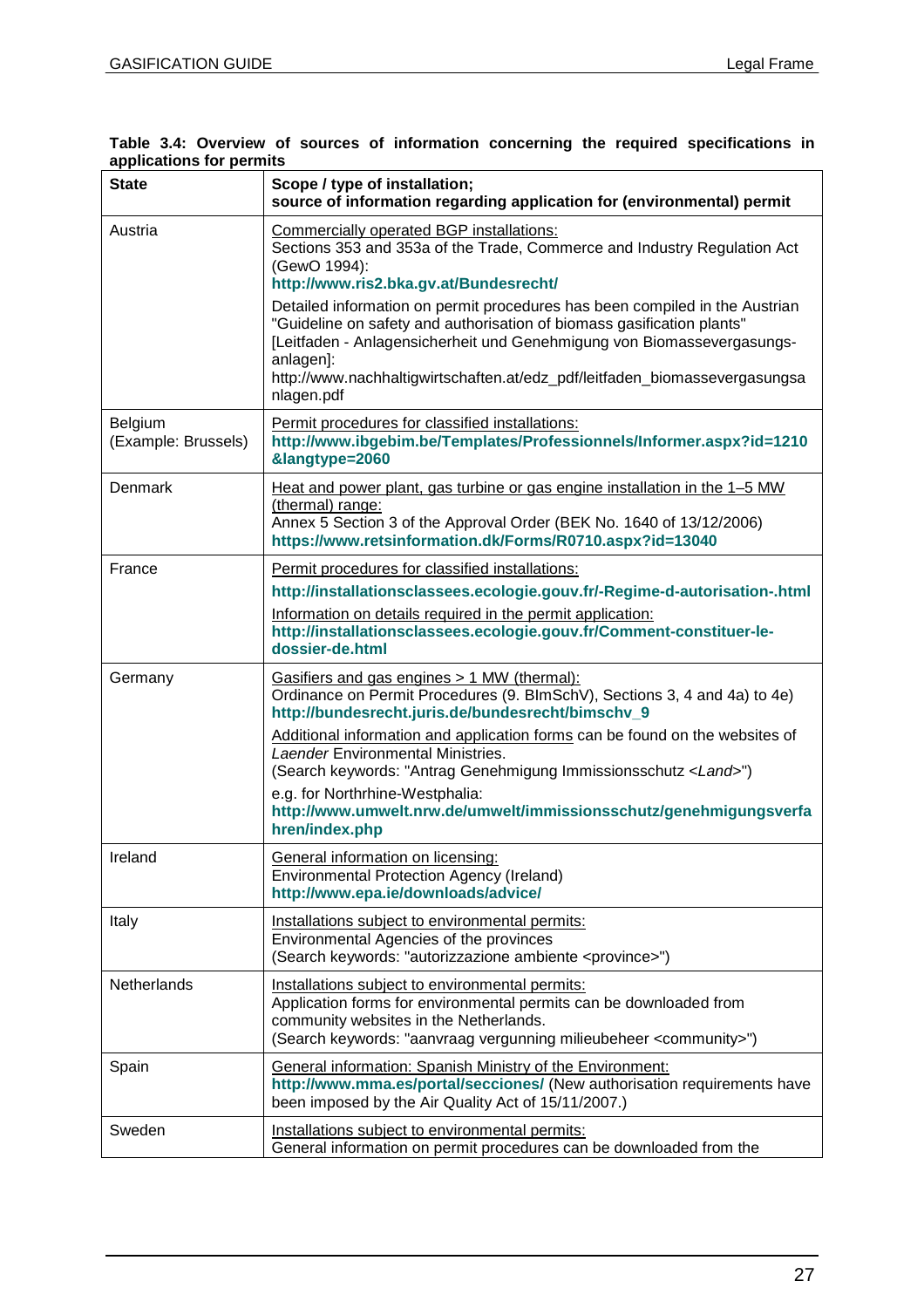|                                       | Swedish Environmental Ministry website<br>http://www.naturvardsverket.se/sv/Verksamheter-med-<br>miljopaverkan/Tillstand-och-anmalan-for-miljofarlig-verksamhet/                                                                                                                                                                             |
|---------------------------------------|----------------------------------------------------------------------------------------------------------------------------------------------------------------------------------------------------------------------------------------------------------------------------------------------------------------------------------------------|
|                                       | Additional information and application forms can be found on the websites of<br>county administrative boards [länsstyrelsen].<br>(Search keywords: "tillstånd miljöfarlig verksamhet <county>")</county>                                                                                                                                     |
| Switzerland                           | Industrial installations:<br>Building permits, declarations on emissions, permits for industrial installations:<br>Special application forms and guidelines can be found on the websites of the<br>Swiss cantons.<br>(Search keywords: "Baugesuch Industrie <canton>";<br/>"Plangenehmigung Betriebsbewilligung <canton>")</canton></canton> |
|                                       |                                                                                                                                                                                                                                                                                                                                              |
| United Kingdom<br>(England and Wales) | Planning process for renewable energy:<br>http://www.berr.gov.uk/energy/sources/renewables/planning/process/pag<br>e18680.html                                                                                                                                                                                                               |
|                                       | <b>Energy from solid biomass plants (background document):</b><br>http://publications.environment-agency.gov.uk/pdf/GEHO0706BLBH-e-<br>e.pdf?lang=_e                                                                                                                                                                                         |
|                                       | Understanding the meaning of regulated facility:                                                                                                                                                                                                                                                                                             |
|                                       | http://www.environment-<br>agency.gov.uk/static/documents/Business/epr2_v1.0_2000543.pdf                                                                                                                                                                                                                                                     |
|                                       | How to comply with your environmental permit, Additional guidance for<br><b>Combustion Activities:</b>                                                                                                                                                                                                                                       |

Typically, the application for a permit to construct and operate a biomass gasification plant will have to include the items listed below:

- $\triangleright$  information on the applicant (name, address),
- $\triangleright$  specific reference to the relevant regulations, e.g. classification of the installation and of the type of industrial activity according to national schedules,
- $\triangleright$  description of the plant location, supplemented with maps and site plans in different scales.
- $\triangleright$  description of plant layout and plant operation (text, flowsheets, equipment lists, layout plans),
- $\triangleright$  mass and energy balances of the entire plant (feedstock, emissions, waste, auxiliary materials, energies that are used and delivered), demonstrating that all emission streams have been considered,
- $\triangleright$  description of general occupational safety measures,
- $\triangleright$  description of special hazards (fire, explosion, hazardous substances) and precautionary measures,
- $\triangleright$  description and assessment of potential effects on the environment (e.g. noise emissions, emissions to atmosphere),
- $\triangleright$  description of waste and waste-water management.

Occasionally, additional third-party certificates and expert opinions may be required, e.g. on noise emissions and on fire and explosion protection.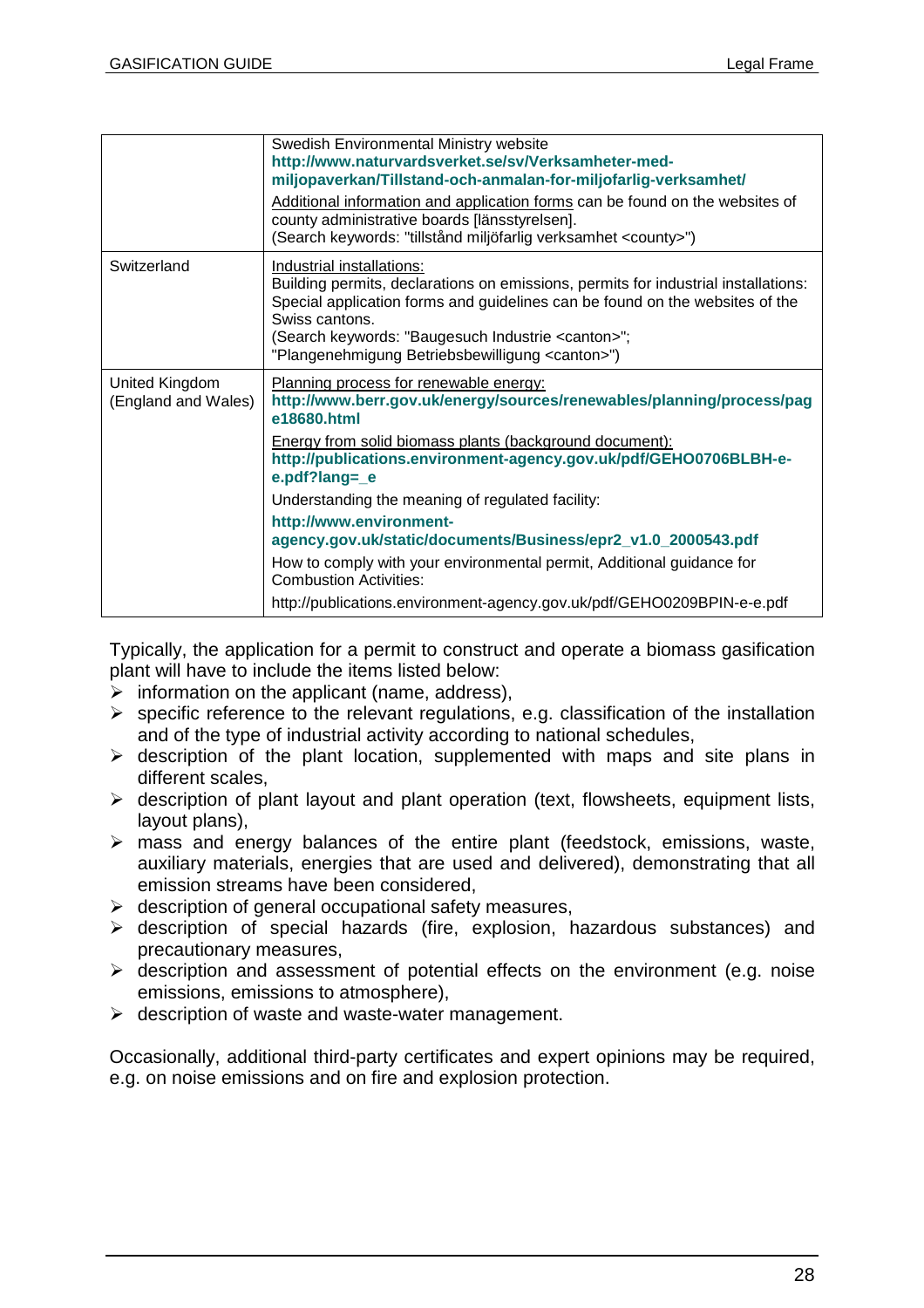## *3.5 Special aspects of permit procedures for biomass gasification plants in European states*

#### Austria

A detailed presentation of the legal framework for construction and operation of biomass gasification plants in Austria, of the documents required for the permit procedures and of the competent authorities can be found in chapter 4 of the "Guideline on safety and authorisation of biomass gasification plants" (Leitfaden - Anlagensicherheit und Genehmigung von Biomassevergasungs¬anlagen), cf. table 3.4. Small BGPs operated on a commercial basis will be covered by the Trade, Commerce and Industry Regulation Act [Gewerbeordnung]. Production of electricity is subject to Austrian electricity law.

#### **Denmark**

Permit procedure requirements for BGPs in the  $1 - 5$  MW thermal range are detailed in Annex 5 Section 3 of the Approval Order (BEK No. 1640 of 13/12/2006). This order contains a detailed description of the information that needs to be presented when applying for a permit.

#### Germany

For BGPs with less than 1 MW thermal rating of the produced gas and/or the CHP engine, only a building permit from the local building authority will be required. For larger plants or if an environmental impact assessment is necessary (for site-specific reasons), the activity will be subject to an environmental permit procedure, which will include other relevant permits. Noise emission from BGP operation can be an important factor for the choice of a suitable site for the plant.

#### **Netherlands**

Permits for small-scale biomass plants are issued by local government, mostly the municipality or province. Building permit includes the need for a declaration of clean soil as it is prohibited to build on polluted soil.

Municipality and municipal Fire department evaluate proposed fire protection and safety measures, as stipulated in the Building Decree.

BAT is important to obtain environmental and building permit.

#### **Switzerland**

Issues of environmental protection (emissions, waste) and occupational safety are treated as part of building permit procedures. The application for a building permit [Baugesuch] must include a declaration on emissions [Emissionserklärung] and an application for permits according to occupational law for planning and operation of an industrial installation [Plangenehmigung, Betriebsbewilligung].

Building authorities of the "cantons" are the competent authorities for building permit procedures.

Fire safety of the installation has to be described when applying for fire insurance at the building insurance of the canton [Kantonale Gebäudeversicherung], which is compulsory.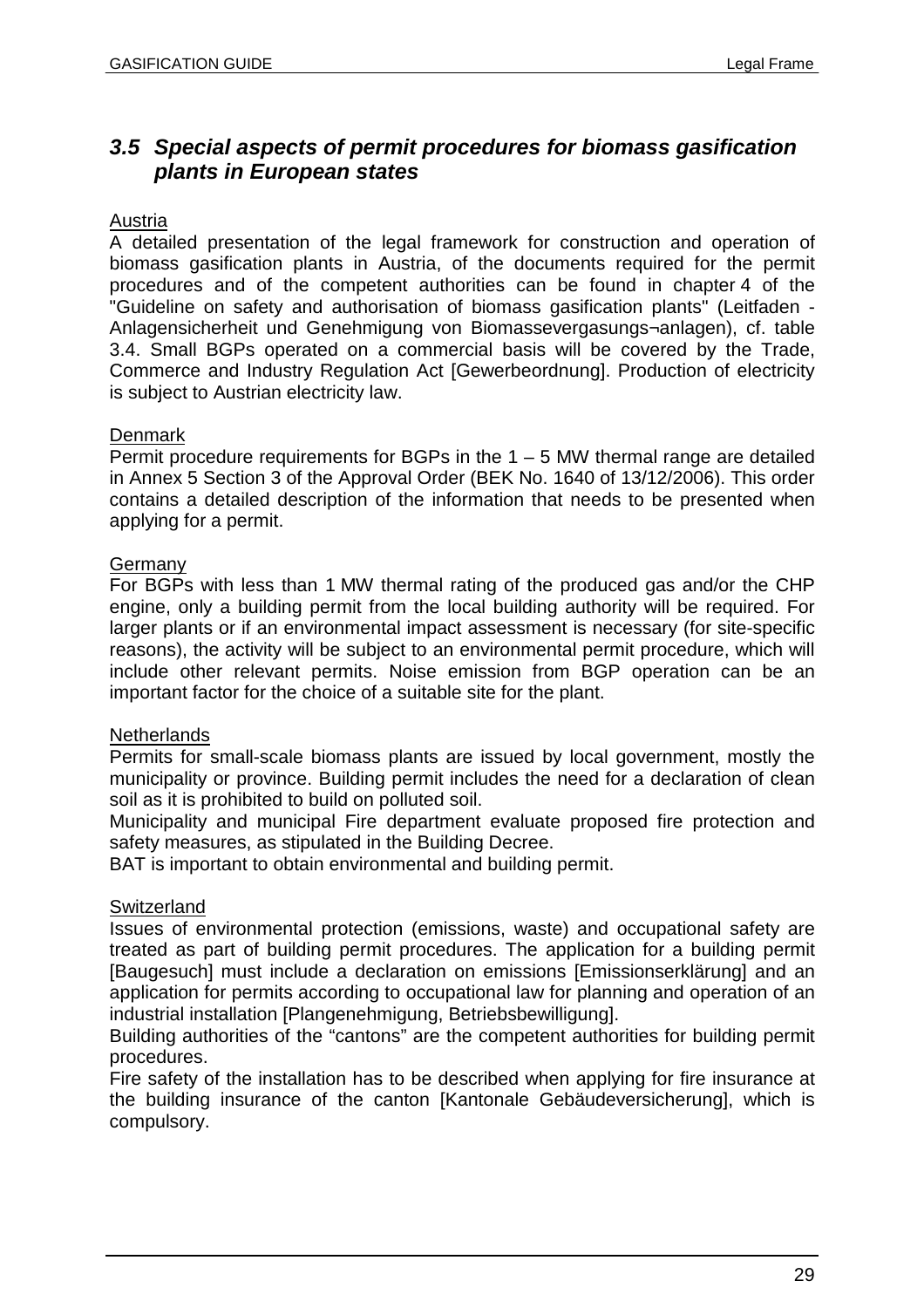## *3.6 Legal background of "best available techniques" requirements*

According to Article 2 of the IPPC Directive, "best available techniques" (BAT) shall mean the most effective and advanced stage in the development of activities and their methods of operation which indicate the practical suitability of particular techniques for providing in principle the basis for emission limit values designed to prevent and, where that is not practicable, generally to reduce emissions and the impact on the environment as a whole:

- $\triangleright$  'techniques' shall include both the technology used and the way in which the installation is designed, built, maintained, operated and decommissioned;
- $\triangleright$  'available' techniques shall mean those developed on a scale which allows implementation in the relevant industrial sector, under economically and technically viable conditions, taking into consideration the costs and advantages, whether or not the techniques are used or produced inside the member state in question, as long as they are reasonably accessible to the operator;
- 'best' shall mean most effective in achieving a high general level of protection of the environment as a whole.

Article 9 of the IPPC Directive requires that emission limit values (or equivalent parameters and technical measures) for activities in the scope of that directive shall be based on the "best available techniques", without prescribing the use of any technique or specific technology, but taking into account the technical characteristics of the installation concerned, its geographical location and the local environmental conditions.

Due to the thermal rating and to the type of feedstock used, biomass gasification plants as considered in this project are clearly not in the scope of Annex I, Category 1 (Energy Industries) of the IPPC Directive. Neither can these BGPs be classified as any of the "Other activities" listed in Category 6 of Annex I to the IPPC Directive. Therefore, there is currently no requirement at the European level from the IPPC directive to apply emission limit values or emission abatement requirements based on BAT. As has been pointed out in chapter 3.2, however, small and medium BGPs are in the permit scope of some national regulations transposing the IPPC Directive. Therefore, some national permit procedures for BGPs include the requirement that emission limit values (or equivalent parameters and technical measures) shall be based on BAT.

In the BREF document of July 2006 on large combustion plants , for example, gasification of biomass is described as an 'emerging technique' that is currently performed in demonstration units only. This is an indicator that the techniques for exhaust gas cleaning of biomass gasification plants, large-scale or small-scale, are in the stage of development, too. The questions

- $\triangleright$  which emission abatement techniques from standard combustion applications can be successfully transferred to small biomass gasification plants; and
- $\triangleright$  which emission values can thus be achieved,

still need to be answered, taking both environmental and economic considerations into account.

A brief description of techniques for emission abatement that are currently used in small-scale biomass gasification plants is presented in chapter 6 of this Guide.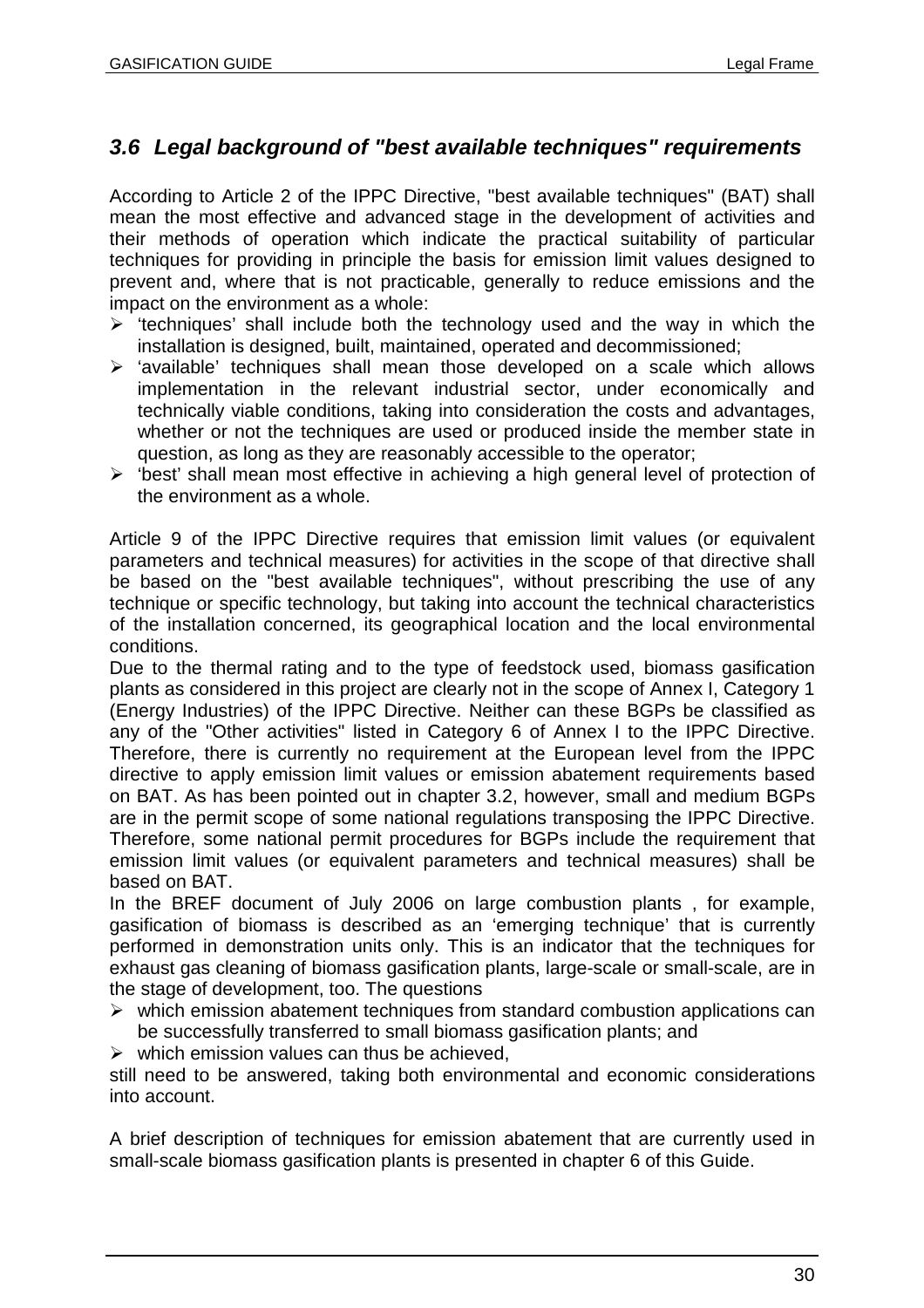# **4 Theoretical Aspects of Risk Assessment**

## *4.1 Introduction*

The technology of biomass gasification differs from other energy conversion technologies based on renewable energy sources (e.g. biomass combustion) because it inherently involves the production, treatment and utilisation of flammable and toxic gas mixtures, plant media and utilities. Therefore, an adequate risk assessment is strongly recommended and is often a legal requirement for placing the plant into the market and running it.

A risk assessment is aimed at protecting the workers and the plant itself. Manufacturers/operators have to keep in mind that accidents and ill health can ruin lives and can affect the business too if output is lost, machinery is damaged, insurance costs increase or there is the possibility of prosecution *[Ref 16]*.

A risk assessment consists of a careful examination of what could cause harm to the people and environment in the plant, and the adoption of reasonable control measures. The manufacturers/operators have to produce a complete and welldocumented assessment of the risk relative to:

- $\triangleright$  Health e.g. hazards to human health, dangers from toxic gases, etc:
- $\triangleright$  Safety e.g. explosion hazards, fire hazards, etc;
- $\triangleright$  Environment e.g. plant emissions, loss of containment relating to toxic substances, etc.

A risk assessment has to be carried out during the planning phase (for manufacturers) in order to improve the plant's conceptual design. In existing plants, a risk assessment allows the reduction of the remaining risks by continual updating of the original risk assessment (for manufacturers and operators).

Different methods for risk assessment are available, but procedures for risk assessment are not generally standardised for biomass gasification plants. Some guidance on risk assessment can be found in different case studies from other branches of the industry (e.g. food industry, chemical industry, metal industry, etc.). These examples can only give guidance for finding a methodology and often have to be adapted to be used for biomass gasification plants.

## *4.2 Applied risk assessment procedure for biomass gasification plants*

Assessing the risks is an extensive task for which comprehensive knowledge of the process and the operational behaviour, as well as the risk assessment methodology itself, is needed. A team that has various expertise is recommended for the risk assessment. The following information is necessary:

- $\triangleright$  Plant data (process schemes, piping and instrumentation diagram (P&I), reference designation and plant documentation, apparatus design, etc.);
- $\triangleright$  Predefined plant operation modes (knowledge about start-up, shut-down and normal operation mode), process control strategies;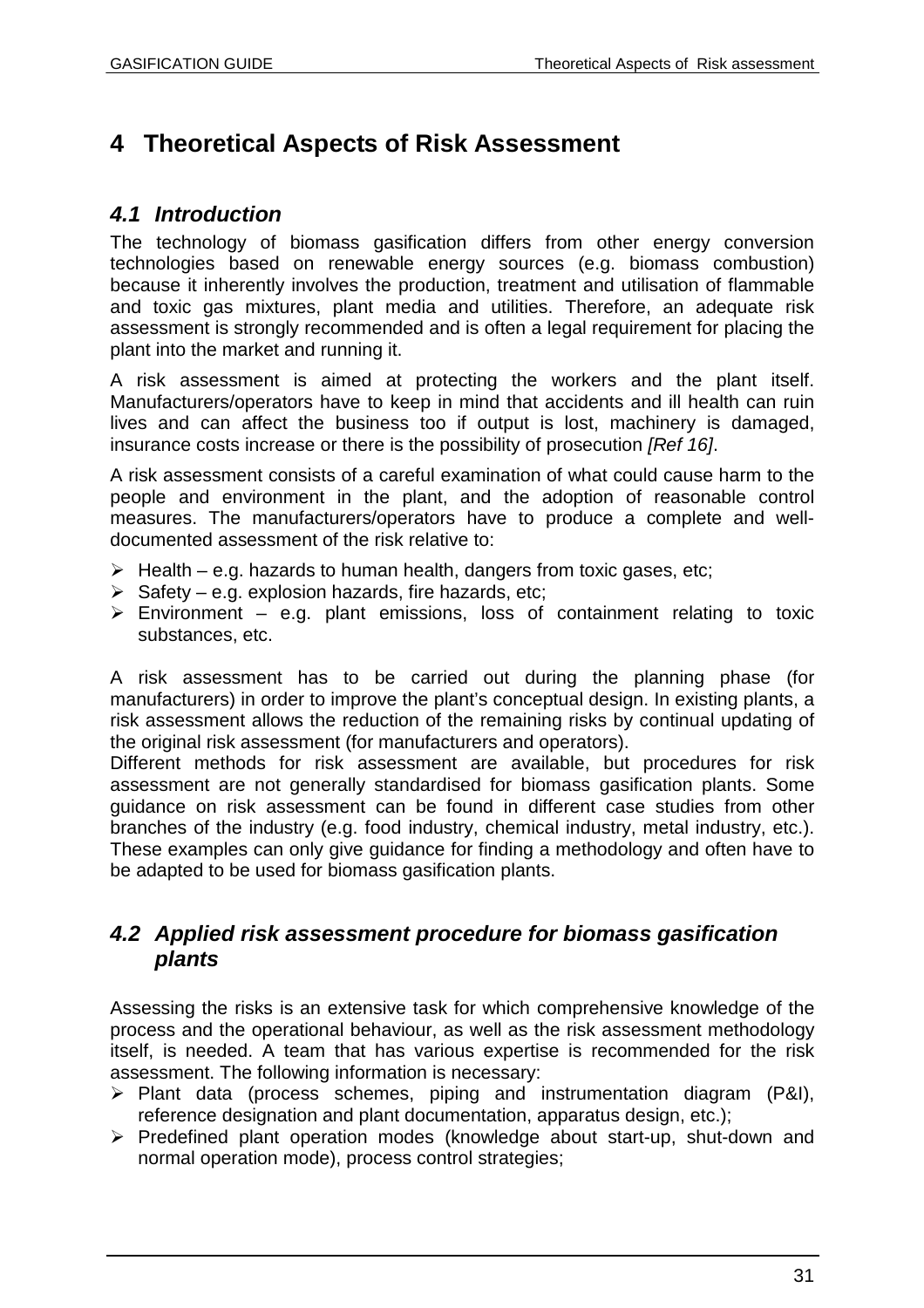- $\triangleright$  Data on plant media, gas mixtures and plant media streams (e.g. waste water, gas cleaning residues, dusts, exhaust gas), as well as their corresponding safety characteristics (toxicity, explosion characteristics etc);
- Desired operation conditions (temperature, pressure, flows and gas compositions);
- $\triangleright$  Machinery lists, details on construction design;
- Mass and energy balances, process stream information (temperature, pressure, composition and pollutant load, etc);
- $\triangleright$  Information on the plant's surroundings (geographical aspects, environmental aspects, etc).



**Figure 4-1 Systematic approach for the risk assessment of biomass gasification plants**

Small-scale biomass gasification being a unique and relatively new technology, no specific risk assessment technique or guidance is available. This guide recommends a risk assessment methodology which is practicable and sufficient to be applied to such plants. The chosen approach is based on functional analysis of the plant *[Ref 10-12].* It follows principally the Hazard and Operability Studies (HAZOP) *[Ref 13, 20]* and Failure Modes Effects and Criticality Analysis (FMEA) *[Ref 14]* methods, as well as recommendations given by an expert commission *[Ref 13, 15].*

In many cases, the risk assessment deals with a very complex system, which contains a huge number of mostly independent functions and plant parts. By subdividing the process into process units *[Ref 1, 17]* (e.g. fuel storage, handling, feeding, gasifier, gas cooling, gas cleaning, gas conditioning and gas utilisation), the complex system is simplified, and a separate analysis of each function (e.g. for the gasifier: fuel supply, gasification utilities supply - i.e. steam and air, temperature control in the gasifier, ash removal, etc) is possible.

On each investigated function, the risk evaluation team has to *[Ref 21]*:

- $\triangleright$  Identify the possible hazards and their associated occurrence probability;
- $\triangleright$  Identify the consequences arising from these possible hazards and their severity;
- $\triangleright$  Evaluate the risks:
- $\triangleright$  Apply the suitable reduction/mitigation measures;
- $\triangleright$  Review and update the risk assessment on a regular basis.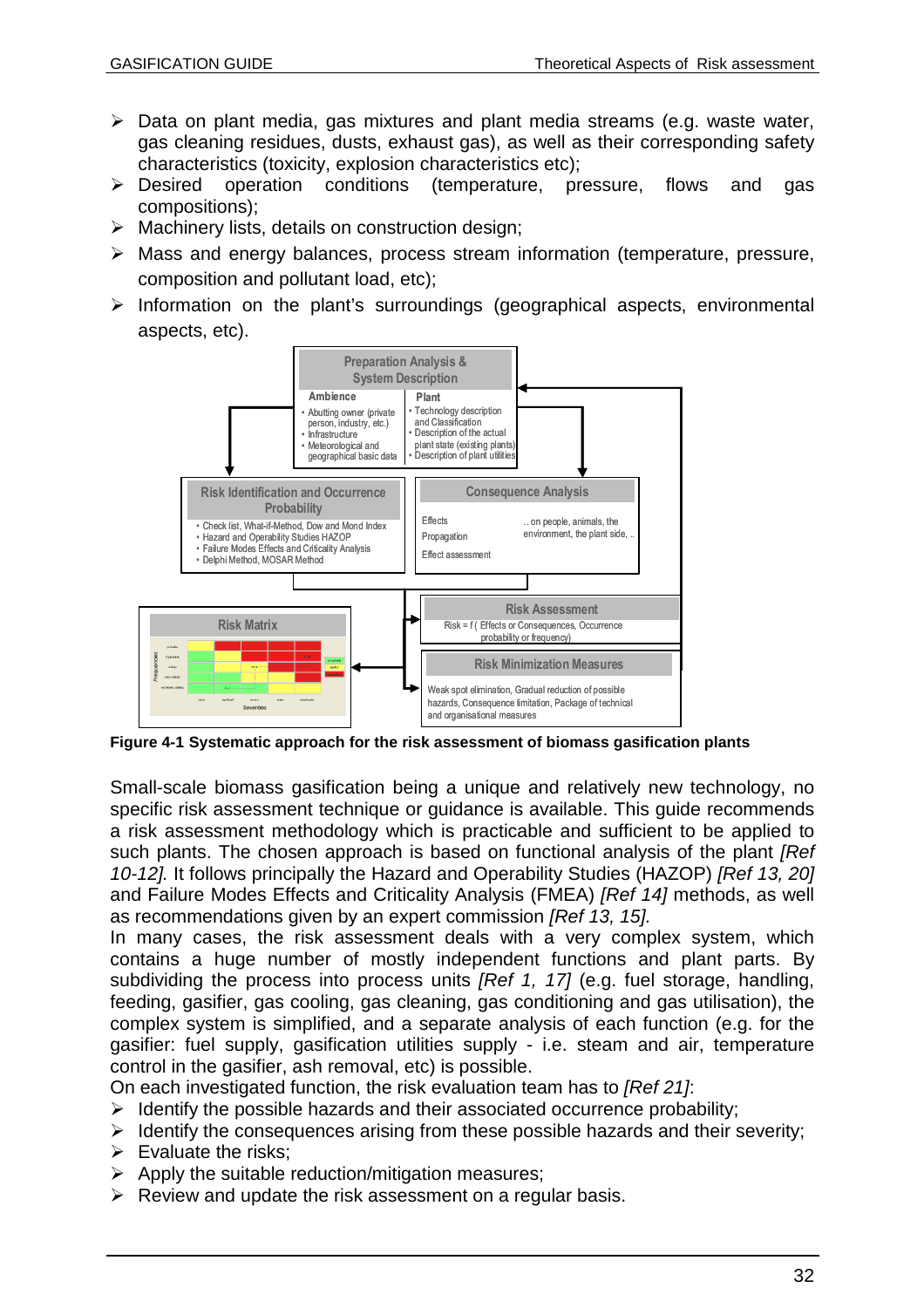

**Figure 4-2 Description scheme for the risk evaluation and assessment within one investigated function**

Figure 4-2 gives a general overview of the principles and methodology underlying a risk assessment. All steps of the assessment must be well-documented to allow traceability.

The following sections give the basis for conducting the hazard identification (Hazard-ID), the risk assessment (RA) itself and implementing concrete risk reduction (RR) measures.

An example of a risk assessment carried out on a whole model process configuration will be given in the software tool manual (D11 – Software tool and Manual).

## *4.3 Hazards Identification and Consequences*

For each defined function, the risk assessment team has to carry out a hazard identification. This consists of identifying all situations or events that could cause harm to people and environment. These hazardous events can be of different natures:

- $\triangleright$  Abnormal operation conditions (temperature and pressures);
- $\triangleright$  Equipment failures;
- > Leakage;
- ▶ Operator failure;
- $\triangleright$  Loss of containment:
- $\triangleright$  Etc.

The approach proposed in this guide follows principally the HAZOP and FMEA analysis, but different hazard identification techniques are available and could be used (see Annex A).

The occurrence probability of each identified hazardous event has to be assessed (e.g. using failure rates of equipment, existing data) *[Ref 23, 26]*. The investigated hazardous event can itself be caused by different events or situations that have to be taken into account in the calculation of the overall occurrence probability.

All these possible hazardous events have to be analysed to determine their possible consequences, such as fire, explosion, emissions, etc. *[Ref 26]* (see Figure 4-3).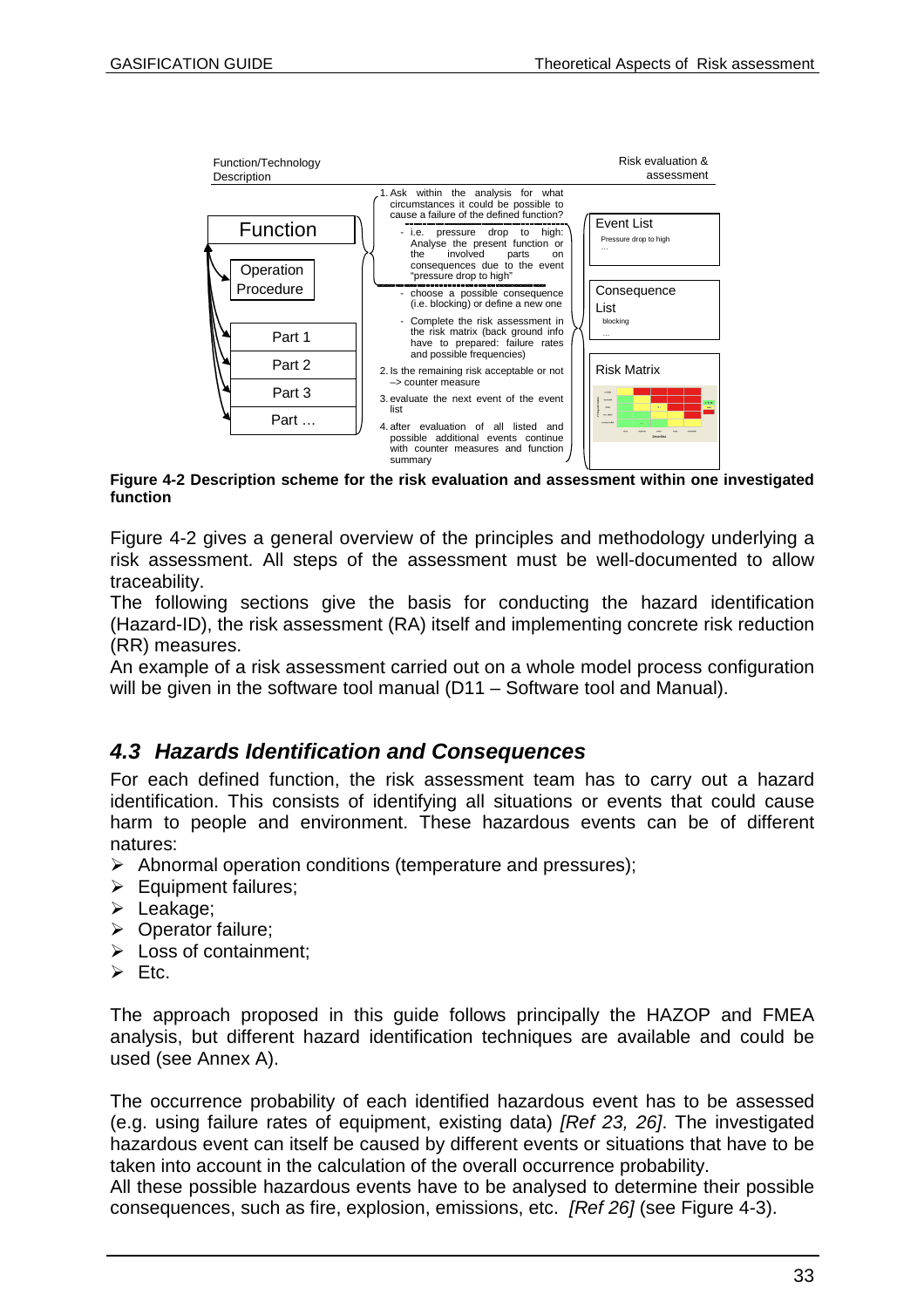

**Figure 4-3 Structure of hazard identification**

The identification of possible hazardous events and their consequences should be conducted by expert teams consisting of different disciplines. Realistic figures for the estimation of frequency and the severity should be used.

## *4.4 Risk assessment*

The next step of the procedure consists of evaluating the risk associated to the identified hazardous events. Risk is interpreted as the combination of consequence (severity) and likelihood (frequency). A risk matrix enables this combination to be represented graphically (see Figure 4-4) *[Ref 21, Ref 27, Ref 28]*. It is an easy method to visualise the spread of risk, to screen hazards, or to conduct a simple risk analysis. The main advantage of the matrix is its easy representation of different risk levels, and the avoidance of more time-consuming quantitative analysis where this is not justified.

For the implementation of the risk matrix, the occurrence probability and the severity determined in the previous step can be classified in several categories. Table 4-1 and Table 4-2 propose a structure that can be used. The risk assessment team can choose a different classification, e.g. by having more categories. However, the chosen classification should not overcomplicate the risk matrix *[Ref 28]*.



**Figure 4-4 Risk matrix for the characterisation and visualisation existing and/or remaining risk potentials**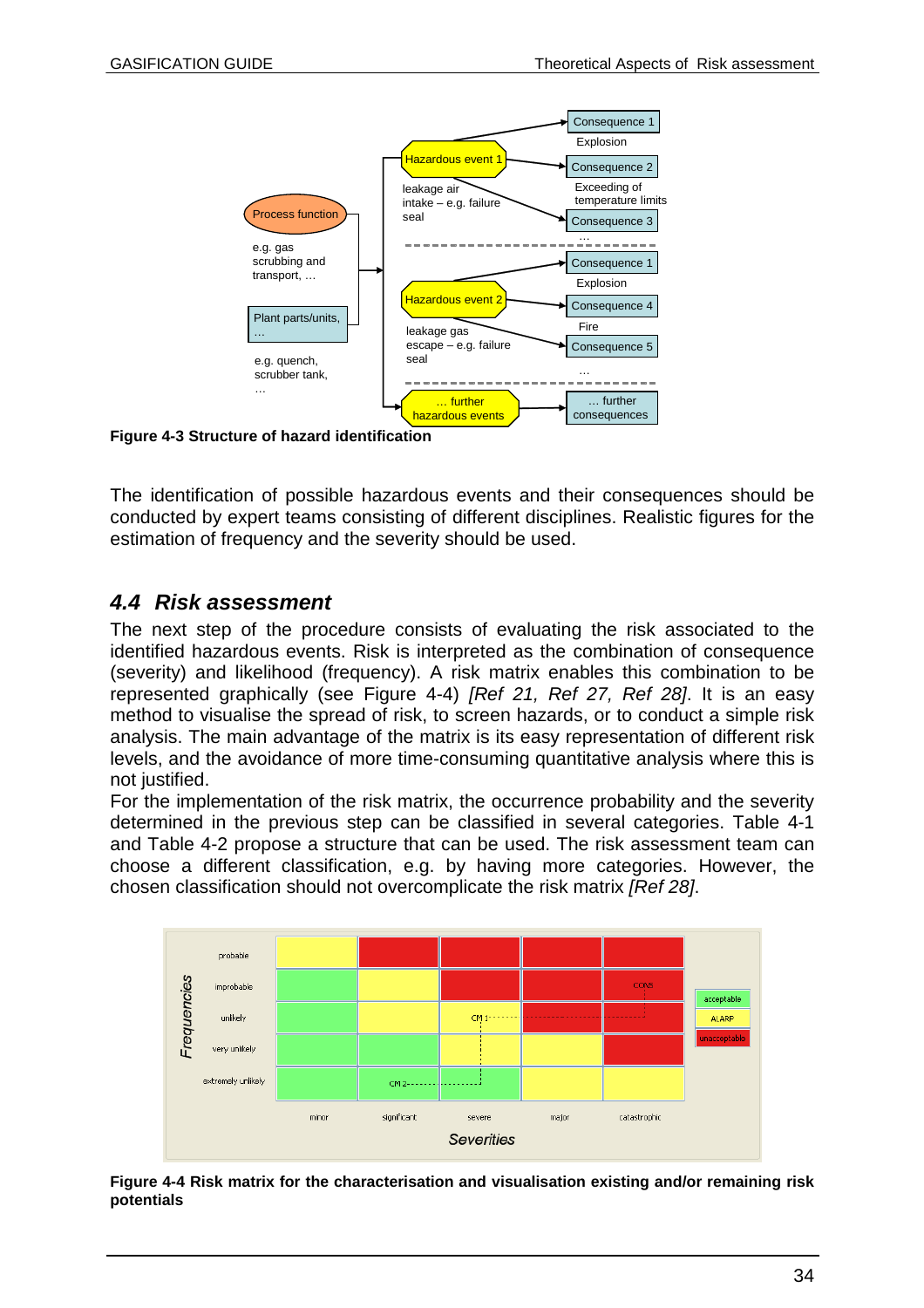| <b>Notation</b>           | <b>Frequency range</b>          |
|---------------------------|---------------------------------|
| <b>Extremely unlikely</b> | $<$ 10 <sup>-6</sup> per year   |
| Very unlikely             | $10^{-6}$ to $10^{-4}$ per year |
| <b>Unlikely</b>           | $10^{-4}$ to $10^{-2}$ per year |
| <b>Improbable</b>         | $10^{-2}$ to 1 per year         |
| Probable                  | > 1 per year                    |

#### **Table 4-1 Example for risk characterisation – Probabilities**

#### **Table 4-2 Example for risk characterisation – Severities**

| <b>CONSEQUENCES</b> |                                                                          |                                                                           |                                                                                      |                                                                                                                     |                                                                        |
|---------------------|--------------------------------------------------------------------------|---------------------------------------------------------------------------|--------------------------------------------------------------------------------------|---------------------------------------------------------------------------------------------------------------------|------------------------------------------------------------------------|
| Category            | minor                                                                    | significant                                                               | servere                                                                              | major                                                                                                               | catastrophic                                                           |
| Human beings        | light injury                                                             | injury                                                                    | severe injury                                                                        | disablement, death                                                                                                  | death                                                                  |
| <b>Environment</b>  | olfactory pollution,<br>elevated<br>emissions (short<br>time)            | long lasting<br>olfactory pollution,<br>slightly increased<br>emissions   | emission of toxic<br>substances of little<br>amounts                                 | emission of toxic<br>substances of<br>amounts                                                                       | emission of toxic<br>substances of<br>huge amounts                     |
| Property/goods      | no plant shut<br>down, online<br>reparation<br>possible, little<br>costs | plant stop, warm<br>start possible.<br>standstill of the<br>plan < 2 days | plant damage,<br>cold start<br>necessary,<br>standstill of the<br>plant 1 to 3 weeks | critical plant<br>damage<br>concerning the<br>whole plant or<br>plant sections,<br>standstill of plant<br>> 8 weeks | enormous plant<br>destruction/damag<br>e concerning the<br>whole plant |

The risk matrix is subdivided into three areas *[Ref 27]*:

*Acceptable region*

Risks falling into this region are generally regarded as insignificant and adequately controlled. The levels of risk characterising this region are comparable to those that people regard as insignificant or trivial in their daily lives. These risks are typically from activities that are inherently not very hazardous or from hazardous activities that can be, and are, readily controlled to produce very low risks. Further action to reduce risks is often not required.

#### *As Low As Reasonably Practicable (ALARP) region*

Risks in this region are typically activities that people are prepared to tolerate in order to secure benefits, provided that the nature and level of the risks are properly assessed and the results used properly to determine *control measures*. If the hazardous events fall into the ALARP region, this does not mean that the total risk for the installation is ALARP, but that it should be considered whether further risk reductions are needed.

For the remaining risk in the ALARP region, further safety measures might not be economically justifiable and reasonable. In all cases, the risk assessment team must discuss the following points:

- Is the remaining risk acceptable?
- Can additional countermeasures be taken to reduce the risk level?

The risk falling in this region should be reviewed on a regular basis to make sure that they still meet the ALARP condition.

*Unacceptable region*

The risks in this region are unacceptable and **must** be reduced to an ALARP region by the application of countermeasures.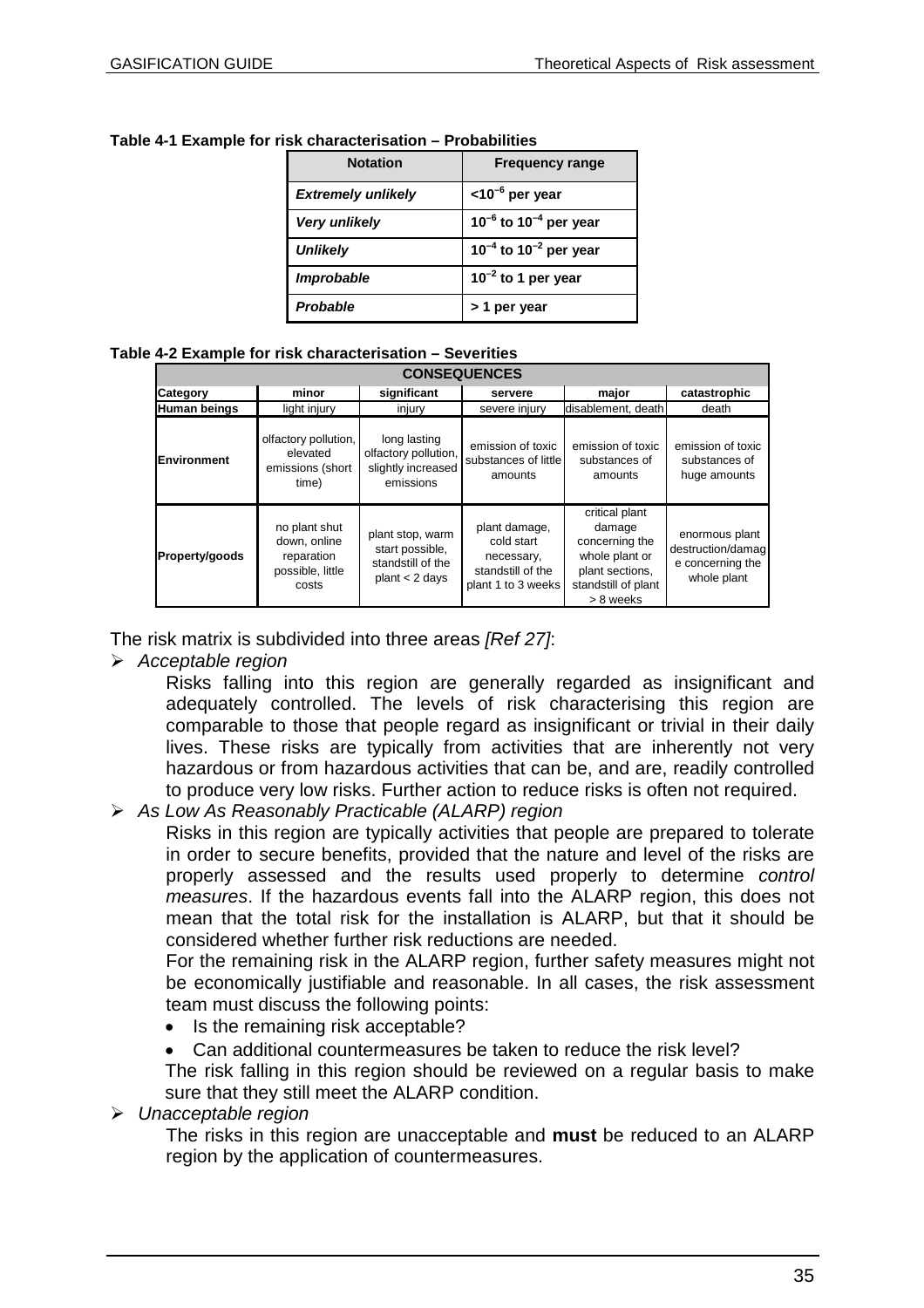# *4.5 Risk reduction measures*

An unacceptable risk requires the implementation of risk reduction measures to move it to the ALARP region of the risk matrix. Practically, this consists of decreasing the frequency and/or the severity of a hazardous event or concern.

The bow-tie diagram shown in Figure 4-5 can be used for this purpose. The column 'Top event' in the bow-tie diagram marks the failure of the currently investigated function. This technique is flexible, and any event can be used as a top event. The columns on the left and on the right of the top event contain initiators and consequences of the 'top event'. The bow-tie diagram can help in determining what can be done to reduce the risk to an acceptable level. Indeed, on the diagram, safety barriers are represented (Figure 4-5):

- The safety barriers between the 'Hazardous Events' column and the 'Top Event' correspond to *prevention measures* that act towards the reduction of likelihood/frequency of the top event.
- The safety barriers between the 'Top Event' and the 'Consequences' columns correspond to the *mitigation measures* that act to reduce the severity of consequences and/or the likelihood of those consequences.

Different types of countermeasures can be applied:

- *Technical countermeasures:* These consist of the implementation of technical modifications such as change in the process design, addition or replacement of some process parts, etc.
- *Process control countermeasures:* These refer to any changes of the control system routine. This may be the addition of new control devices on the process chain (e.g. temperature sensors, pressure gauges, CO sensors, etc) with the suitable alarm system. The implementation of these new control devices must include setup of the adequate emergency management system.
- *Organisational countermeasures:* These refer to various activities relative to the organisation of the work.

All these countermeasures have to be recorded in the O&M manual.

Therefore, the risk assessment procedure should not be taken as a straightforward process [22]. Indeed, the implementation of countermeasures may change the original process. Additional hazardous events may appear. A re-evaluation of risks for the modified process may be necessary.



**Figure 4-5 Bow-tie diagram for risk assessment**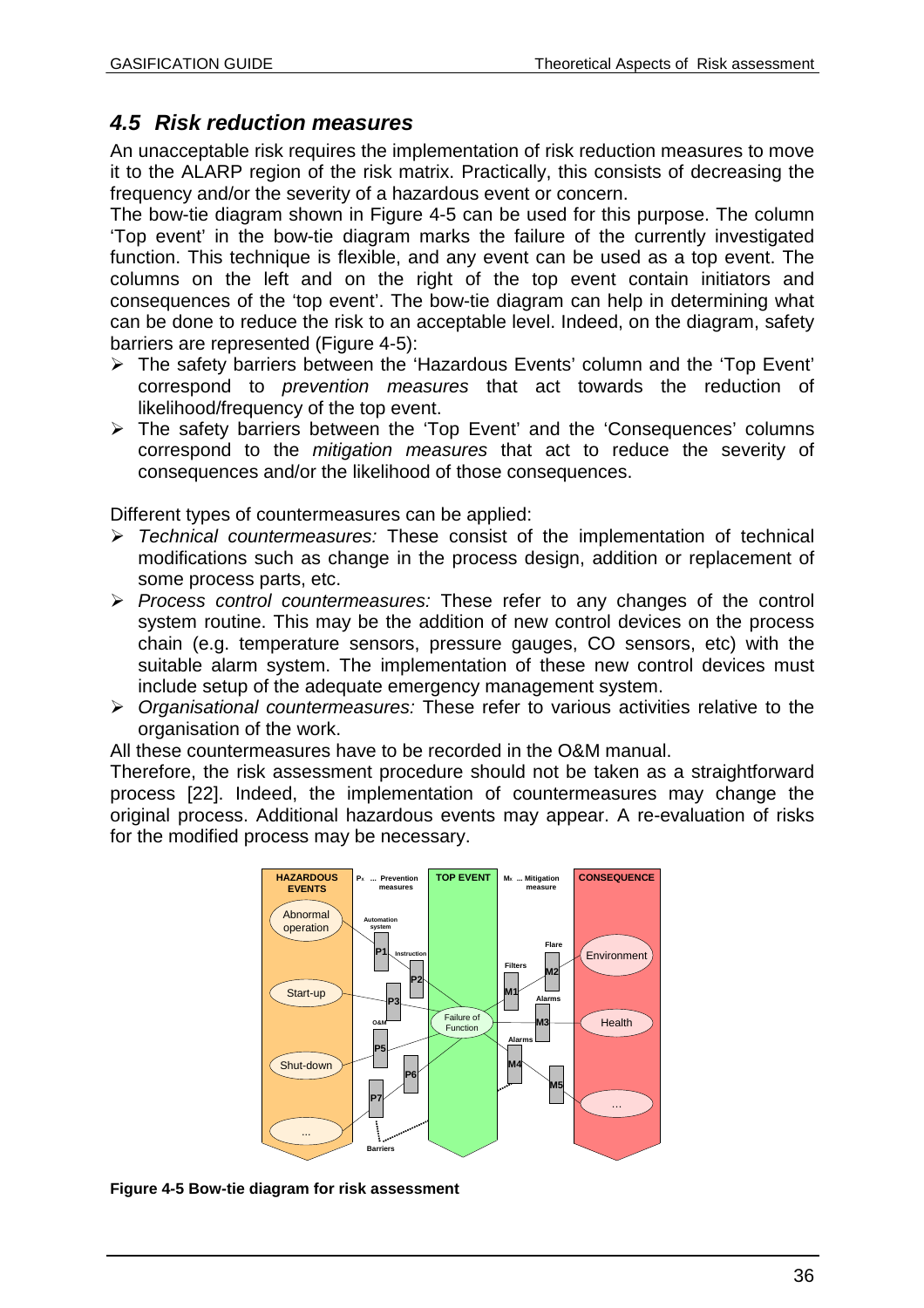## *4.6 Documenting the outputs of the risk assessment*

The documentation of the risk assessment and risk reduction is essential for the traceability. It is commonly done in tabular form, i.e. in structured lists of events and their possible consequences. Such a method may be carried out with the assistance of computer software, which helps considerably with structuring the documentation and with placing cross-references to recurring events and consequences.

## *4.7 Software Tool for Risk Assessment*

A software tool (called RISK ANALYSER) was developed to facilitate the implementation of the risk assessment proposed in this Guideline. HSE issues of small-scale biomass gasification plants can be treated in a very structured way when the assessment is supported by the software tool.

The target groups of the software tool are, in the first place, manufacturers, project developers, operators, researchers, and implementers of biomass gasification plants. The software can also be used for types of processes other than biomass gasification.

In the software, a recommended risk assessment procedure is implemented, which is practicable and sufficient for the application in small-scale biomass gasification plants. The chosen method, which was presented before, is based on a HAZOP study and is enlarged by additional features specific to biomass gasification plants.

The risk assessment procedure with the software follows the following steps:

*1. Definition of plant basic data*

The basic information of the investigated plant is given (project name, plant manufacturer, operator, power output of the plant, etc)

*2. Definition of process units*

The plant is subdivided into process units corresponding generally to the process steps - e.g. gasifier, gas cooling, gas cleaning, gas conditioning and gas utilisation.

*3. Definition of functions*

The unit functions have to be defined (e.g. fuel supply for section gasifier). They represent the basic data for the risk assessment.

*4. Definition of the operation modes*

In this step, a short description of the foreseen operation modes for start-up, shut-down, normal operation and emergency shut-down is requested. This will help identify the hazards in different operation modes.

#### *5. Definition of parts*

The functions are fulfilled by dedicated parts, which have to be defined. This requires input on:

- o Design parameters (pressure, temperature, flow rates, etc. in all operation conditions, as well as minimum and maximum values);
- o Information on plant media as well as plant utilities (safety characteristics, operation temperature and pressure of the treated media, etc);
- o Information textbox, if necessary (optional).

This comprehensive documentation of the information should give all the necessary basics for the rest of the risk assessment.

#### *6. Risk assessment*

The programme supports the risk assessment with a preset of possible events and consequences. The software tool rates the risk potential according to the proposed risk matrix.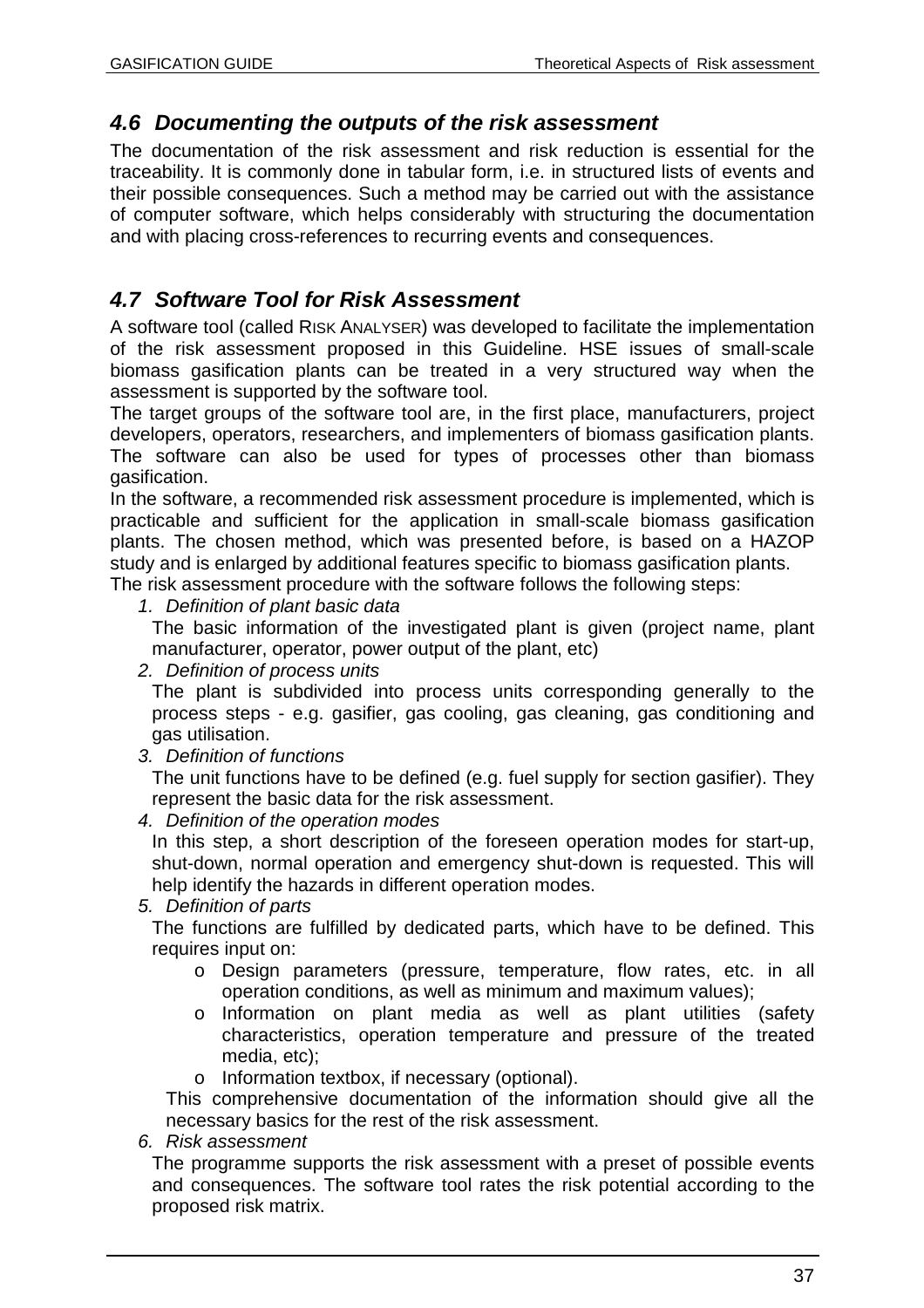Important note: within this first risk assessment, the original plant and operation concept is investigated. Countermeasures for risk reduction are added in the next step.

#### *7. Countermeasures*

Setting of countermeasures is supported by the tool, giving the possibility of a re-assessment of revised process configurations. The description of countermeasures allows categorising in technical, process control and organisational countermeasures. An editing of the operation procedure is feasible. Automated system control measures can be documented for each operation mode.

*8. Summary*

The summary is the final step. It gives an overview of the original plant concept (before applying countermeasures), its functions and parts. The outcomes of the risk assessment are documented for each investigated process function, including the improvement resulting from the countermeasures.

At the end of the risk assessment of the whole process, a report can be generated. This can be used as a documentation of the risk analysis.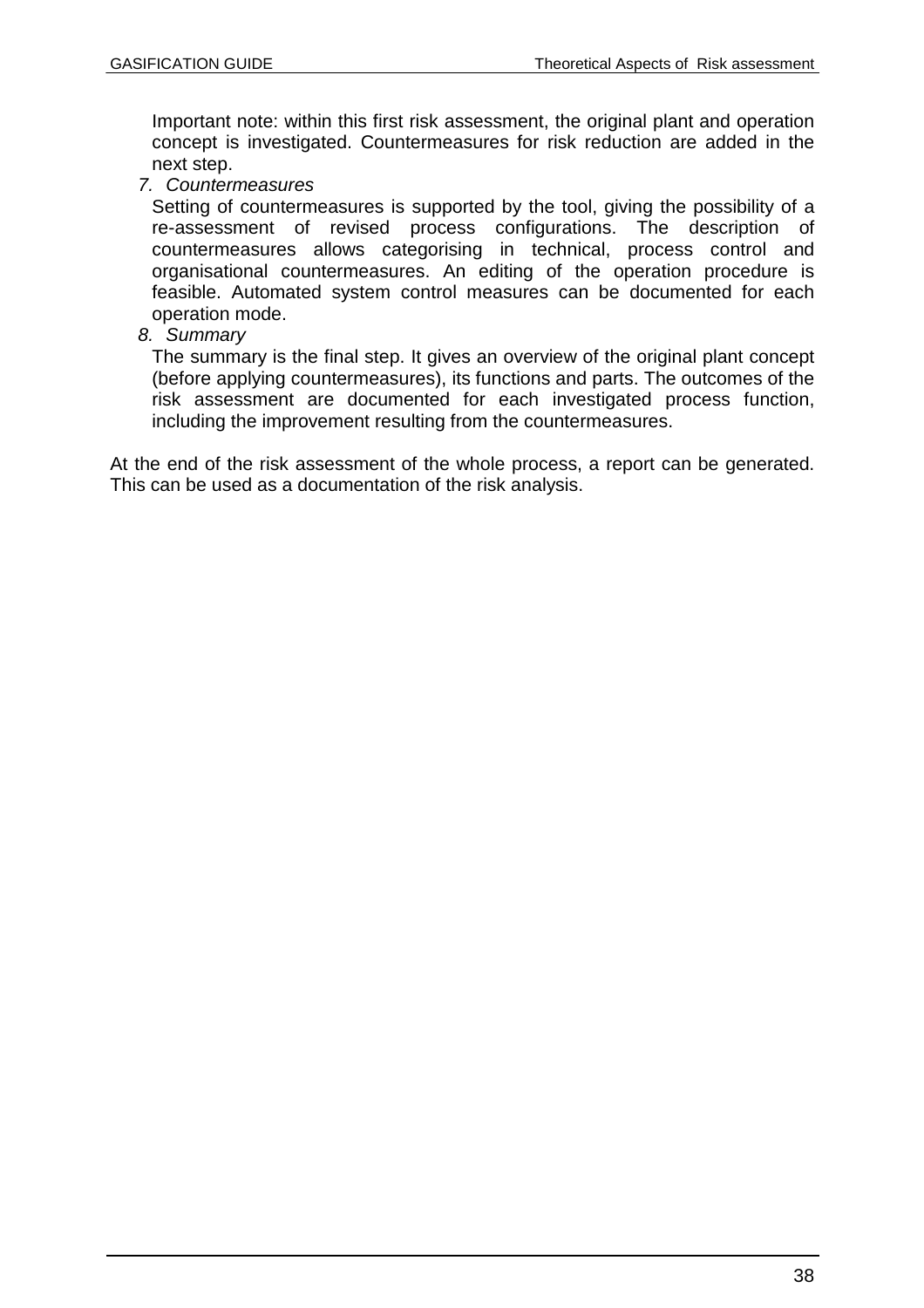# **5 Potential hazards and good design principles**

## *5.1 Introduction*

This chapter briefly describes the potential dangers associated with the design, operation and maintenance of biomass gasification plants (BGPs). It is an essential prerequisite for the complete risk assessment process to first analyse the hazards and then go on to assess the risks that they present and determine what, if any, ameliorating measures should be taken.

It is good practice to apply a number of good engineering principles that apply to design as a hierarchy, by aiming to eliminate a hazard in preference to controlling the hazard, and controlling the hazard in preference to providing personal protective equipment.

A holistic approach is important in order to ensure that risk-reduction measures that are adopted to address one hazard do not disproportionately increase risks due to other hazards, or compromise the associated risk control measures. Where appropriate, consideration should also be given to the balance of risk between workers and the public, and to the increased risk due to action taken during normal operation which is intended to reduce risks during an emergency condition.

In the "Guidance on 'as low as reasonably practicable' (ALARP) decisions in control of major accident hazards (COMAH)", the following three important principles are defined *[ref. 27]*:

#### **Principle 1**

"HSE starts with the expectation that suitable controls must be in place to address all significant hazards and that those controls, as a minimum, must implement authoritative good practice irrespective of situation based risk estimates".

#### **Principle 2**

"The zone between the unacceptable and broadly acceptable regions is the tolerable region. Risks in that region are typical of the risks from activities that people are prepared to tolerate in order to secure benefits in the expectation that:

- the nature and level of the risks are properly assessed and the results used properly to determine control measures;
- the residual risks are not unduly high and kept as low as reasonably practicable (the ALARP principle); and
- the risks are periodically reviewed to ensure that they still meet the ALARP criteria, for example, by ascertaining whether further or new controls need to be introduced to take into account changes over time, such as new knowledge about the risk or the availability of new techniques for reducing or eliminating risks."

#### **Principle 3**

"both the level of individual risks and the societal concerns engendered by the activity or process must be taken into account when deciding whether a risk is acceptable, tolerable or broadly acceptable' and 'hazards that give rise to …. individual risks also give rise to societal concerns and the latter often play a far greater role in deciding whether risk is unacceptable or not".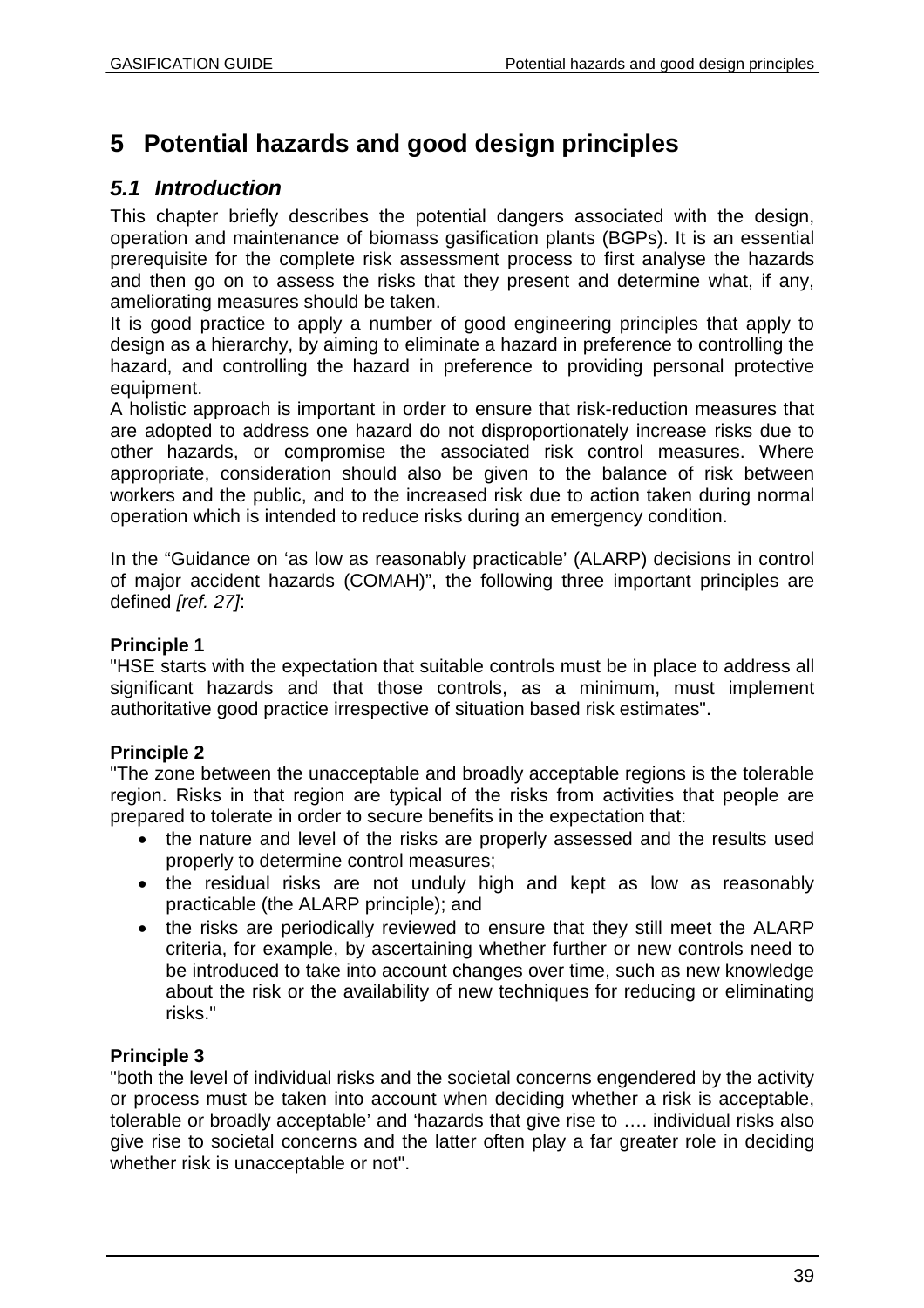## *5.2 Primary safety considerations*

Occupational hazards relate to hazards or risks inherent in certain employment or workplaces. Occupational health and safety issues should be considered to be part of a comprehensive hazard or risk assessment, including, for example, a hazard identification study [HAZID], hazard and operability study [HAZOP], or other risk assessment studies. BGP's presents several occupational hazards of different nature: physical, chemical, biological, environmental, mechanical, psychosocial, etc. Most of them are not specific to BGPs, for instance: slips and trips, collisions, falls from height, struck by objects, workplace transport, electricity, noise, vibration, lighting, compressed air/high pressure fluids, confined space, cold stress, heat stress, crushing, cutting, friction and abrasion, vehicle movements, impact, moving parts, work related stress, etc.

The operator must be aware of these different aspects of occupational hazards, and also of the national regulations related to them, and take appropriates measures.

The Health and Safety Executive (UK) provide on its website (www.hse.gov.uk/) a list of possible hazards to be considered in a workplace. Some guidance on how to prevent and manage these hazards is also given.

The French institute competent in the area of occupational risk prevention (INRS) also gives some guidance on the different areas of occupational hazards on the following website (document in French):

#### **www.inrs.fr/htm/frame\_constr.html?frame=/INRS-**

**PUB/inrs01.nsf/IntranetObject-accesParReference/ED%20840/\$File/Visu.html**.

Similar guidance in German language is available ("Ratgeber zur Ermittlung gefährdungsbezogener Arbeitsschutzmaßnahmen im Betrieb") on the website of the German Federal Institute for Occupational Safety and Health (BAuA):

**http://www.baua.de/nn\_12456/de/Publikationen/Sonderschriften/2000- /S42.html?\_\_nnn=true**

Each activity can have some inherent and specific occupational hazards. This chapter highlights the hazards specific to the gasification process, such as: fire, explosion/deflagration, toxic substances, etc.

The focus in this chapter will be to identify precautionary measures to be taken for health and safety. These measures are based on available expertise within the consortium, external advisors, using generally available information and information gained from case studies. As mentioned in Chapter 1 (Introduction), some target groups may have conflicting interest such as end-user versus the permitting authority, or manufacturer versus plant owner. Therefore, it is necessary to have as complete as possible insight into all HSE concerns and best practices accepted by the international community.

## *5.3 Good engineering and operation practice*

Good design engineering and construction based on a decent risk assessment and/or HAZID/HAZOP study are compulsory to put a biomass gasifier plant on the market. Most risk assessments provide a general overview and are not intended to be comprehensive in every aspect. They can create liability issues and give a false sense of security. The following paragraphs provide a general overview of good engineering practices, and are not compulsory to each gasifier design, e.g. the safety issues are different whether the gasifier operates at overpressure or underpressure, etc.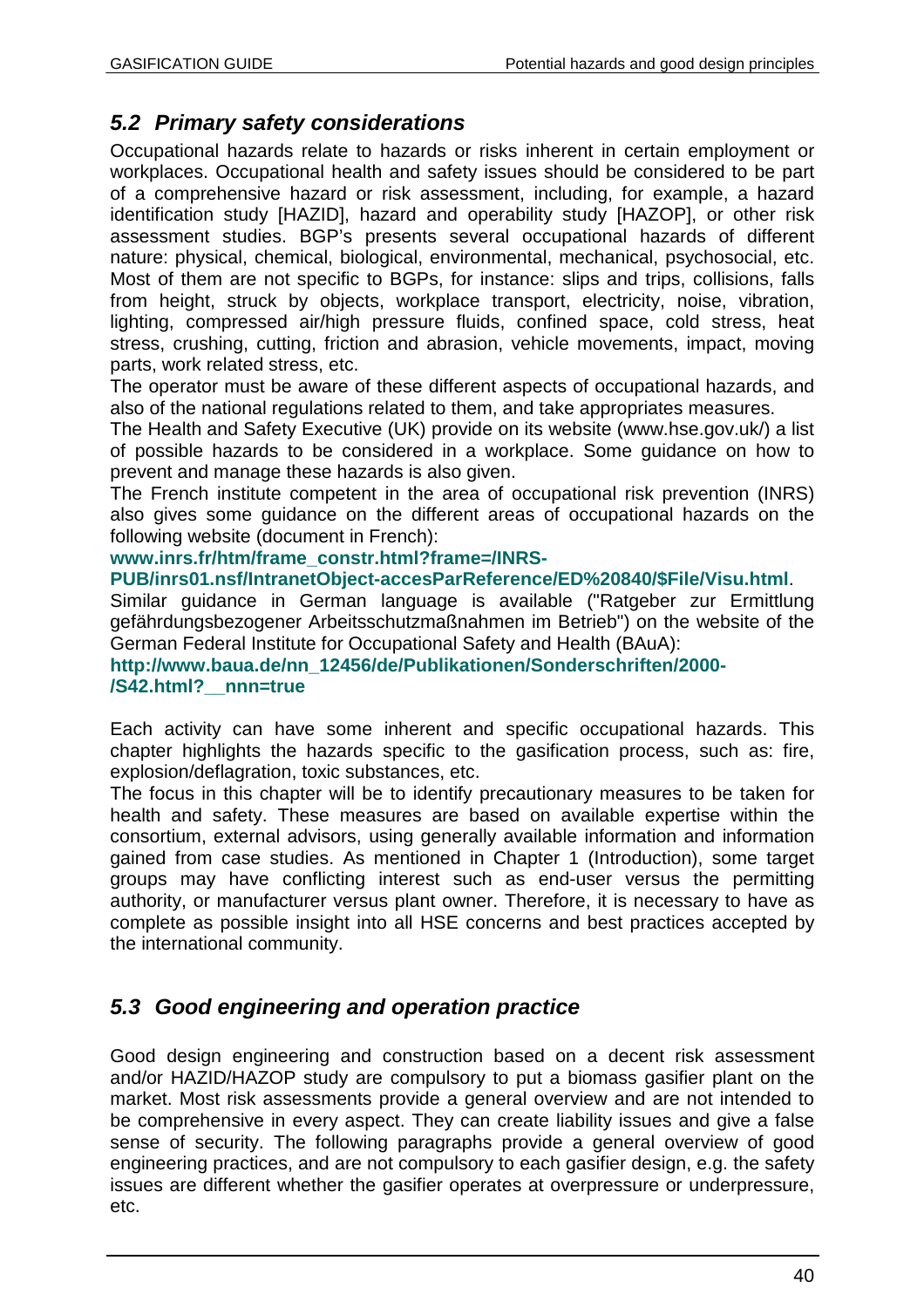## **5.3.1 Good design practice related to plant building construction**

When designing the gasification plant buildings, a number of health, safety and environmental measures should be considered:

- $\triangleright$  The fuel storage facility must be separated from the gasification building or divided using a high performance fire curtain.
- $\triangleright$  For safety reasons, the control and staff rooms must be separated from the remainder of the plant due to fire, explosion and toxic gas release hazards.
- $\triangleright$  The control rooms should have positive pressure ventilation (special attention must obviously be paid on where the inlet air is taken from).
- $\triangleright$  The gasification building must be well ventilated and the flows monitored or verified across critical operational areas.
- $\triangleright$  There should be two escape routes from each point within the gasifier building to the outside.
- $\triangleright$  The ATEX directive requires that all areas classified as hazardous shall be identified with a warning sign. The sign must be triangular, black on yellow with the text EX to be displayed at points of entry into explosive atmospheres. It is recommended that a study to identify the areas appropriate to be controlled to this standard be undertaken.
- $\triangleright$  Equipment exceeding a certain noise level, like compressor or engine, should be placed in acoustically insulated cabins.

## **5.3.2 Good engineering practice related to process equipment**

Good engineering practice related to process equipment is the responsibility of the manufacturer. If the plant is designed properly according to the Machinery Directive, the basic hazards should be eliminated.

#### *Choice of material*

- $\triangleright$  Reactor vessels, valves and piping materials should be constructed from good quality materials;
- $\triangleright$  Heat resistant stainless steel or other appropriate material shall be chosen for the gasifier and gas cooling device;
- Chemical resistant stainless steel is recommended for gas scrubbing and washing media circulation.

#### *Gas tightness*

Gas tightness is important to avoid gas escape and air intake, which may lead to the formation of explosive mixtures and/or the release of toxic gas. The following engineering practices are suitable to ensure gas tightness:

- $\triangleright$  The use of welded connections is preferred above flanges, in particular for hot pipes above 500°C. In all cases, proper flange sealing like chemical and thermal resistant material need to be used;
- $\triangleright$  All pipes, aggregates, measurements devices have to be of proper materials;
- $\triangleright$  Proper material should be used with regard to chemical resistance, temperature and pressures, corrosion, particle size.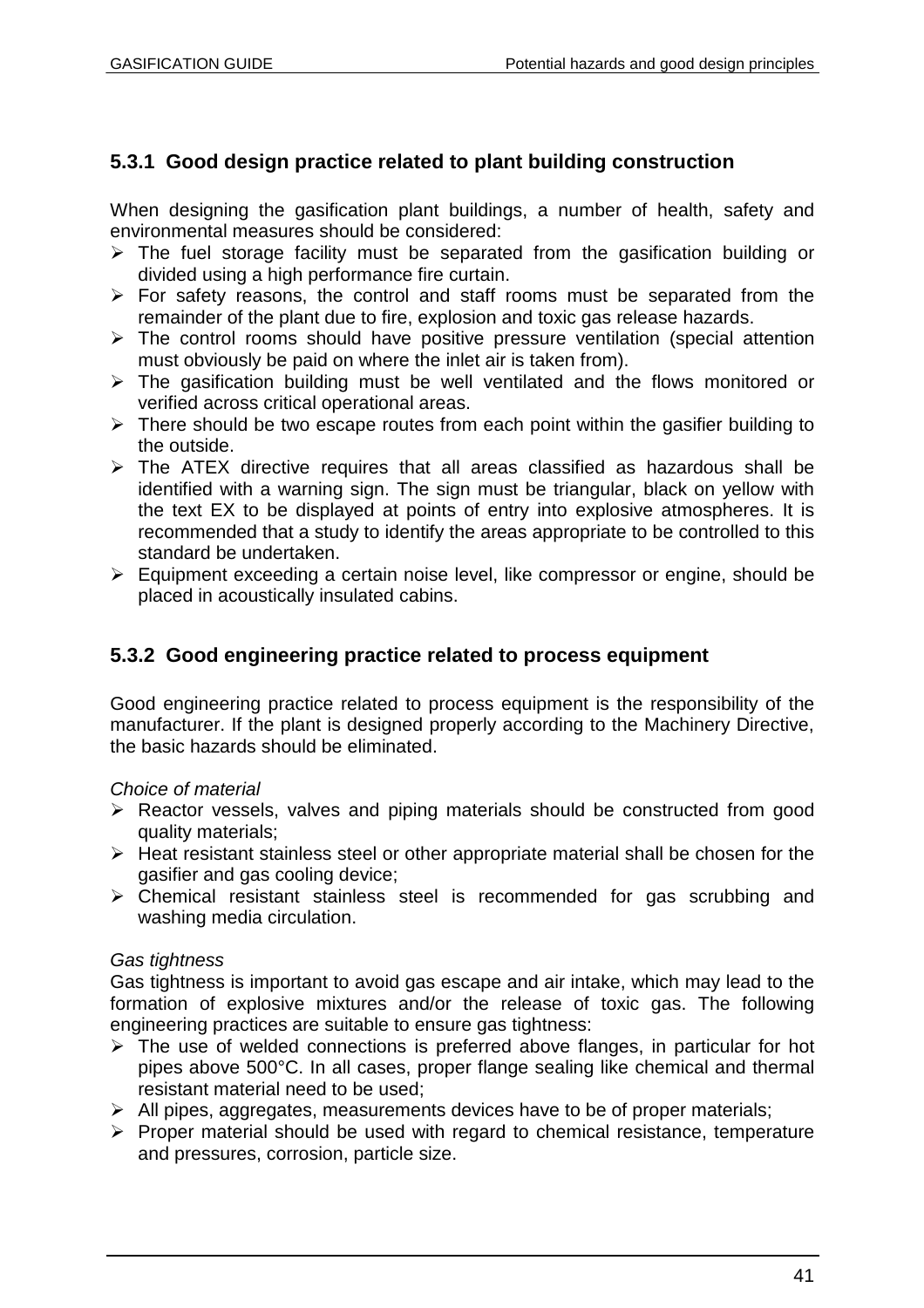*Valves*

- All air inlets and gas outlets to/from gasifier, including fuel feeding section, flare and engine should be equipped with block devices or anti-backfiring valves in series (after the other in the same line);
- $\triangleright$  When valves are in contact with pyrolysis or gasification gas they may get stuck;
- $\triangleright$  Valves used to ensure a safe mode in case of failure and emergency stop must be of the fail safe type;
- $\triangleright$  Valves at air pipes, filters and cyclones should have position micro switches;
- Faulty settings of manual valves should not be possible. Malfunction of critical valves should be detected.

*Electrical devices*

- $\triangleright$  It is recommended to electrically ground all gas conducting parts.
- $\triangleright$  PLC should be properly grounded in order to avoid malfunction and accidents.
- $\triangleright$  Galvanic separation of electrical supply of measurement devices is strongly recommended.
- $\triangleright$  It is recommended to supply PLCs with uninterrupted power supply units (UPS).
- > Duplicate plant key operation measurement points (critical temperatures, pressures, etc.) are recommended for monitoring using a secondary measurement system during emergency case or in case of failure of the main PLC system.
- $\triangleright$  Gas/air inlet into engines should be earth grounded, and shielded cables should be used to avoid electrical breakdowns that could cause backfiring in the inlet system.
- $\triangleright$  In equipment where there may be a gas-air mixture, instrumentation and electrical equipment should be for Zone 1, otherwise the equipment should be secured; in the gasifier itself equipment should be for Zone 2. A study to determine the relevant zone rating for each area is highly recommended as many plant have been designed for open areas and the Zone classification is highly dependent upon building ventilation.
- > There should be safety switches and local circuit breakers on:
	- rotating parts and switches;
	- access panels;
	- pressure relieve equipment;
	- critical valves with access to gas containing equipment such as feeders, cyclones and ash outlet.
- $\triangleright$  The use of area E-Stops should be considered.

#### *Control and safety devices*

- CO detectors, giving indication and alarm at about 25/50 ppm CO, must be installed in rooms with equipment containing pyrolysis or gasification gas.
- $\triangleright$  Pressure and temperature sensors included in the safety concept should be duplicated or tripled. The failure probability regarding the influence of operation/installation must have been estimated.
- $\triangleright$  Heat exchangers between gas and air form a possible hazard source in case of leaks between the media due to e.g. thermal cracks or corrosion. Similarly for expansion joints in long welded pipes. Hazards from this possible malfunctioning should be avoided by well designed equipment and by temperature and oxygen sensors downstream to be able to detect leakages.
- $\triangleright$  It should not be possible to tamper safety related devices.
- $\triangleright$  All alarm values should be specified in the manual before start-up of the plant.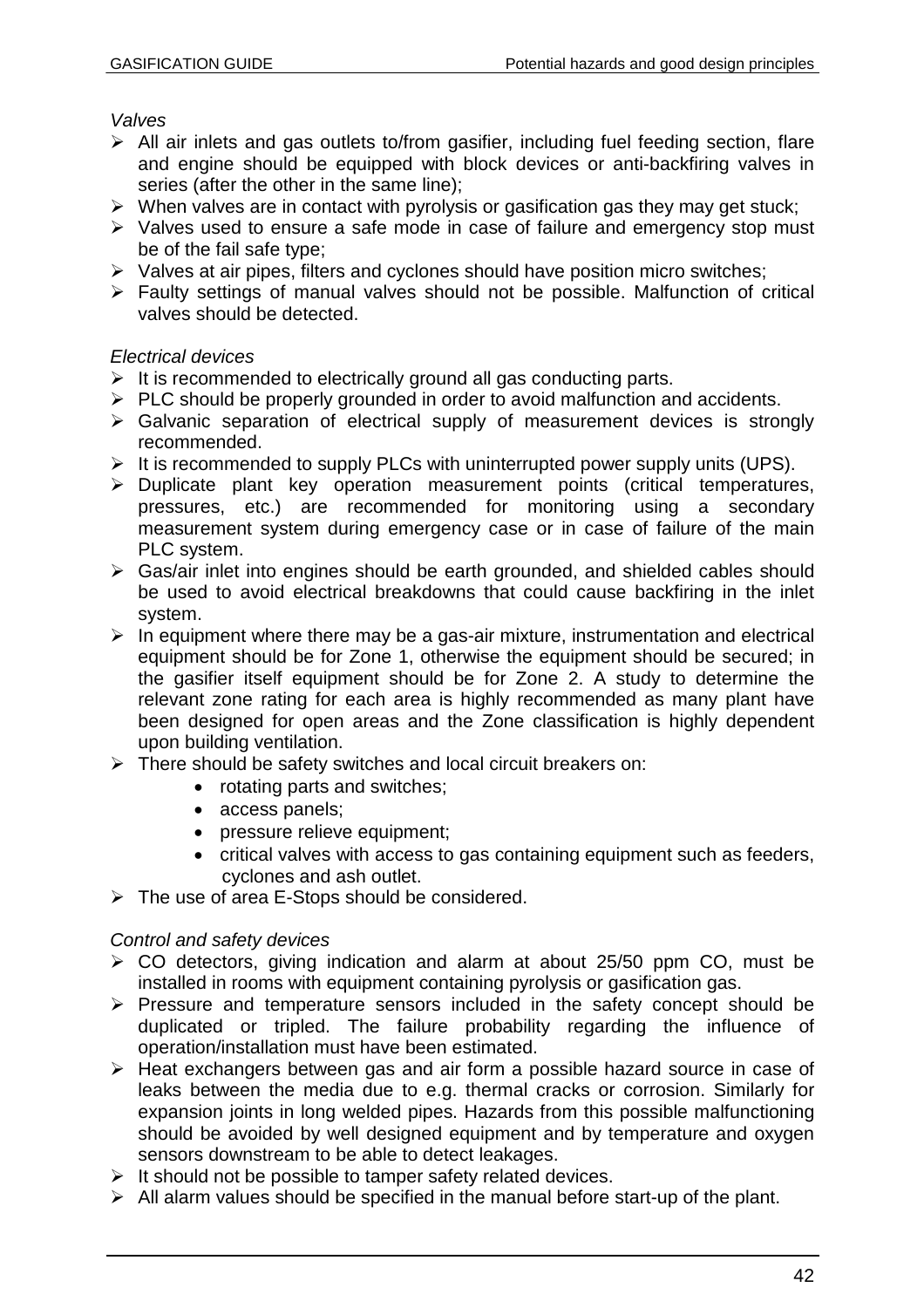$\triangleright$  Temperature sensors should be installed before and after the main plant reactor system components. Preferred and allowable operating temperatures shall be available for the operators in plant manuals and secured with proper alarm levels.

#### *The movable or rotating parts*

- $\triangleright$  The plant movable parts, such as conveyor belts, motors, engines could generate a risk of gas explosions. They should be shielded and equipped with 'visible' signs and emergency stop.
- $\triangleright$  At standby, gas blowers and other rotating equipment in the product gas line should be maintained, otherwise it may corrode or seize through the condensation of tar, which will lead to break down.

#### *Hot surfaces*

- $\triangleright$  The plant can have several hot surfaces. These could generate a risk of gas or dust explosion and also present a risk of accidental contact with operators. The plant equipments that can pose an occupational risk due to high temperatures should be adequately identified and protected (shielded) to reduce risks.
- $\triangleright$  Training should be provided to educate operators regarding the hazards related to hot surfaces and the use of personal protective equipment (e.g. gloves, insulated clothing, etc).

#### *Gas flaring system*

- $\triangleright$  The flare or a similar device for burning the gas is used when the gas quality is poor and can not be used in the gas engine, or in case of engine failure.
- $\triangleright$  In case where valves in contact with pyrolysis or gasification gas get stuck, the gas should automatically be flared.
- $\triangleright$  Gasifiers will have to vent gases as they purge pipe-work from the gasifiers to the engine. At start-up, the gas will always pass through and LEL and UEL.
- $\triangleright$  The flare should be equipped with:
	- o an automatic ignition system;
	- o flame monitoring with alarm;
	- o water seal.

A HAZOP study is recommended to understand the issues relative to the gas flaring system and then identify the suitable counter-measures, for instance inert gas purging.

#### *Safety equipment*

The following safety equipment or tools should be present in each separate part and/or building of the gasifier plant:

- $\triangleright$  Fire detection and suppression equipment that meets internationally recognized technical specifications for the type and amount of flammable and combustible materials stored at the facility;
- $\triangleright$  CO detection system;
- $\triangleright$  Fire fighting equipment;
- Personal protective equipment: ear protectors, eye glasses, gloves, respiratory equipment, personal CO detectors;
- $\triangleright$  Emergency equipment: shower, first aid kit.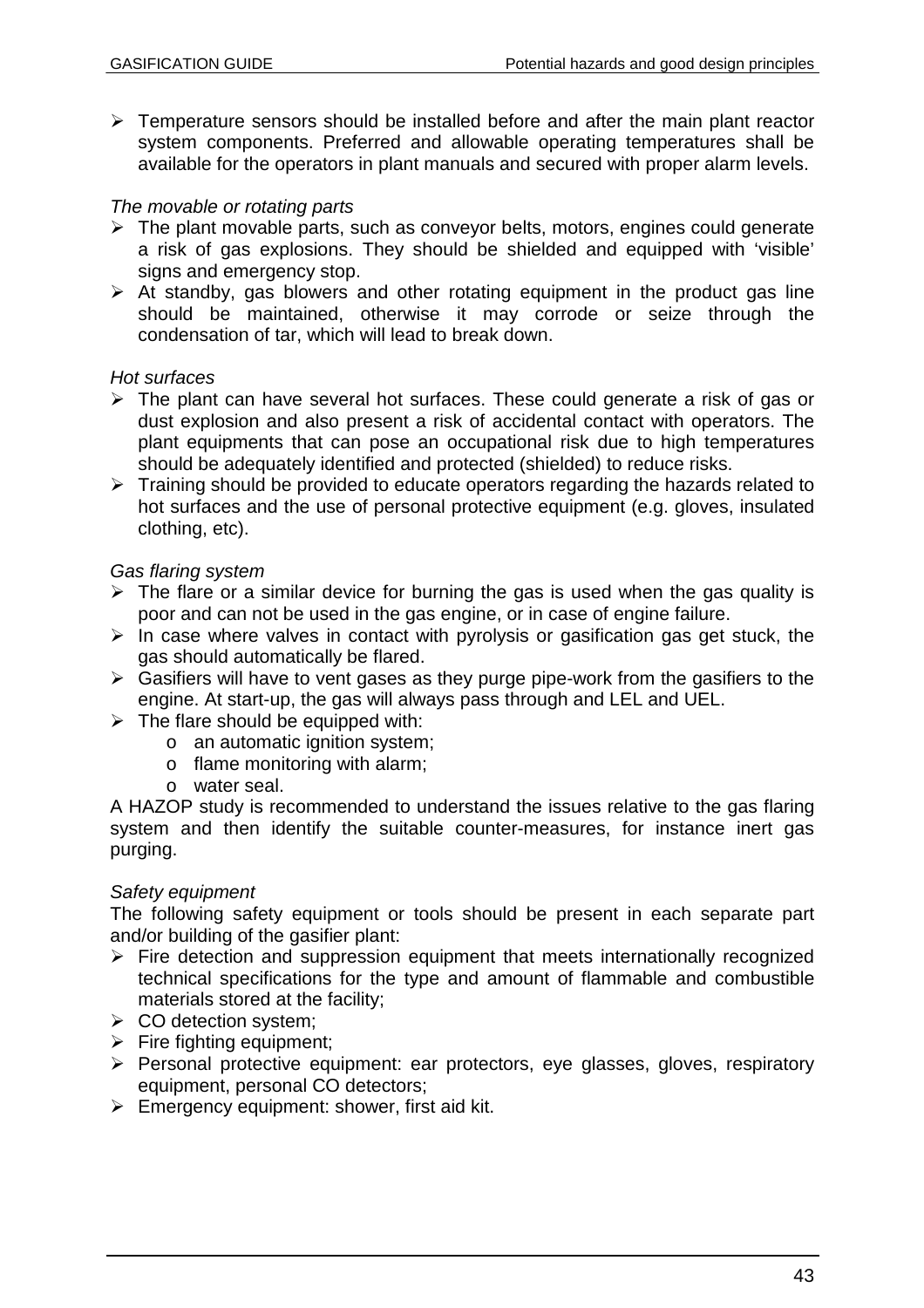## **5.3.3 Recommendations regarding operating and monitoring procedures**

Important operating and monitoring procedures to be considered include the start-up procedure (cold and hot start-up), normal operation, normal shutdown procedure and emergency shutdown. These should be considered within the HAZOP study and described in the O&M manual.

It is recommended to develop and implement start-up, normal operation and shutdown routines for the entire gasification plant (preheating, gasifier ignition, normal operation, etc.) to avoid human error in manual operation. Fail-Safe routines have to be part of the plant operation concept.

#### *Normal start-up and shutdown procedures*

- $\triangleright$  At start-up it is recommended to remove the oxygen inside the plant by inertizing the system with for instance nitrogen.
- $\triangleright$  Experience shows that most accidents take place at start-up and shutdown. Therefore, operators should be instructed not to stay unnecessarily close to system components (gasifier, cyclone bins, filters, etc.) containing flammable materials during start-up and shutdown.
- $\triangleright$  At start-up and emergency shutdown or in the case where valves get stuck, the gas must be flared.
- $\triangleright$  If the gas engine were to be shutdown for whatever reason, any residual gas should be immediately flared by switching valves by the automation and control system. If the engine can not be re-started (after two attempts), the emergency stop procedure should be initiated.

#### *Normal operation procedure*

 $\triangleright$  Procedures for manual intervention during operation of the plant should be documented properly in the O&M manual.

#### *Emergency shut down procedure*

- $\triangleright$  The development of the plant operational manual and appropriate scada control must consider the implications identified within the Hazid and Hazop. Each emergency shutdown procedure is therefore highly specific and customized to the individual application.
- $\triangleright$  Typical emergency shutdown measures include:
	- o stop feeding to the gasifier;
	- o stop air supply to the gasifier;
	- o direct the gas to the flare;
	- o note: inerting the gasifier with nitrogen is not effective as the gasifier normally contains a lot of fuel and charcoal.
- $\triangleright$  Evacuation procedures must be in place.
- $\triangleright$  Proper training in evacuation and emergency procedures for operators and visitors at induction must be in place.

#### *Maintenance procedure*

 $\triangleright$  Schedules should be developed for start-up checks and regular inspection of sensor devices for accuracy. For instance, when pressure transmitters pipes are blocked by tar or dust, sensors may show wrong readings, etc. Procedures should be available for inspection even if the sensors are functioning properly.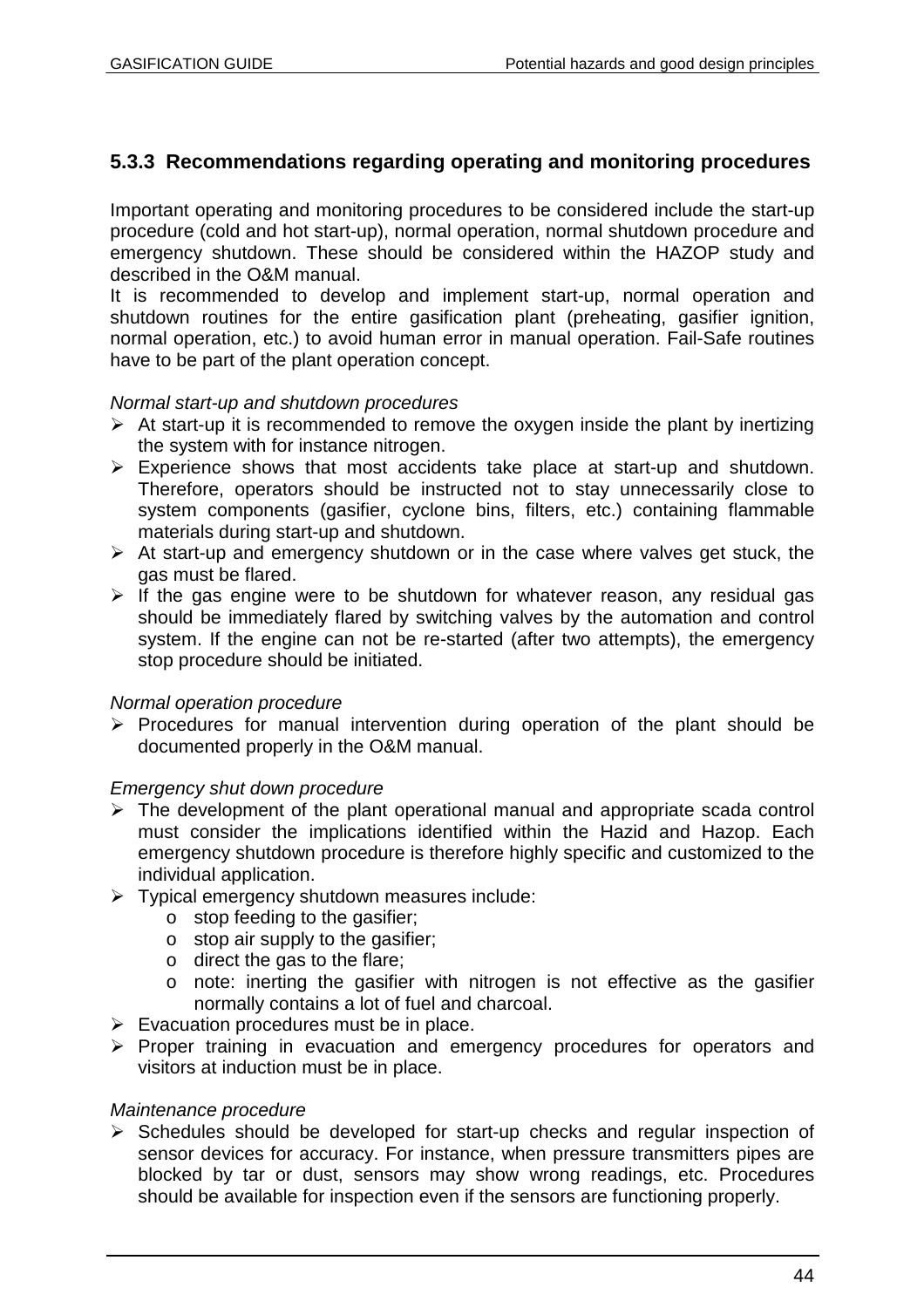$\triangleright$  During plant maintenance, the operators should avoid contact and inhalation of either toxic or suffocating gases or toxic liquids. All plant maintenance procedures should be well documented while operators should routinely follow procedures.

## **5.3.4 Supplementary precautions**

The adoption of the following supplementary precautions is recommended:

- $\triangleright$  Operators must be aware that condensation of tarry compounds and steam inside producer gas piping, reactor vessels and valves is likely to be a frequent occurrence. The plant design and maintenance procedure should deal with this issue. It is recommended that operators have a clear understanding of the effect of temperature and pressure on condensation of gaseous components.
- $\triangleright$  At the fuel gas-air mixer before the gas engine, there is a possibility of condensation when for instance the outside temperature is low, or the air is very humid. Condensate may cause hammering (= knocking) with damage to the gas engine. It is good practice to monitor the air temperature – and preheat the air, if necessary – and monitor the humidity of the gas entering the gas-air mixer. For modern engines with full electronic control, this is less relevant.
- Besides overpressure, plant components should also be able to withstand underpressure for example the full design pressure of the main gas fans. Vacuum conditions may form during cooling after plant shutdown.

# *5.4 Safety related issues in practice*

Several hazardous events may occur, having different consequences. A checklist is provided in Annex A. The most critical safety issues during the operation and/or maintenance of gasifier plants are related to:

- $\triangleright$  Asphyxiation/toxic issues like unplanned release of potentially hazardous gas and liquids:
- $\triangleright$  Explosion / deflagration hazards;
- $\triangleright$  Fire hazards;
- $\triangleright$  Operator failures.

For each safety issue, a description is given in the following paragraphs on:

- $\triangleright$  When and where to address these issues
- $\triangleright$  Potential impact of these issues, and
- $\triangleright$  Possible corrective measures to implement best practices.

## **5.4.1 Explosion / deflagration**

#### **When:**

- Gas explosion at biomass gasification facilities can occur when a mixture of combustible gases (mostly CO, H2 and higher hydrocarbons) and oxygen within the flammability limits meets an ignition source.
- $\triangleright$  A gasifier plant routinely pass through the Lower Explosive Limit (LEL) and Upper Explosive Limit (UEL). The limiting oxygen concentration depends on the producer gas composition, the moisture, the temperature and the pressure. For hydrogen and carbon monoxide at room temperature and ambient pressure, the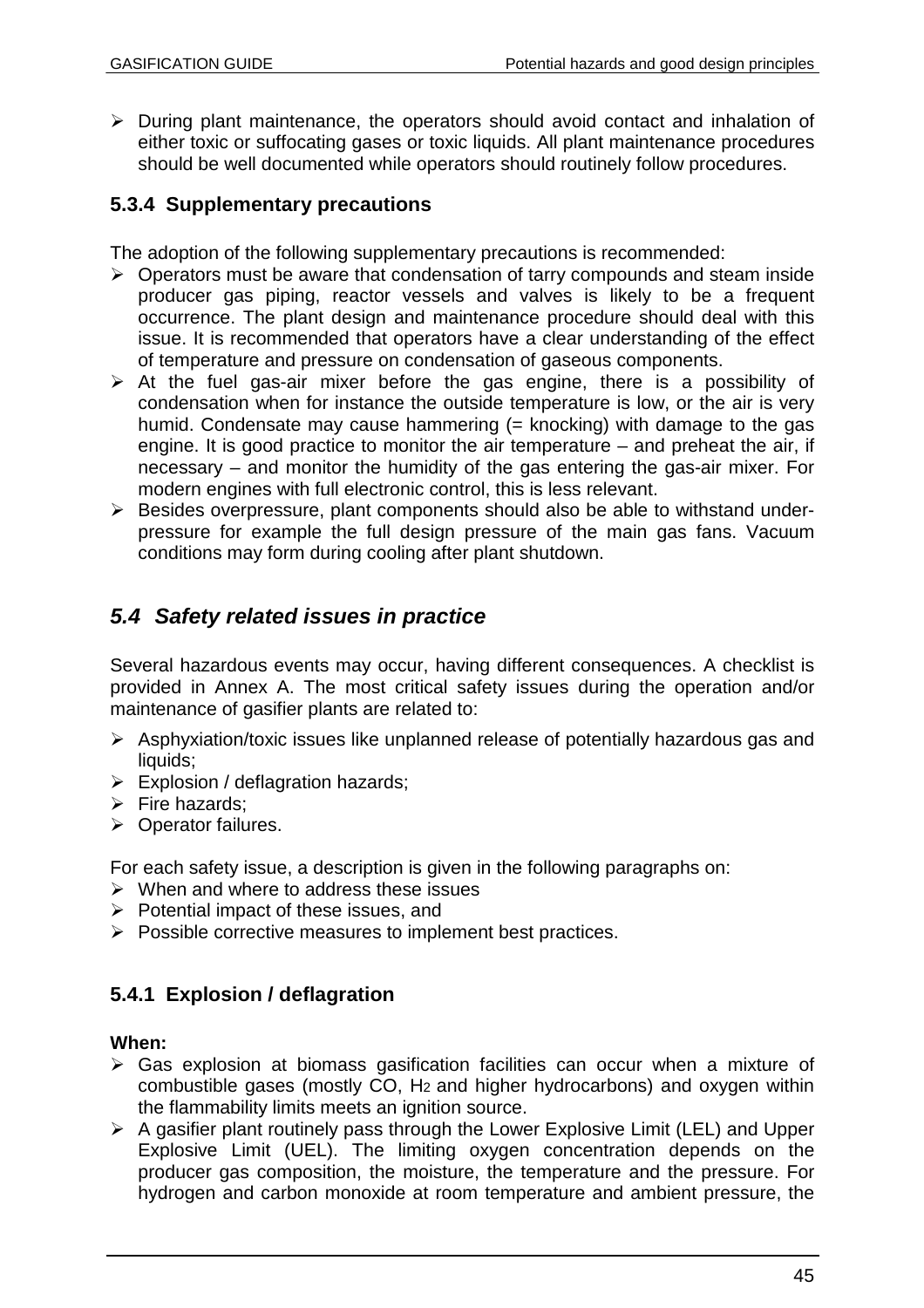limiting oxygen concentration is about 4%. In particular, a dangerous situation may occur during plant start-up, at shutdown and in an emergency case of uncontrolled air intake, for instance due to leakages.

- $\triangleright$  A combustible vapour cloud can be formed after the spillage of flammable liquids. This depends on the volatility of the liquid, the flash point, the vapour density. Attention should be given to the auxiliary media stored on site.
- $\triangleright$  Dust explosion from small biomass and char particles can occur at BGPs when a mixture of dust and air in a proper concentration meets an ignition source. The severity of the explosion depends on several parameters such as the size of the dust particles, the degree of confinement of the building, etc.
- $\triangleright$  Specific attention should be paid to hybrid mixtures, where there is a combination of a flammable gas and dust.
- $\triangleright$  Ignition sources can be sparks resulting from the build-up of static electricity, glowing particles (char, partially converted biomass), lightning electrical or mechanical sparks (from an electromotor of the blower for instance), hot work (welding, cutting, grinding and sawing), hot surfaces, self-ignition in dust layers and open flames.
- $\triangleright$  Product gas from gasification can auto-ignite at temperatures above ca. 600-650°C. If a small amount of air is added to gas at high temperature - or vice versa – a quiet combustion will take place at the air/gas interface. If gas and air can be mixed without immediate reaction and subsequently set on fire by an external source such as e.g. a spark or a glowing particle, gas explosion may take place, the reaction velocity and the peak pressure depending on the degrees of turbulence and confinement of the gas mixture.

#### **Where**:

- $\triangleright$  In plant sections where pressure build up exists (i.e. after a blower), there is a risk of gas escape to the atmosphere, which may lead to a toxic atmosphere, a fire or an explosion on the outside of the particular plant section. Similarly, at underpressure there is a risk of air ingress and the explosion may occur inside a particular plant section.
- $\triangleright$  Backwards flowing producer gas is a potential hazard in case for instance valves are not properly functioning.
- $\triangleright$  Although the gasifier reactor is operated at under-stoïchiometric conditions, locally higher oxygen levels may occur, which can result in rapid temperature increase and explosive mixtures. However, at high temperatures the maximum explosion pressure decreases and classical low-speed deflagration or "Verpuffung" may occur.
- $\triangleright$  In the gas cleaning section, explosion can be more severe with large volume gas. In most cases, the ignition source would be burning pieces of charcoal/ashes, entrained with the raw gas.
- $\triangleright$  In the gas flare, back-firing can cause the flame to travel backwards into the gas cleaning section.
- $\triangleright$  In the gas feeding to the engine, in case of back-firing of the engine takes place.
- $\triangleright$  In the ash removal section, in case carbon rich ash is generated.
- $\triangleright$  During repairs (in particularly during welding, cutting, grinding and sawing) explosion can occur if there is still gas inside the system.
- $\triangleright$  In the fuel storage, feeding section and at places where excessive dust is present, explosions may occur when clouds of dust are formed, depending on the processed biomass and on fuel particle size.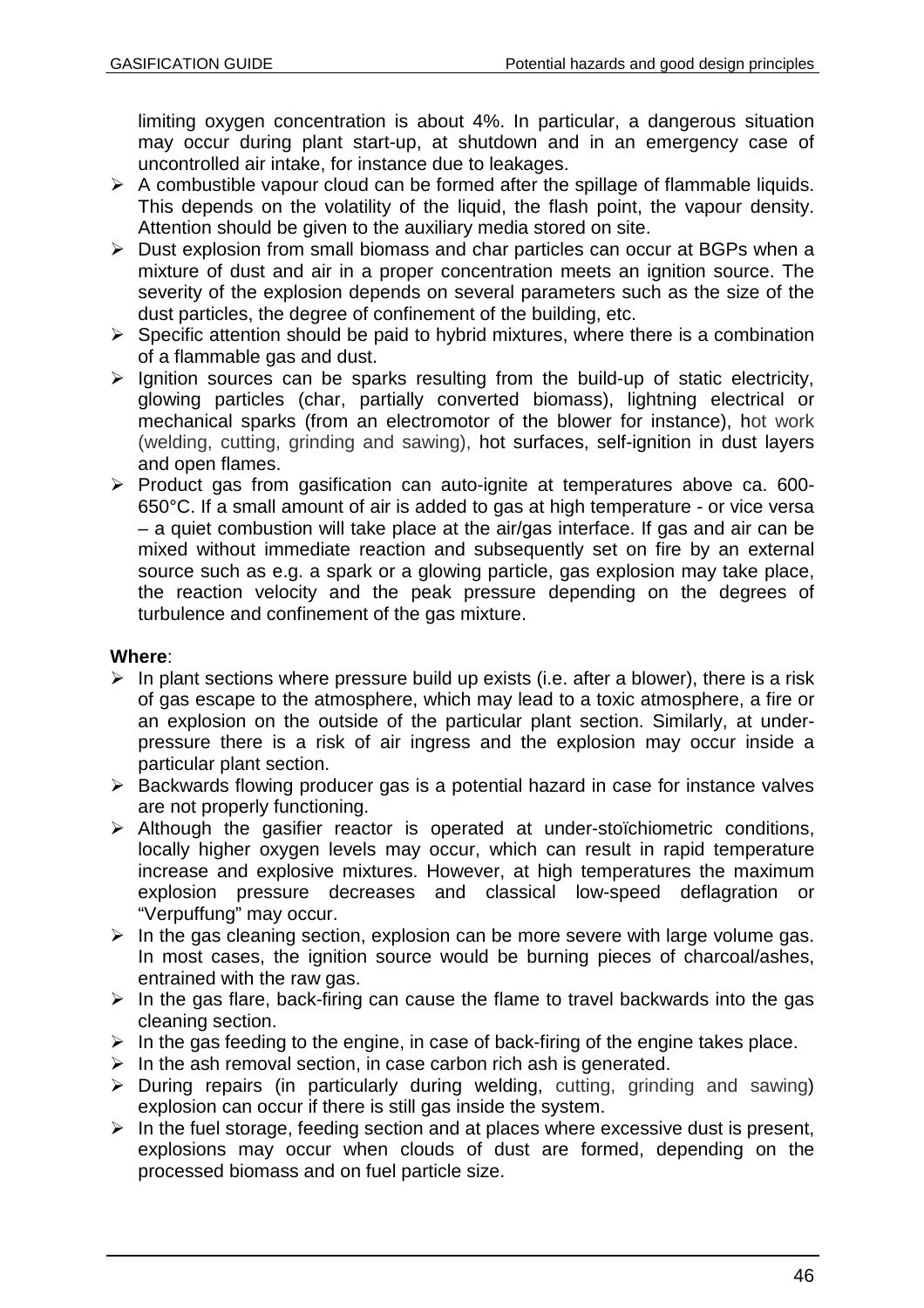$\triangleright$  Attention should be given to auxiliary media such natural gas/propane gas storage and piping. As they are stored under pressure, a risk of leakage exists.

#### **What happens:**

- $\triangleright$  In most cases, there is a minor explosion called low-speed deflagration or in German "Verpuffung", caused by "unstable" operation, where a local explosive mixture may be present for a short time.
- $\triangleright$  From theory and practice it is known that pressure in the system due to explosion depends on the producer gas composition and the developed temperature, where explosions/deflagration occur.
- $\triangleright$  The explosion pressure of (wood) dust/air mixtures is similar to that of flammable gas/air mixtures. Dust explosions could be severe mainly due to the large volume of explosive mixture that can be formed when extensive dust gets dispersed in air. The severity of explosions will depend on the degree of confinement, which – in case of BGPs – is the highest inside equipment, where gases are present (and not dust).
- $\triangleright$  A gas or dust explosion can cause significant damage to the building, the equipments and the personnel.
- $\triangleright$  A gas or dust explosion can initiate a fire.

#### **Possible reduction measures**:

The following measures are specific to gasification facilities:

- o Gasification facilities should be designed, constructed, and operated according to international standards for the prevention and control of fire and explosion hazards, including provisions for safe distances between tanks in the facility and between the facility and adjacent buildings.
- o Safety procedures must be implemented for operation and maintenance, including use of fail safe control valves and emergency shutdown and detection equipment.

According to ATEX, there are three principle ways to reduce the explosion risk:

- o primary measures which consist in avoiding the occurrence of an explosive atmosphere,
- o secondary measures which consist in avoiding the ignition source, and,
- o tertiary measures which consist in mitigating the effects of explosions.

Furthermore, some general measures are to be considered.

 $\triangleright$  Primary measures: avoidance of explosive atmospheres.

o At plant sections where over-pressure exists, gas leaks will lead to CO and H<sub>2</sub> escaping to the atmosphere. On the contrary at under-pressure, O<sub>2</sub> will enter into the plant section. Therefore, an oxygen sensor must be installed to monitor the O2 level in the plant system, and CO monitors must be installed to measure the CO level around the plant. The maximum value of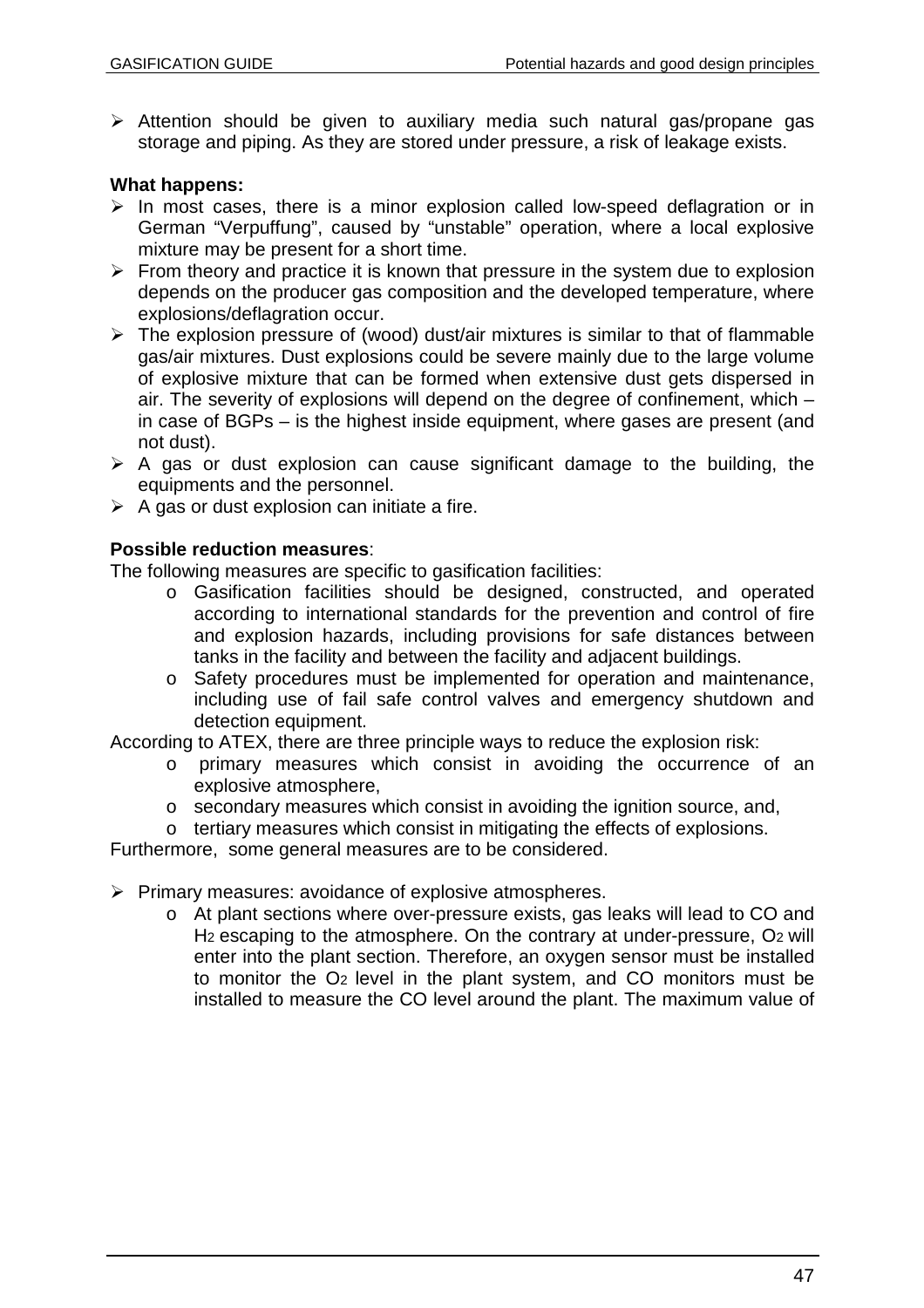O2 at the sampling point must be defined with consideration of determined flammability limits and dispersion effects due to the geometry of the equipment. Reference is made to the normative standard BGR 104 $^7$ , where design practices are given in terms of flanges to be used, type of sealing, etc.

- o At start-up, explosive atmosphere can be avoided by operation in combustion mode or purging with nitrogen.
- o After shutdown and cooling, the whole system should be inertized with nitrogen. Purging with air is used as well, but this is not recommended because in that case the ignition source have to be eliminated which is a secondary protection measure.
- o The control of dust is an important consideration to avoid the formation of an explosive atmosphere:
	- Good housekeeping is the key to avoid dust explosions. This includes removing dust deposits and maintaining a clean working floor.
	- The facility should be well ventilated.
	- **Flooding with inert gas can also be considered when relevant.**
- $\triangleright$  Secondary measures: avoidance of ignition sources:
	- o Proper grounding will prevent static electricity build-up and lightning hazards (including formal procedures for the use and maintenance of grounding connections).
	- o The use of intrinsically safe electrical installations and non-sparking tools is recommended.
	- o The implementation of permit-to-work system and formal procedures for conducting any hot work (welding, cutting, grinding and sawing) during maintenance activities, including proper tank cleaning and venting, is highly recommended. Flammable material and explosive mixtures or atmospheres must be removed or prevented when performing such work.
	- o Backfiring from a flare can be prevented by using a water seal acting as a flame arrestor (Reference to EN 12874).
	- o Application of hazardous area zoning for electrical equipment in design is required. Ex-zoning will determine which type or category of equipment is allowed. When ex-zones have been defined, it will be necessary (in a second step) to assess all potential sources of ignition in these areas. Zoning of places where hazardous explosive atmospheres may occur has to be applied according to ATEX directive 1999/92/EC – the following plant

<sup>7</sup> BG-Regel 104 "Berufsgenossenschaftliche Regeln für die Sicherheit und Gesundheit bei der Arbeit -Explosionsschutz-Regeln", Ausgabe Juli 2008, SMBG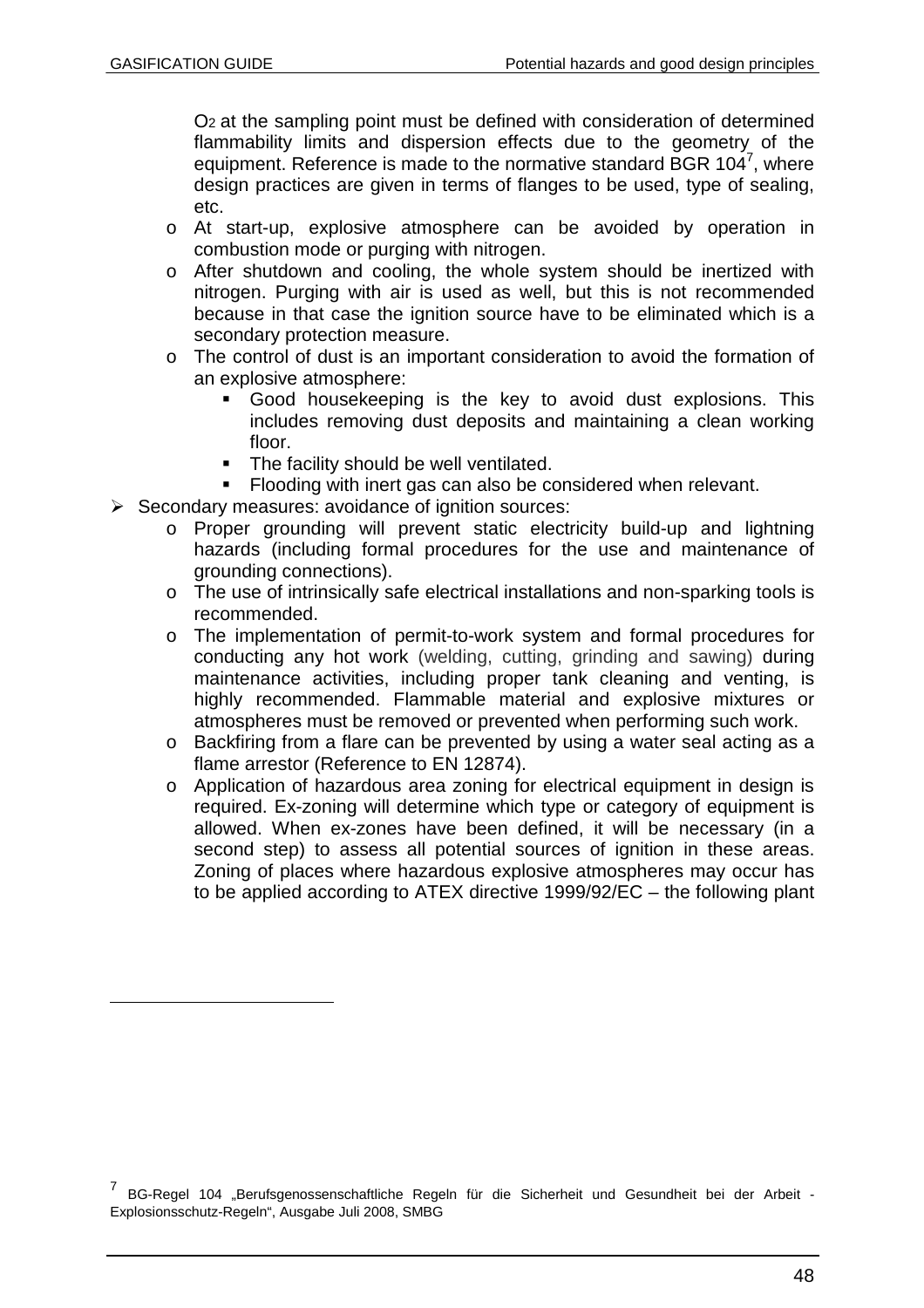sections are recommended to be considered for the occurrence of an Ex-Zone<sup>8</sup>.

- Fuel storage and feeding with respect to dust explosions;
- **Fuel intake:**
- **Ash and dust removal system;**
- **NASTE WASTE WASTER WASTER WASTER CONSUMIST CONSUMIST CONSUMIST CONSUMIST CONSUMIST CONSUMIST CONSUMIST**
- **Flare and auxiliary firing systems (e.g. misfiring);**
- **Engine and exhaust gas system;**
- Man/hand holes and sampling ports;
- Measurement and instrumentation points;
- **Liquefied petroleum gas tanks or cylinders.**

Ex-Zoning requires a risk based approach. A study to determine the relevant zone rating for each area is highly recommended as many plant have been designed for open areas and the Zone classification is highly dependent upon building ventilation.

- $\triangleright$  There are tertiary measures which may be appropriate for gasification plants:
	- o to construct the whole system to withstand explosion pressure. For a single vessel (not interconnected) the explosion pressure has been assessed to be around 8 bars. When calculating the maximum explosion pressure, one must take into account any possible pressure pilling effects in interconnected vessels. The maximum explosion pressure in interconnected vessels would indeed be higher than the value calculated for a single closed vessel;
	- o to use of flame arresting devices preferably in the form of water seals;
	- $\circ$  to use explosion venting devices to relieve the explosion pressure<sup>9</sup>
- $\triangleright$  Other general measures:
	- o Smoking in the facilities should be banned, and clear 'no smoking' signs in the facilities must be installed with staff instructions/training.
	- o The whole system should be purged before ignition at start-up by either using excess air or inert gas at 6 times the system volume.

 $^8$  Explosive mixtures at non-atmospheric conditions, e.g. at increased temperature, are outside the scope of Directive 1999/92/EC, and Ex-zoning may not be appropriate in this case. Conditions for the formation of such mixtures and appropriate safeguards need to be addressed separately.

<sup>9</sup> Devices like bursting discs are not preferred due to the small surfaces and they can be expensive. With such devices. ATEX requires decoupling of the particular plant section from the other parts by flame arrestors before and after the particular plant section. This makes the whole system quite complicated. In practice also spring-loaded doors are applied at the gasifier reactor, but they are not preferred since they may get blocked after a while due to sticking of tar and dust. Reference is made to the standards EN 14994 (Gas explosion venting protective systems - 2006) and EN 14797 (Explosion venting devices – 2005).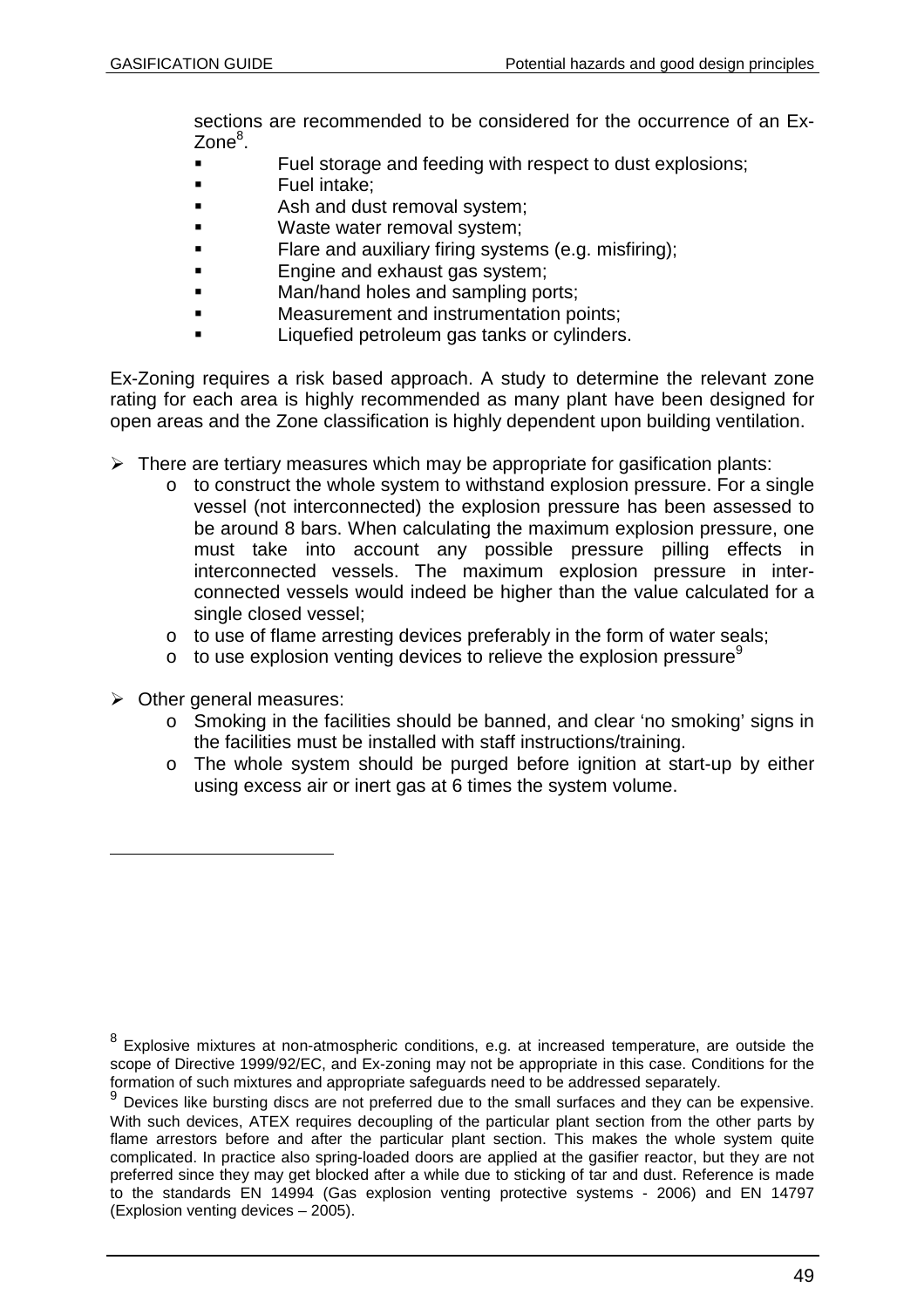## **5.4.2 Fire**

#### **When and where**:

- $\triangleright$  An explosion can initiate a fire.
- $\triangleright$  Self-ignition of moist and high piles biomass feedstock can lead to a fire. Spontaneous ignition of piles of biomass feedstock can result from the heat accumulation in a relatively large mass where combustion starts deep inside the pile. A small amount of biomass feedstock is not likely to lead to self-heating, but this can occur in huge piles and lead to a fire.
- $\triangleright$  In cases where the maximum allowable temperatures are exceeded.
- $\triangleright$  Sparks from hot work (welding, cutting, grinding and sawing) can initiate a fire.
- $\triangleright$  At the removal of hot ashes, a fire can be initiated.
- $\triangleright$  In the case where, the decelerating of the engine occur with the wrong ignition timing, a very rich mixture can form in the exhaust manifold. This mixture is hot enough to self-ignite, if the amount of air is enough to support the ignition. If the timing is too late a backfire through the carburetter may happen. If the timing is too early backfiring through the intake valve may occur, which could burn the intake valve. It is to be noted that with the use of modern engines using integrated control systems, this is less likely to happen.
- $\triangleright$  Failure of the anti-backfiring system (valve-, rotary valve system, double sluice) due to unexpected foreign material, failure in the fuel dosing routines and apparatus, etc may lead to a fire.
- $\triangleright$  The spillage of flammable liquid could lead to a fire, if an ignition source is present.

#### **What happens**:

- $\triangleright$  Physical injury to human being.
- $\triangleright$  Damage or destruction of the BGP and other buildings.
- $\triangleright$  May act as an ignition source for an explosion.
- $\triangleright$  Release of toxic fumes.

#### **Possible reduction measures:**

- $\triangleright$  Fuel should be stored in a closed container, fire isolated, or in a separate room or building.
- $\triangleright$  A fire-resistant separation (with a specified fire resistance time) between the fuel storage and the gasifier may be required according to local fire-protection regulations.
- $\triangleright$  The installation of anti back-firing system at reactor, flare and the air inlet to the engine may be required according to national regulations. A humidification system at the ash removal in order to prevent fire hazard from glowing particles or nitrogen inerting on ash removal screws.
- $\triangleright$  It is recommended to monitor the temperature in the fuel storage pile.
- $\triangleright$  Ample ventilations is recommended, preferably natural ventilation.
- $\triangleright$  Fire detection and suppression equipment that meet internationally recognized technical specifications for the type and amount of flammable and combustible materials stored at the facility should be used.
- $\triangleright$  Accommodation areas should be protected by distance or by fire walls.
- $\triangleright$  The ventilation air intakes should prevent smoke or gas from entering accommodation areas.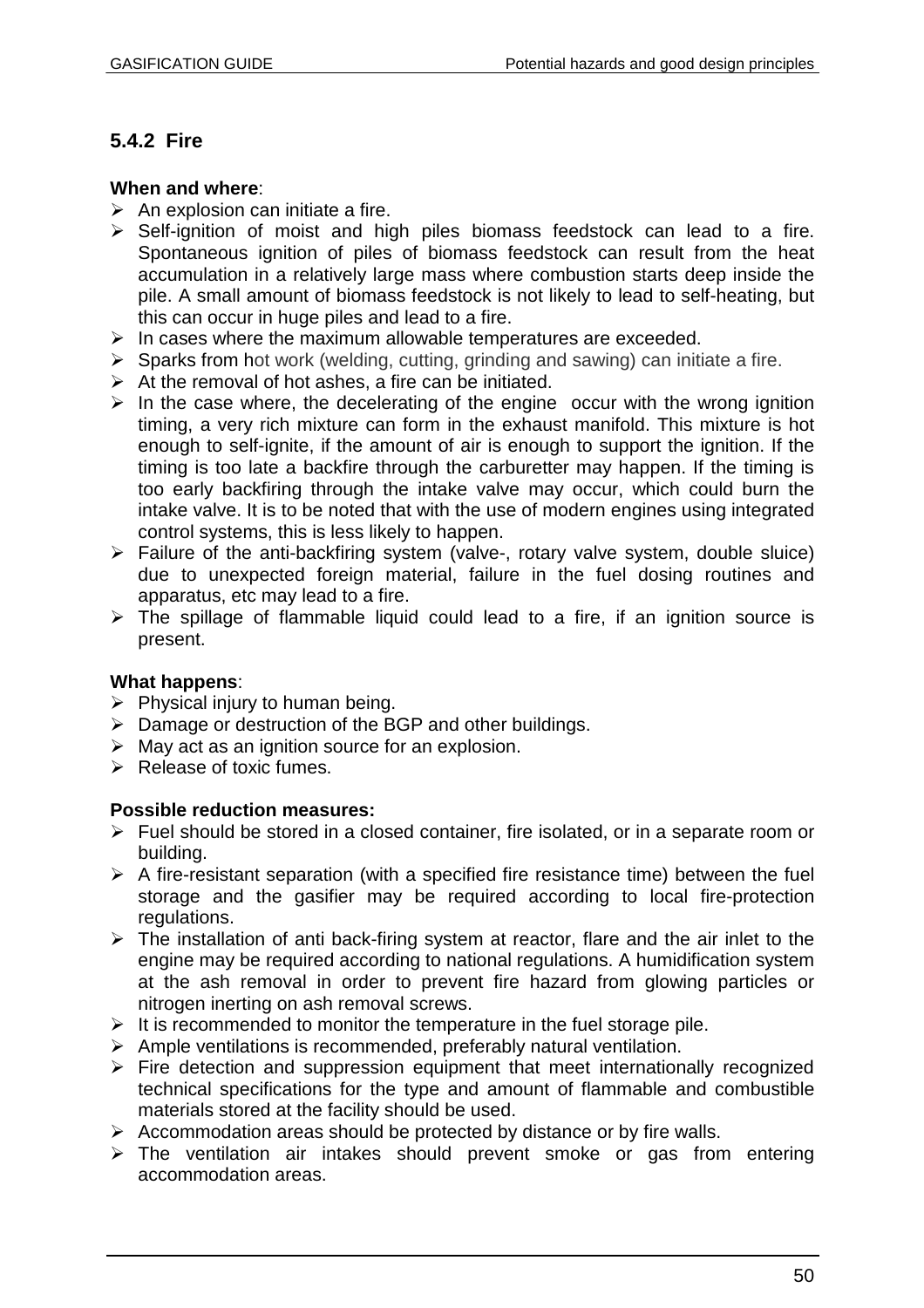- $\triangleright$  A formal fire-response plan supported by the necessary resources and training, including training in the use fire suppression equipment and evacuation, must be prepared. Procedures may include coordination activities with local authorities or neighbouring facilities.
- Fire-extinguishing system like fire extinguishers and/or Sprinkler system should be used (Note: Regulations on the construction of the fire protection system must be coordinated with the pertinent fire-protection expert of the licensing public authority). Fixed systems may also include foam extinguishers and automatic or manually operated fire-protection systems.
- $\triangleright$  All fire systems should be located in a safe area of the facility, protected from the fire by distance or by fire walls. The detection equipment specified needs to be suitable for use in a dusty environment to prevent false alarms or accidental discharge.

## **5.4.3 Toxic liquid escape**

#### **When:**

- $\triangleright$  In case of leakage in the gas cooling section.
- $\triangleright$  In case of leakage in storage or holding tanks containing toxic liquids.
- $\triangleright$  During the maintenance of gas cooling section.

#### **Where**:

- $\triangleright$  Condensed water and tar vapours can be toxic. This could be particularly relevant at wet scrubbing systems.
- $\triangleright$  Scrubbing liquor and other media used for dissolution or lubrication of tar covered moving parts (including some industrial degreasers) can be toxic and caustic.

#### **What happens**:

- $\triangleright$  Contact with the toxic/caustic liquid can lead to physical injury, suffocation, irritation to eyes or irritation after inhalation.
- $\triangleright$  The liquid may evaporate with subsequent risk of inhalation of the associated toxic vapours like PAH, (some PAH are carcinogenic).
- $\triangleright$  Toxic liquid escapes can lead to environmental hazards and pollution.
- $\triangleright$  If the liquid is also flammable, a risk of formation of a combustible vapour cloud can exist.

#### **Possible reduction measure:**

- $\triangleright$  Wear safety (chemical resistant) hand gloves, glasses and safety shoes.
- $\triangleright$  Wear suitable respiratory equipment to prevent the inhalation of the toxic vapours.
- $\triangleright$  Ample ventilation of the surrounding work area.
- $\triangleright$  Storage in bin/tank to be collected and treated by certified company, as prescribed in the permit document.
- $\triangleright$  Reduce inventory of toxic/caustic liquid onsite.
- $\triangleright$  Spill cleanup kits available.
- $\triangleright$  Use of non-sparking tools in the facilities.
- $\triangleright$  Regular inspections of the stock of toxic/caustic liquids.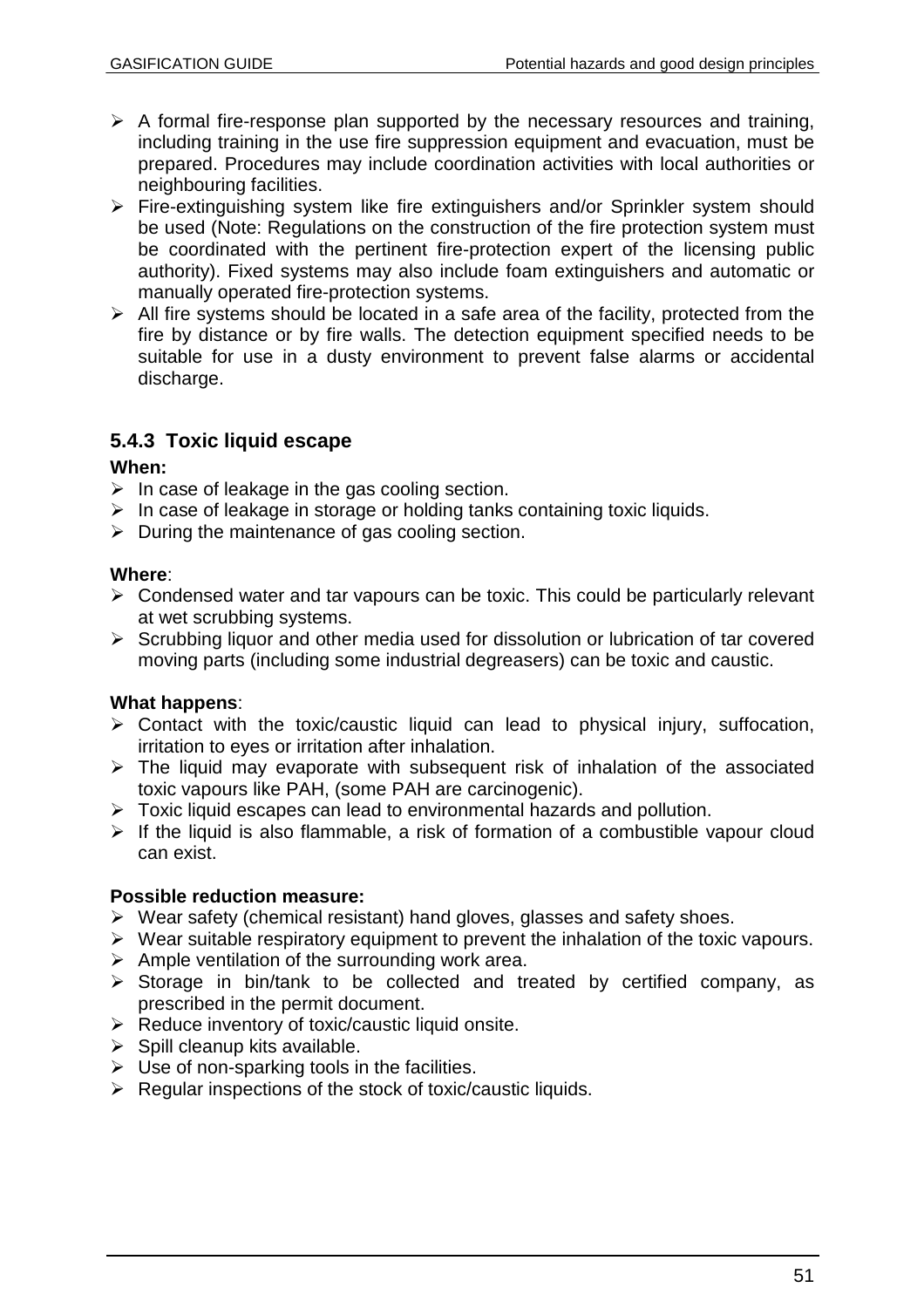# **5.4.4 Toxic gas escape (in particularly CO)**

#### **When**:

- Toxic gas escapes can occur in case of leakages and an over-pressure in the system. In particular, when a plant is shut-down, the whole system is filled with toxic gas. It is important to understand that after a planned or emergency shutdown, the gasification reactions still continue for quite some time, which may result in an over-pressure in the system if the gas is not safely vented. This is in particular valid to fixed-bed gasifiers containing large volumes of fuel
- $\triangleright$  During plant maintenance.
- $\triangleright$  In case volatile toxic liquids escape.

#### **Where**:

- $\triangleright$  Water seals in case of over-pressure.
- Eeakages where over-pressure can occur.
- $\triangleright$  Exhaust gas emission.

#### **What happens**:

- $\triangleright$  CO poisoning.
- $\triangleright$  There is also an explosion hazard with CO (see 5.4.1).
- $\triangleright$  Suffocation (CO, PAH,...).
- $\triangleright$  Toxicity, both short term and long term as some components of the syngas e.g. PAH are carcinogenic.
- $\triangleright$  Irritation to eyes, inhalation.

#### **Possible reduction measures**:

- $\triangleright$  Gas-tight construction, see also par. 5.5.
- $\triangleright$  Wear portable CO monitors during operation and maintenance and install fixed online CO detectors in fuel storage buildings, gasifier building and gas engine room, giving an indication and alarm at about 25/50 ppm.
- $\triangleright$  The control rooms should have positive pressure ventilation.
- $\triangleright$  Ample ventilation of gasification building.
- $\triangleright$  In case volatile toxic liquids escape, the reduction measures cited in 5.4.3 also apply.

## **5.4.5 Operators failures**

Only skilled and qualified personnel are allowed to operate and maintain the plant. They should be trained by the technology supplier or on-the-job using the original O&M manual. However, there are several potential risks due to failures of operators, like:

- $\triangleright$  (Un)authorised re-programming of the alarm settings. These set-points must be reset again after the problem is solved.
- $\triangleright$  Safety-related changes to the process control system must be performed by trained personnel and properly documented. The operation manual must clearly indicate and address this type of actions (e.g. changing alarm setpoints, reprogramming, etc.).
- $\triangleright$  Operational procedures should be in place, which indicates whether the plant should be operated by only one or two operators.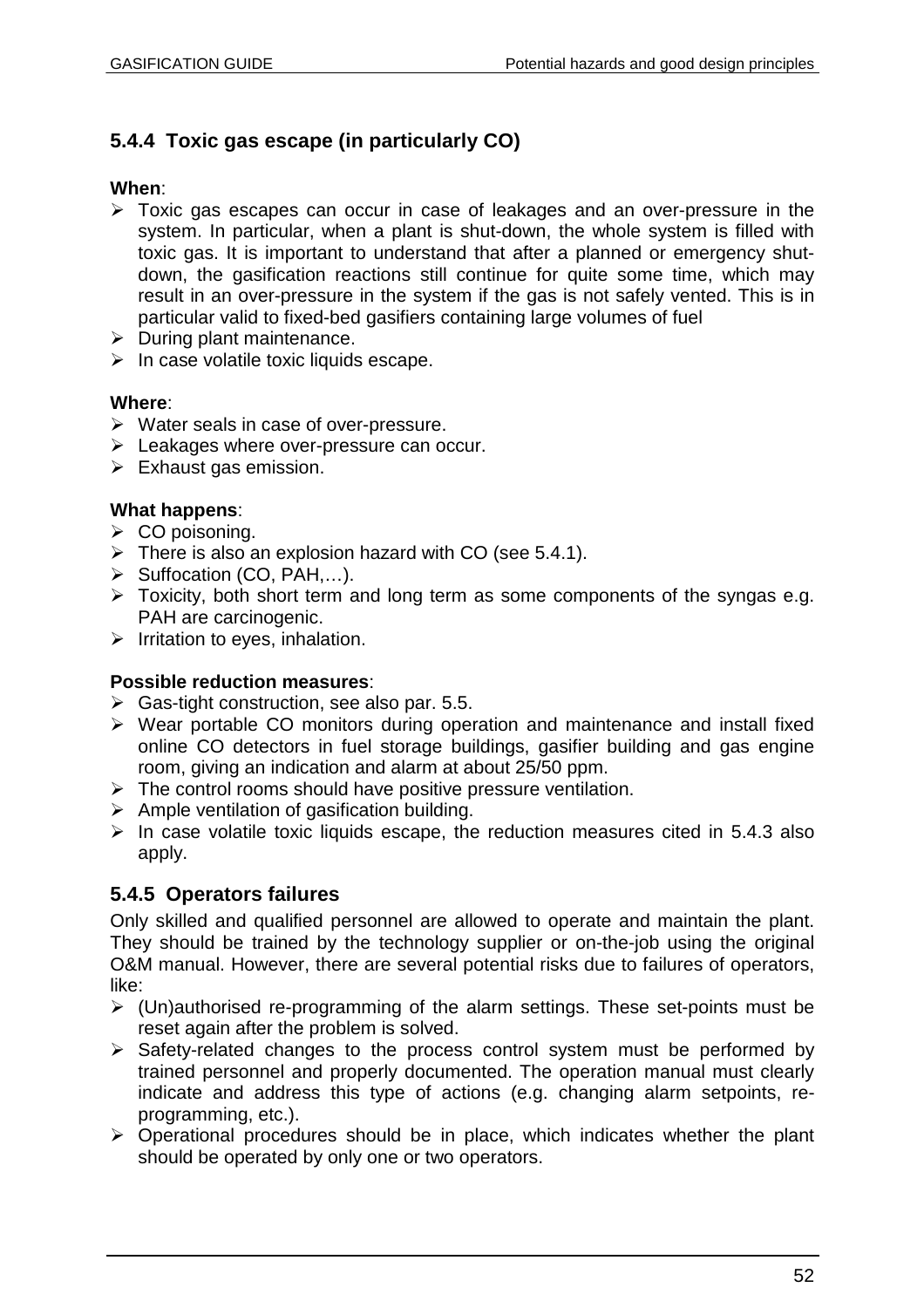# *5.5 Norms and Standards*

As for construction and operation of BGP's, different regulations and norms exist. Applicable directives are listed in Chapter 3. An up-to-date list of harmonized standards relating to European Directives can be found at:

**http://ec.europa.eu/enterprise/newapproach/standardization/harmstds/reflist.html**.

Regulations for operation can typically be found in national legislation, technical rules etc. These are not defined in norms or standards (like EN or ISO standards).

Gasification plants must be approved for the design, construction and safe operation by the local fire department and permitting authority, and sometimes supplemented by third-party inspectors, expert opinions and/or environmental authorities. The exact types of approval vary between EU countries (Chapter 3), and will depend on plant parameters like thermal capacity, gasifier feedstock, plant location and the like.

## **5.5.1 A norm for gas tightness**

A couple of standards is used in the chemical industry for a safe handling of hazardous substances (toxic and flammable) in pipes and vessels. Norms for gas tightness relate to "good practices" regarding the methods for avoiding leakages, methods of detection, etc.

Technical measures regarding the use of piping standards and the design and maintenance of piping systems can be found on the Health and Safety Executive website. These are good practices for COMAH (Seveso II) sites:

**http://www.hse.gov.uk/comah/sragtech/techmeaspipework.htm**

Even if the Seveso II regulation is not relevant to BGPs, these recommendations in terms of gas tightness could be considered as applicable to BGPs (such as the values of frequencies and severity for the risk assessment part). The standards showed in Table 5.1 might be relevant.

In German regulations, a few definitions and remarks on "technically leakproof" units are available:

- $\triangleright$  in the non-binding Guide on directive 1999/92/EC, cf. the glossary of that Guide and chapter 3.2.1/remarks on zone 2
- $\triangleright$  in the
	- German Technical Rules on Industrial Safety: TRBS 2152 part 2, chapter 2.4.3,
	- German Technical Rules on Hazardous Substances: TRGS 722, and in
	- technical rules of the German "Berufsgenossenschaften" (employers' liability insurance associations / professional organisations): BGR 104 "Explosion Protection" (very similar definitions and descriptions appear in these documents).

German Technical Rules make a difference between units that are "technically leakproof" ("= technisch dicht") and "permanently technically leakproof" (= "auf Dauer technisch dicht"). In the latter case, no hazardous release of flammable material is anticipated, and there is no need to classify a hazardous area around such equipment. TRBS 2152-2 etc. give some examples of the types of connections which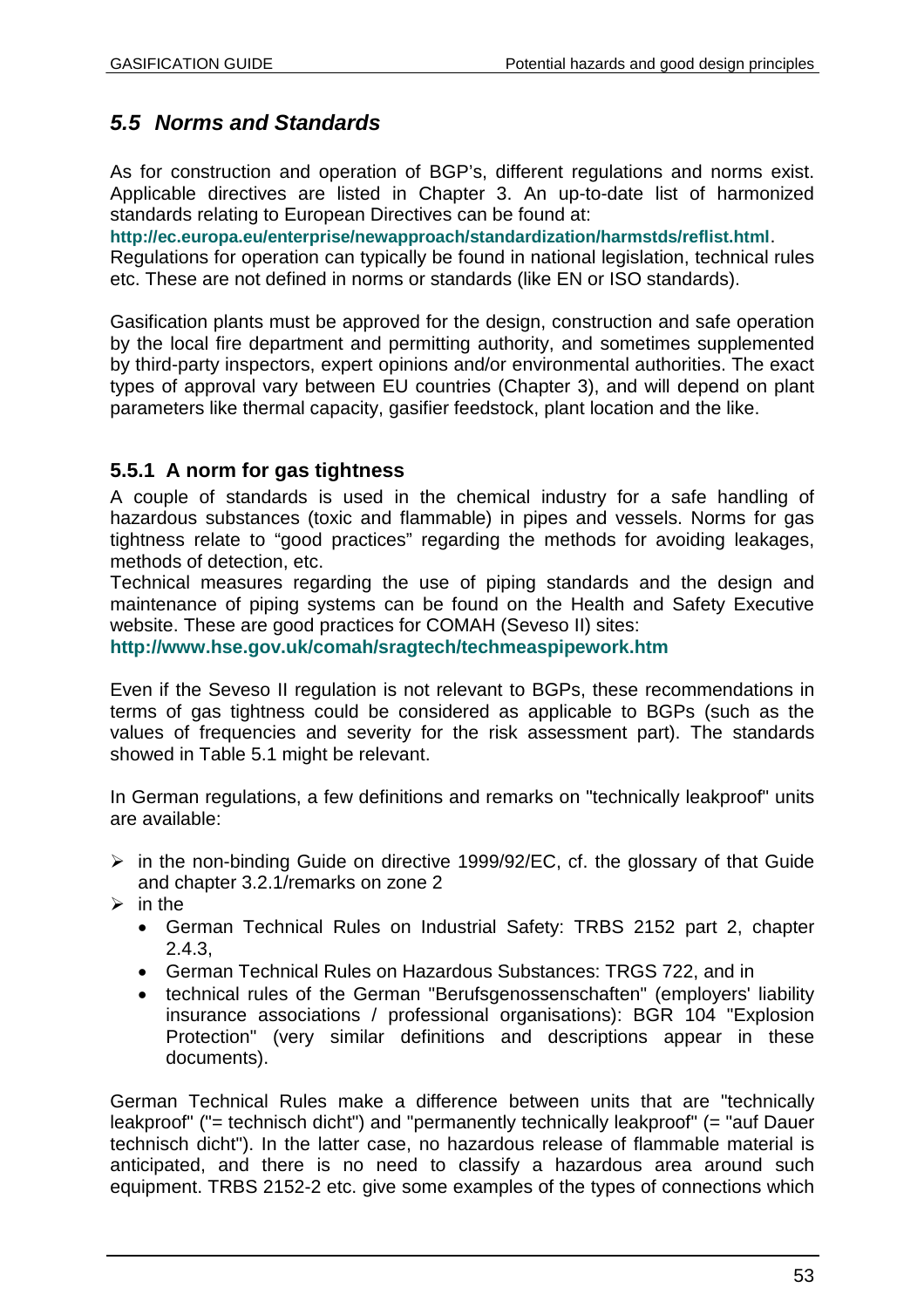are deemed "permanently technically leakproof", e.g. certain types of flanges used in pipe connections.

In some cases, technical measures combined with regular inspection and maintenance may also result in equipment being regarded as "permanently technically leakproof".

With equipment regarded only as "technically leakproof", releases are anticipated on rare occasions, and this will typically lead to a zone 2 classification around such equipment / such connections.

With a view to environmental protection, there are some requirements on permissible leak rates of flange connections and gaskets in TA-Luft (chapter 5.2.6.3). These refer to gaseous emissions of certain (volatile or hazardous) organic liquids, however, and do not formally apply to producer gas.

Concerning technical requirements, TA-Luft refers to regulation VDI 2440 (for technically leakproof flange connections) and to EN 1591-2 for selection and design of flange connections.

These standards could also be useful for flange connections in pipes with hazardous gases.

## **5.5.2 Literature regarding zoning and explosion protection measures**

The Health and Safety Executive website gives general information about:

 $\triangleright$  Fire and explosion:

www.hse.gov.uk/fireandexplosion/index.htm

 $\triangleright$  ATEX regulation (called DSEAR in United Kingdom) www.hse.gov.uk/fireandexplosion/atex.htm

 $\triangleright$  Short guide to the ATEX regulation: www.hse.gov.uk/pubns/indg370.pdf

 $\triangleright$  Zone classification:

www.hse.gov.uk/fireandexplosion/zoning.pdf

Some guidance is also given by different sources compiled in Table 5.2. These different sources contain information on explosion protection measures (for instance: EN 1127-1:2007).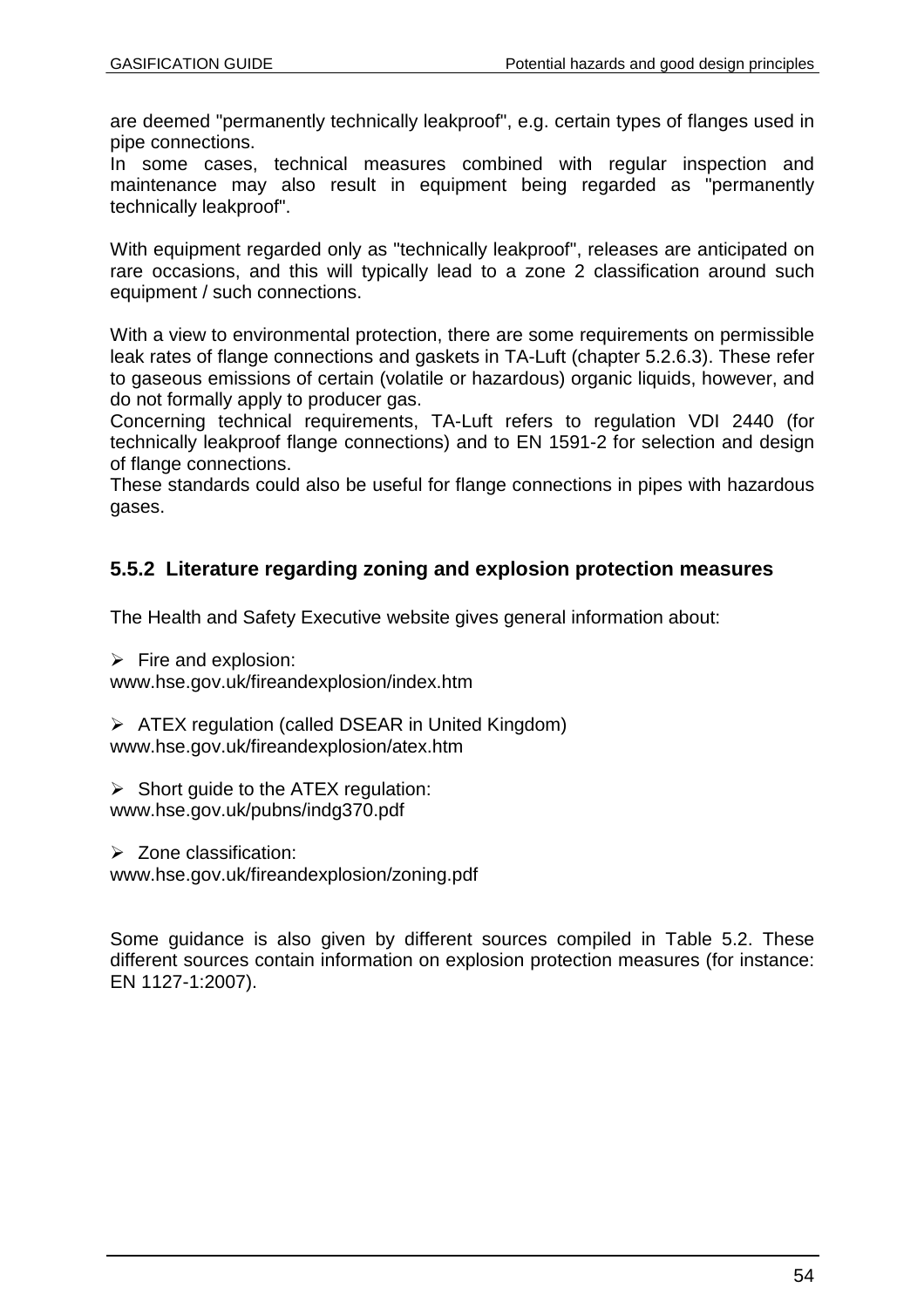| Source                                                                                                                    | Name                                                                              | Description                                                                                                                                                                                                                                                                                                                                                                                                                                                                                                                                                                                                                                                                                                                                                                                 |
|---------------------------------------------------------------------------------------------------------------------------|-----------------------------------------------------------------------------------|---------------------------------------------------------------------------------------------------------------------------------------------------------------------------------------------------------------------------------------------------------------------------------------------------------------------------------------------------------------------------------------------------------------------------------------------------------------------------------------------------------------------------------------------------------------------------------------------------------------------------------------------------------------------------------------------------------------------------------------------------------------------------------------------|
| American Society of<br><b>Mechanical Engineers</b><br>(ASME)                                                              | B31.3-2002 Process Piping                                                         | Petroleum refineries; chemical, pharmaceutical, textile, paper, semiconductor, and cryogenic plants; and<br>related processing plants and terminals.<br>Content and Coverage (a) This Code prescribes requirements for materials and components, design,                                                                                                                                                                                                                                                                                                                                                                                                                                                                                                                                    |
| http://www.asme.org/                                                                                                      |                                                                                   | fabrication, assembly, erection, examination, inspection, and testing of piping. (b) This Code applies to<br>piping for all fluids, including: (1) raw, intermediate, and finished chemicals; (2) petroleum products; (3)<br>gas, steam, air, and water; (4) fluidized solids; (5) refrigerants; and (6) cryogenic fluids. (c) See Fig.<br>300.1.1 for a diagram illustrating the application of B31.3 piping at equipment. The joint connecting piping<br>to equipment is within the scope of B31.3. Packaged Equipment Piping. Also included within the scope of<br>this Code is piping which interconnects pieces or stages within a packaged equipment assembly.                                                                                                                        |
|                                                                                                                           |                                                                                   | Exclusions. This Code excludes the following: (a) piping systems designed for internal gage pressures at<br>or above zero but less than 105 kPa (15 psi), provided the fluid handled is nonflammable, nontoxic, and<br>not damaging to human tissue as defined in 300.2, and its design temperature is from -29°C (-20°F)<br>through 186°C (366°F); (b) power boilers in accordance with BPV Code2 Section I and boiler external<br>piping which is required to conform to B31.1; (c) tubes, tube headers, crossovers, and manifolds of fired<br>heaters, which are internal to the heater enclosure; and (d) pressure vessels, heat exchangers, pumps,<br>compressors, and other fluid handling or processing equipment, including internal piping and connections<br>for external piping. |
| <b>IGEM</b>                                                                                                               | IGE/UP/1/New Edition 2 2003                                                       | IGE/UP/1 (Edition 2) gives practical guidance to gas operatives when engaged in strength testing, tightness testing                                                                                                                                                                                                                                                                                                                                                                                                                                                                                                                                                                                                                                                                         |
| www.igem.org.uk                                                                                                           | Guide to non-domestic gas tightness<br>testing and purging standards.             | and purging gas pipework used in the non-domestic sector.                                                                                                                                                                                                                                                                                                                                                                                                                                                                                                                                                                                                                                                                                                                                   |
| <b>IGEM</b><br><b>Energy Institute</b><br><b>Publications</b><br>http://www.igem.org.uk/Tech<br>nical/energyinstitute.asp | IP Model Code of Safe Practice Part<br>13: Pressure<br>piping systems examination | The purpose of this Code is to provide a guide to safe practices in the in-service examination and test of<br>piping systems used in the petroleum and chemical industries.<br>The Code gives general requirements regarding the provision and maintenance of adequate<br>documentation, in-service examination, the control of modifications and repairs, examination frequency,<br>protective devices and testing of piping systems. In many countries statutory requirements exist, both local<br>and national, pertaining to the in-service examination of pressure vessels and, where this is so, this Code<br>should be regarded as being complementary to such requirements.                                                                                                         |

Table 5.1: Standard for gas tightness that might be applicable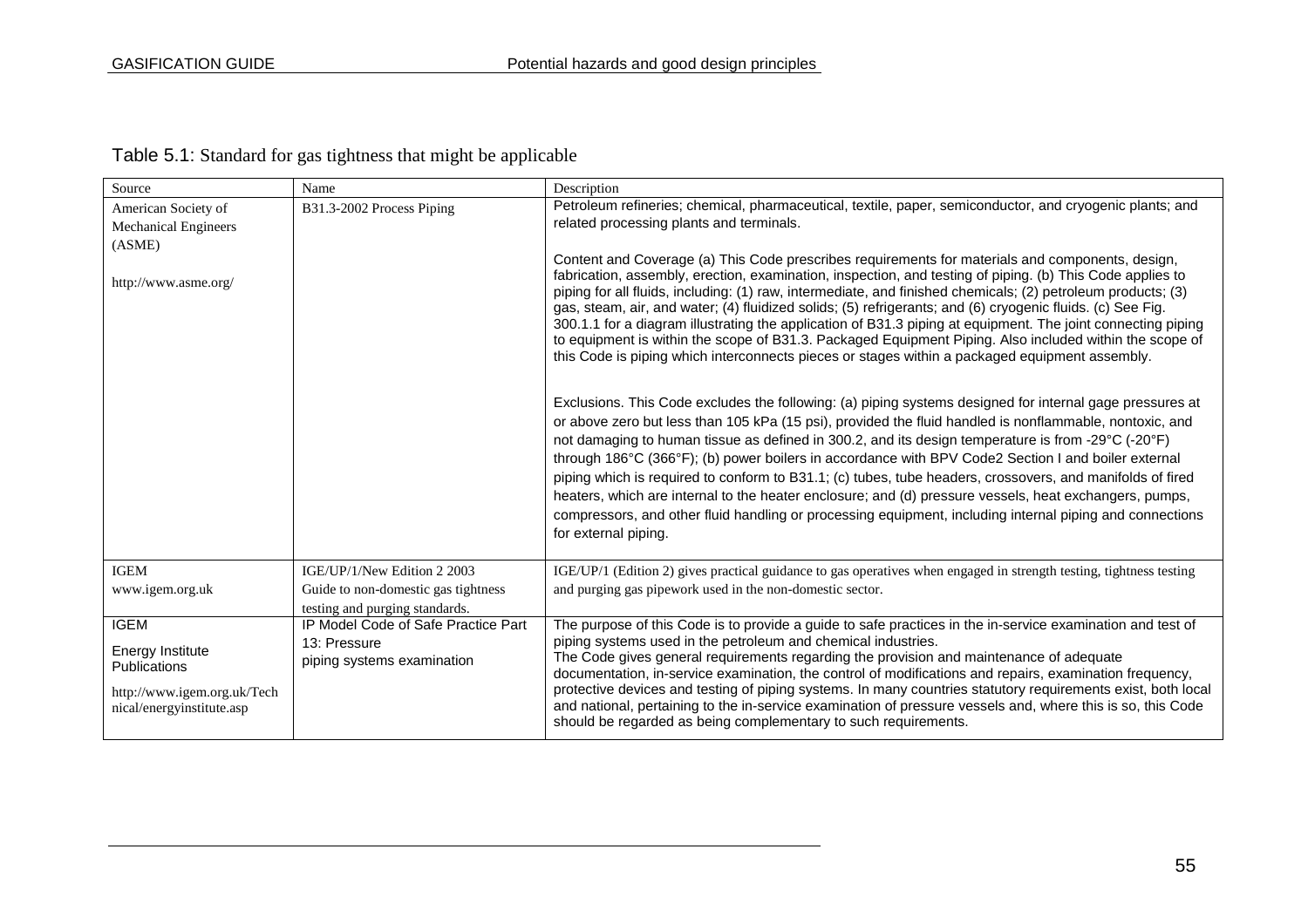| British standards           | BS 3636:1963<br>Methods for proving the gas tightness of<br>vacuum or pressurized plant                                                            | Ten methods for application to evacuated plant, seven to pressurized plant. Five involve direct measurement of<br>quantities but are insensitive or lengthy. Others use search gas and detectors sensitive to such gas. Four use vacuum<br>gauges which may be able to serve another purpose on plant. Each method describes apparatus, special precautions,<br>procedure, interpretation of results, working principles, sensitivity. Design of plant; contracts; blockage of capillary<br>leaks; leak rates of different fluids; worked examples; safety precautions; bibliography; methods of leak location. |
|-----------------------------|----------------------------------------------------------------------------------------------------------------------------------------------------|-----------------------------------------------------------------------------------------------------------------------------------------------------------------------------------------------------------------------------------------------------------------------------------------------------------------------------------------------------------------------------------------------------------------------------------------------------------------------------------------------------------------------------------------------------------------------------------------------------------------|
| <b>British standards</b>    | BS 4504-3.3:1989<br>Circular flanges for pipes, valves and<br>fittings (PN designated). Specification<br>for copper alloy and composite<br>flanges | Types of flanges from PN 6 to PN 40 and in sizes up to DN 1800. Facings, dimensions tolerances, bolt sizes, marking<br>and materials for bolting and flange materials with associated pressure/temperature ratings.                                                                                                                                                                                                                                                                                                                                                                                             |
| <b>API</b>                  | API 570 2nd Edition 1998<br>Piping Inspection Code                                                                                                 | Covers inspection, repair, alteration, and rerating procedures for in-service metallic piping systems. Establishes<br>requirements and guidelines that allow owner/users of piping systems to maintain the safety and mechanical integrity<br>of systems after they have been placed into service. Intended for use by organizations that maintain or have access to<br>an authorized inspection agency, repair organization, and technically qualified personnel. May be used, where<br>practical, for any piping system. Piping inspectors are to be certified as stated in this inspection code.             |
| <b>API</b>                  | API 510 - "Pressure Vessel Inspection<br>Code: Maintenance Inspection, Rating,<br>Repair, and Alteration"                                          | Addresses the maintenance inspection, repair, alteration and re-rating procedures for pressure vessels used in the<br>petroleum and chemical process industries.                                                                                                                                                                                                                                                                                                                                                                                                                                                |
| <b>API</b>                  | API RP 572 - "Inspection of Pressure<br>Vessels"                                                                                                   | Addresses the inspection of pressure vessels. It includes a description of the various types of pressure vessels and the<br>standards that can be used for their construction and maintenance.                                                                                                                                                                                                                                                                                                                                                                                                                  |
| <b>API</b>                  | API RP 574 - "Inspection Practices for<br>Piping System Components, June 1998"                                                                     | Addresses the inspection practices for piping, tubing, valves (other than control valves), and fitting used in petroleum<br>refineries and chemical plants.                                                                                                                                                                                                                                                                                                                                                                                                                                                     |
| API                         | API RP 575 - "Inspection of Atmospheric<br>and Low-Pressure Storage Tanks"                                                                         | - Addresses the inspection of atmospheric storage tanks that have been designed to operate at pressures from<br>atmospheric through 0.5 psig and inspection of low-pressure storage tanks that have been designed to operate at<br>pressure above 0.5 psig but less than 15 psig.                                                                                                                                                                                                                                                                                                                               |
| Health and Safety Executive | Web site                                                                                                                                           | http://www.hse.gov.uk/chemicals/spctechgen33.htm#App2                                                                                                                                                                                                                                                                                                                                                                                                                                                                                                                                                           |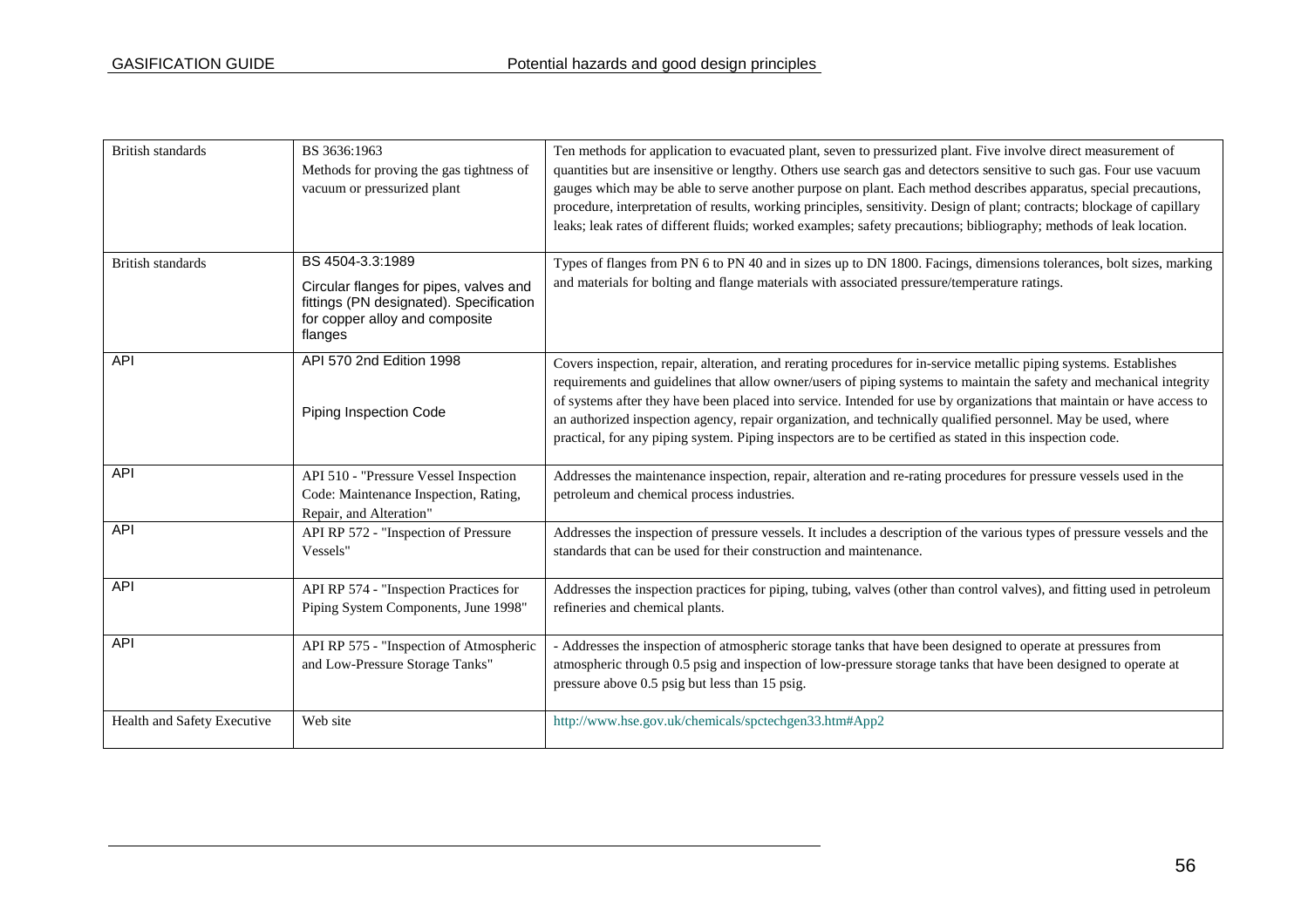### Table 5.2: Guidance for ATEX

| Source                     | Name                                    | Description                                                                                                            |
|----------------------------|-----------------------------------------|------------------------------------------------------------------------------------------------------------------------|
| Energy Institute           | Model Code of Safe Practice             | Model code of safe practice Part 15: The Area classification code for installations handling flammable fluids (EI 15,  |
|                            | Part 15:                                | formerly referred to as IP 15) is a well-established, internationally accepted publication that provides methodologies |
| (leading professional      | Area Classification Code for            | for hazardous area classification around equipment storing or handling flammable fluids in the production,             |
| body for the energy        | Installations Handling                  | processing, distribution and retail sectors. It constitutes a sector-specific approach to achieving the hazardous area |
| industries)                | <b>Flammable Fluids</b>                 | classification requirements for flammable fluids required in the UK by the Dangerous Substances and Explosive          |
|                            |                                         | Atmospheres Regulations (DSEAR) 2002 and in doing so, provides much more detail than BS EN 60079-                      |
| http://www.energyinst.o    |                                         | 10 Electrical apparatus for explosive gas atmospheres: Classification of hazardous areas. Note that the scope of El    |
| rg.uk/index.cfm?Pagel      |                                         | 15 excludes hazardous area classification arising from dusts.                                                          |
| D=1005#whatis              |                                         |                                                                                                                        |
| <b>SHAPA</b>               | <b>Practical Guidance for Suppliers</b> | The purpose is to provide practical guidance to manufacturers, suppliers and operators, when manufacturing,            |
|                            | and Operators of Solids Handling        | installing and operating equipment or systems that may require compliance with standards under the ATEX                |
| (SHAPA has been the        | <b>Equipment for Potentially</b>        | Directives, particularly in dusty atmospheres. A brief description of the two relevant ATEX Directives is included,    |
| UK's leading specialist    | <b>Explosive Dusts</b>                  | together with their purpose and scope.                                                                                 |
| association for the        |                                         |                                                                                                                        |
| solids handling and        | Compliance with legislation             | Pdf document: http://www.shapa.co.uk/pdf/atex.pdf                                                                      |
| processing industry        | implementing the                        |                                                                                                                        |
| since its formation in     | <b>ATEX Directives.</b>                 |                                                                                                                        |
| 1981)                      |                                         |                                                                                                                        |
|                            | http://www.shapa.co.uk/atex.php         |                                                                                                                        |
| Bundesministerium für      | TRBS 2152 "Gefährliche                  | TRBS 2152 (TRBS = Technische Regeln für Betriebssicherheit, Technical Rules on Workplace Safety) describe              |
| <b>Arbeit und Soziales</b> | explosionsfähige Atmosphäre"            | rules for protection against hazards from explosive atmospheres in the workplace. If these rules are followed,         |
| (German Federal            | (Technical Rules on hazardous           | compliance with the German Regulations on Workplace Safety and Regulations on Hazardous Substances is                  |
| Ministry of Labour and     | explosive atmosphere)                   | assumed.                                                                                                               |
| Social Affairs)            |                                         | TRBS 2152 is referred to in BGR 104, which gives a comprehensive description of the formation and prevention of        |
|                            |                                         | hazardous explosive atmospheres, on potential sources of ignition and their prevention, and on constructive            |
|                            |                                         | measures to mitigate the effects of explosions. BGR 104 contains a detailed list of practical examples of ex-zones     |
| DGUV (Deutsche             | BGR 104: Explosionsschutz-              | and safeguards, taking various factors (e.g. ventilation, source strength) into account.                               |
| Gesetzliche                | Regeln (EX-RL) - Regeln für das         |                                                                                                                        |
| Unfallversicherung),       | Vermeiden der Gefahren durch            |                                                                                                                        |
| (former HVBG)              | explosionsfähige Atmosphäre mit         |                                                                                                                        |
|                            | Beispielsammlung (explosion             |                                                                                                                        |
|                            | protection rules with practical         |                                                                                                                        |
|                            | examples)                               |                                                                                                                        |
| European commission        | Guidance on ATEX Directive              | http://ec.europa.eu/enterprise/atex/guide/index.htm                                                                    |
|                            | 94/9/EC                                 |                                                                                                                        |
|                            |                                         | Harmonized guideline: http://ec.europa.eu/enterprise/atex/guide/atexguidelines_august2008.pdf                          |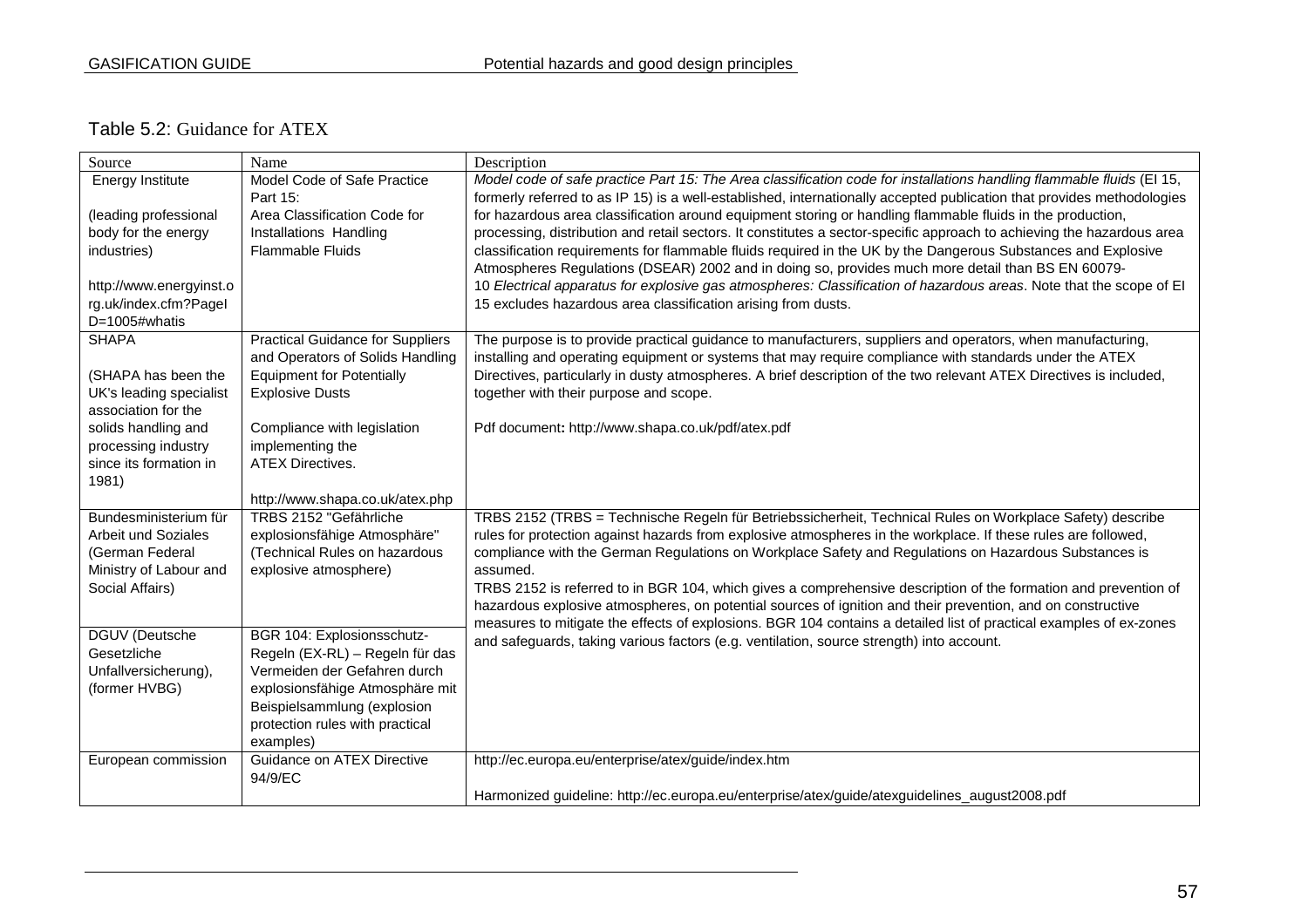$\blacksquare$ 

|                     |                                                                                                                                                                     | Considerations PAPERS by the ATEX Standing Committee on How to apply the Directive:<br>http://ec.europa.eu/enterprise/atex/standcomm.htm                                                                                                                                                                                                                                                                                                                                                                                                                                                            |
|---------------------|---------------------------------------------------------------------------------------------------------------------------------------------------------------------|-----------------------------------------------------------------------------------------------------------------------------------------------------------------------------------------------------------------------------------------------------------------------------------------------------------------------------------------------------------------------------------------------------------------------------------------------------------------------------------------------------------------------------------------------------------------------------------------------------|
| European commission | Guidance on ATEX Directive<br>1999/92/EC                                                                                                                            | COMMUNICATION FROM THE COMMISSION concerning the non-binding guide of good practice for implementing<br>Directive 1999/92/EC of the European Parliament and of the Council on minimum requirements for improving the<br>safety and health protection of workers potentially at risk from explosive atmospheres:                                                                                                                                                                                                                                                                                     |
|                     |                                                                                                                                                                     | http://eur-lex.europa.eu/LexUriServ/LexUriServ.do?uri=COM:2003:0515:FIN:EN:PDF<br>[available in other languages, too; search http://eur-lex.europa.eu for COM(2003) 0515 document]                                                                                                                                                                                                                                                                                                                                                                                                                  |
| European standard   | EN 1127-1<br>Explosive atmospheres -<br>Explosion prevention and<br>protection - Basic concepts and<br>methodology                                                  | Explosive atmospheres, Fire risks, Explosions, Hazards, Classification systems, Ignition, Surfaces, Flames, Electric<br>sparks, Gases, Particulate materials, Electrostatics, Electric current, Lightning, Electromagnetic radiation, High<br>frequencies, Ignitability, Ionizing radiation, Ultrasonics, Chemical hazards, Design, Ventilation, Protected electrical<br>equipment, Hazardous areas classification (for electrical equipment), Dust, Fire safety, Flame traps, Safety<br>measures, Instructions for use, Marking, Hand tools, Control equipment, Electrical safety, Risk assessment |
| European standard   | EN 60079-10<br>Electrical apparatus for explosive<br>Part 10:<br>atmospheres<br>aas<br>Classification of hazardous areas                                            | The standards EN 60079-10 and EN 61241-10 explain the basic principles of area classification for gases and<br>vapours and for dusts, respectively. These standards form a suitable basis for assessing the extent and type of<br>zones, and can be used as a guide to complying with the national requirements towards explosion protection.<br>However, they cannot give the extent and type of zone in any particular case, as site-specific factors should always                                                                                                                               |
| European standard   | EN 61241-10<br>Electrical apparatus for use in<br>the presence of combustible dust<br>- Classification of areas where<br>combustible dusts are or may be<br>present | be taken into account                                                                                                                                                                                                                                                                                                                                                                                                                                                                                                                                                                               |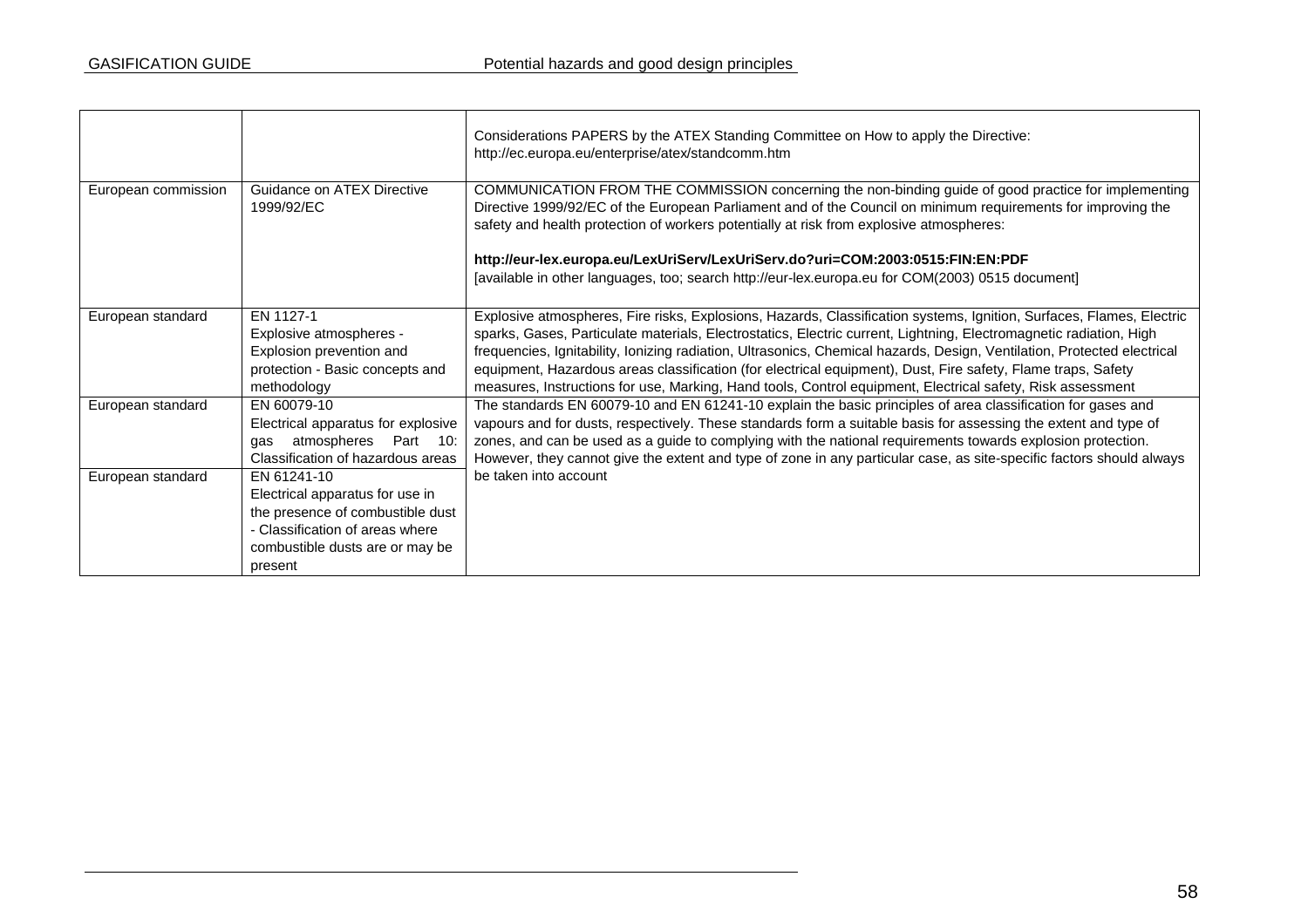For the purpose of the Gasification Guide, the names of the European (EN) standards have been quoted, but the various national translations have been omitted, as the list would have become lengthy otherwise.

# *5.6 Documentation*

### **5.6.1 Operation and Maintenance manual**

- $\triangleright$  Technical process description of the main plant sections (as in chapter 2), including the process flow diagram (PID)
- $\triangleright$  Description of the automation and control strategy and process
- $\triangleright$  Main technical specifications
- $\triangleright$  Contact details of manufacturer
- $\triangleright$  Procedures for operation and maintenance
	- Start-up
	- Normal operation, including display and set-point overview
	- Unmanned operation
	- Shutdown
	- Emergency procedures
	- Check lists (inspection and maintenance tables: what to do, where and when)
	- Troubleshooting
	- Maintenance
- $\triangleright$  HSE instructions
	- Skills of operators
	- Description of hazards
	- During normal operation
	- During inspection and maintenance
	- During repairs or modifications

Most of this documentation has to be supplied by the manufacturer. For some documents – like the permit – the manufacturer has to supply information upon request. The operator and plant owner are responsible for keeping the information updated in case of modifications to the plant or changes in O&M procedures like adjustments of set-points, etc.

#### **5.6.2 Other documentation**

- $\triangleright$  Emergency procedures
	- Check lists (what to do, where and when)
	- Description of escape routes
	- Contact addresses in case of accident
- $\triangleright$  Accident register
- $\triangleright$  Spare parts lists
- $\triangleright$  Log book (if electronic it must have a safe back-up system)
- $\triangleright$  Training manual
- **Detailed plant description (Design book)** 
	- Process description
	- PID of each main process step (unit operation)
	- List of components (I/O listing)
	- HAZOP analyses
	- Risk assessment analyses report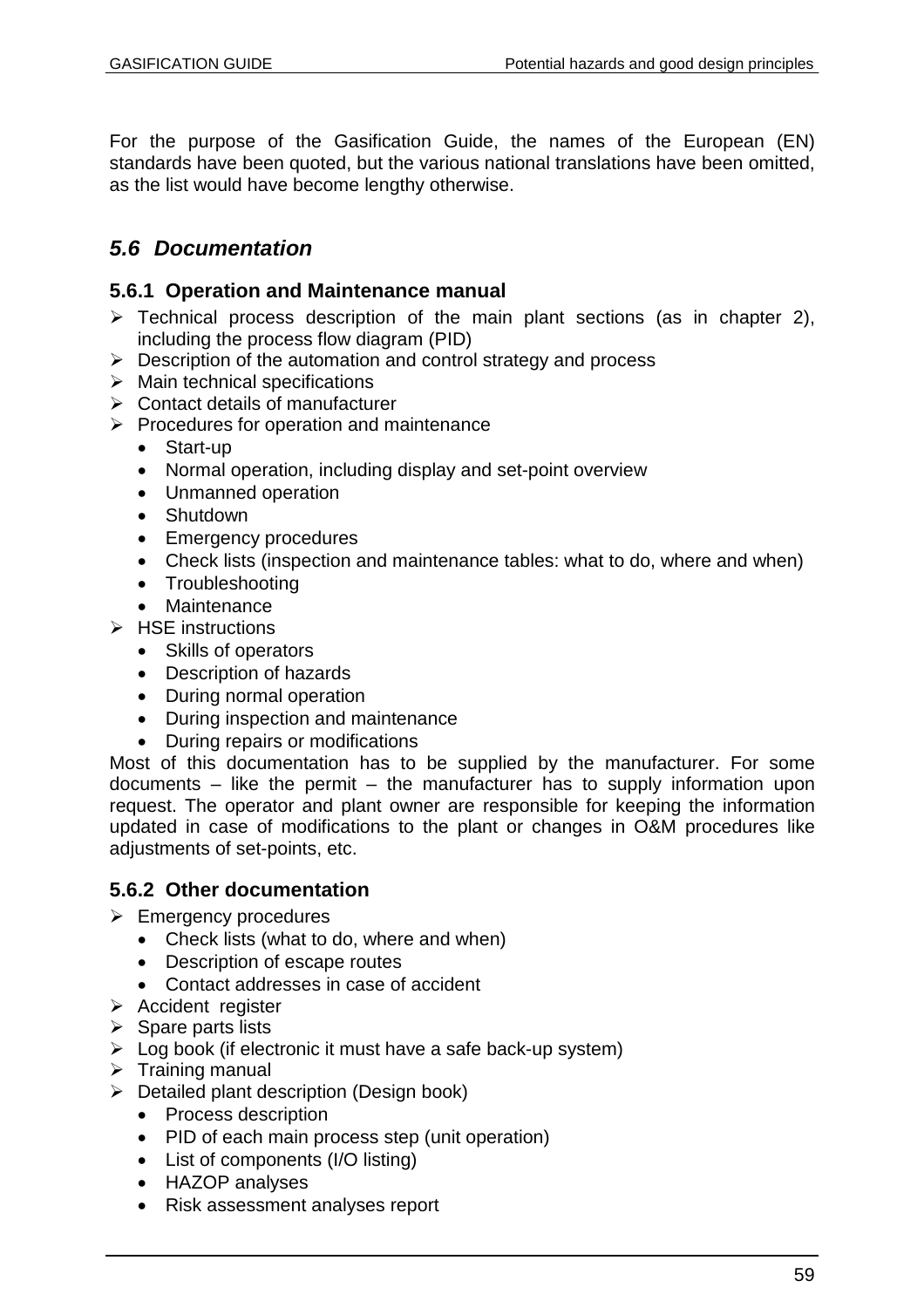- Arrangement drawings
- $\triangleright$  Component documentation and drawings
- $\triangleright$  Permits (building, environment, CE marking, etc.)

Table 5-3 shows which parts of the documentation have to be provided by the manufacturer and which parts are to be drafted by the operator/owner.

#### **Table 5-3: Target group responsible for documentation**

| <b>Document</b>                          | <b>Manufacturer</b> | <b>Operator</b> |
|------------------------------------------|---------------------|-----------------|
| <b>Operation and Maintenance Manual</b>  |                     |                 |
| <b>Training Manual</b>                   | X                   |                 |
| Updating the O&M Manual                  |                     |                 |
| Description and map of escape routes     |                     |                 |
| Detailed plant description (Design Book) |                     |                 |
| Accident register                        |                     |                 |
| Logbook                                  |                     |                 |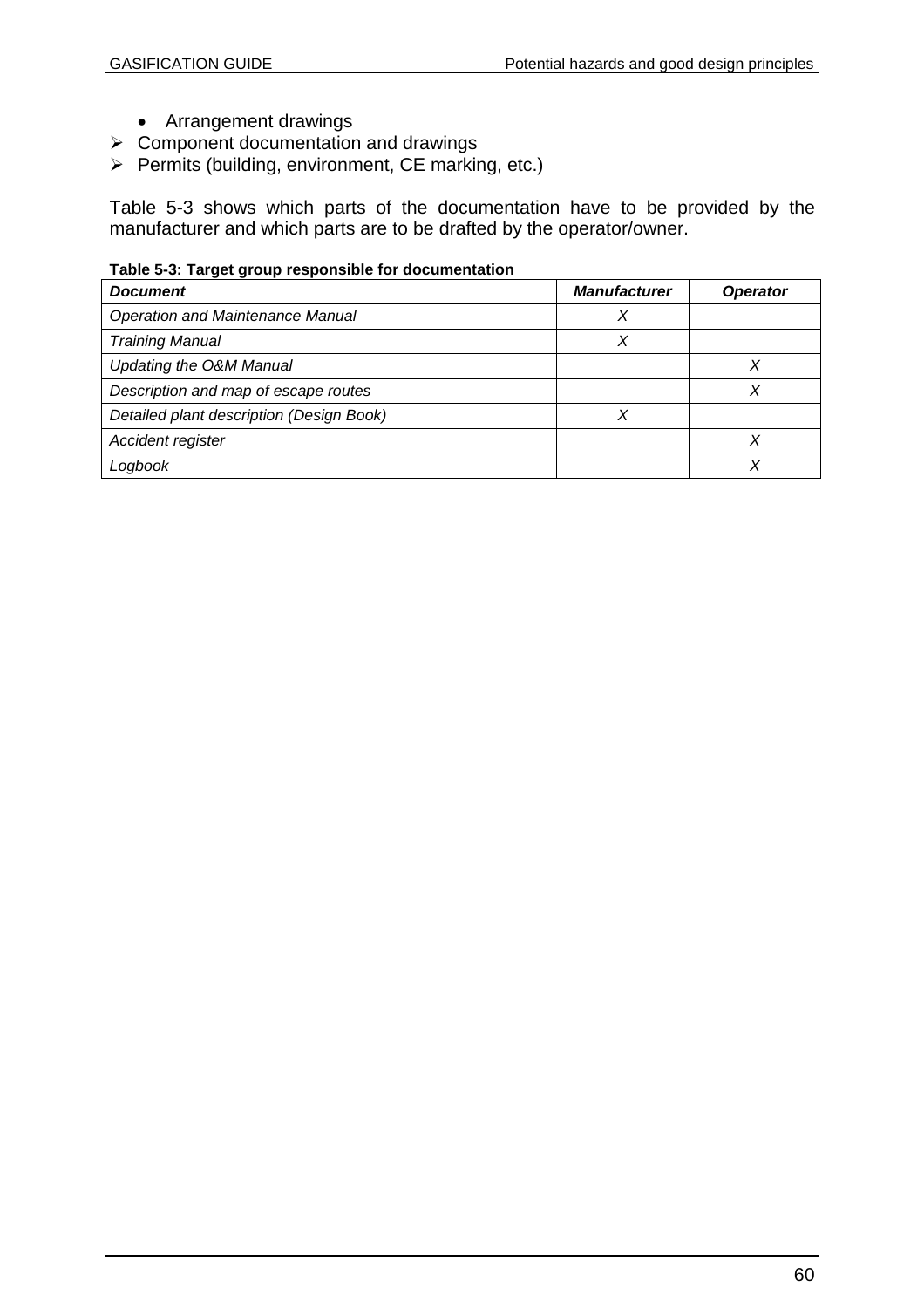# **6 Emission abatement in biomass gasification plants**

As described in chapter 3.6, the questions

- $\triangleright$  which emission abatement techniques from standard combustion applications can be successfully transferred to small biomass gasification plants and
- $\triangleright$  which emission values may thus be achieved,

still need to be answered, taking both environmental and economic considerations into account.

# *6.1 Emission abatement techniques*

The description of emissions and emission abatement techniques in this chapter refers to the basic units of a biomass gasification plant which have been described in chapter 2.

| <b>SOURCE RELEASES</b>                  | <b>Substances</b>  |                      |                           |                  |                   |                             |                  |                          |         |                        |
|-----------------------------------------|--------------------|----------------------|---------------------------|------------------|-------------------|-----------------------------|------------------|--------------------------|---------|------------------------|
| To:<br>Water Land<br>Air<br>A<br>W<br>L | Particulate Matter | Oxides of<br>Sulphur | <b>Oxides of Nitrogen</b> | Oxides of carbon | Organic compounds | Acids/alkalis/salts<br>နိုင | Volatile organic | <b>Hydrogen Sulphide</b> | Ammonia | Metals and their salts |
| Fuel storage and handling               | A                  |                      |                           |                  | А<br>W<br>L       |                             | A                |                          |         |                        |
| Water treatment                         | W                  |                      |                           |                  | W                 | W                           |                  |                          |         | W                      |
| Slag/Ash Handling                       | А                  |                      |                           |                  |                   |                             |                  |                          |         |                        |
| Gas Handling & Treatment                | A                  | А                    | A                         | A                | А                 |                             | A                | A                        | A       |                        |
| <b>Salt Recovery</b>                    | A                  |                      |                           |                  | L<br>W            |                             |                  |                          |         |                        |
| <b>Wastewater Treatment</b>             | W                  |                      |                           | A                | W                 | W                           |                  |                          | W       |                        |
| Site drainage (incl<br>Rainwater)       | W                  |                      |                           |                  | W                 |                             |                  |                          |         |                        |
| <b>Boiler Blowdown</b>                  | W                  |                      |                           |                  |                   | W                           |                  |                          |         | W                      |

Basic potential release routes for gasification plants can be identified as follows:

**Fig. 6.1: Potential release routes for gasification [30]**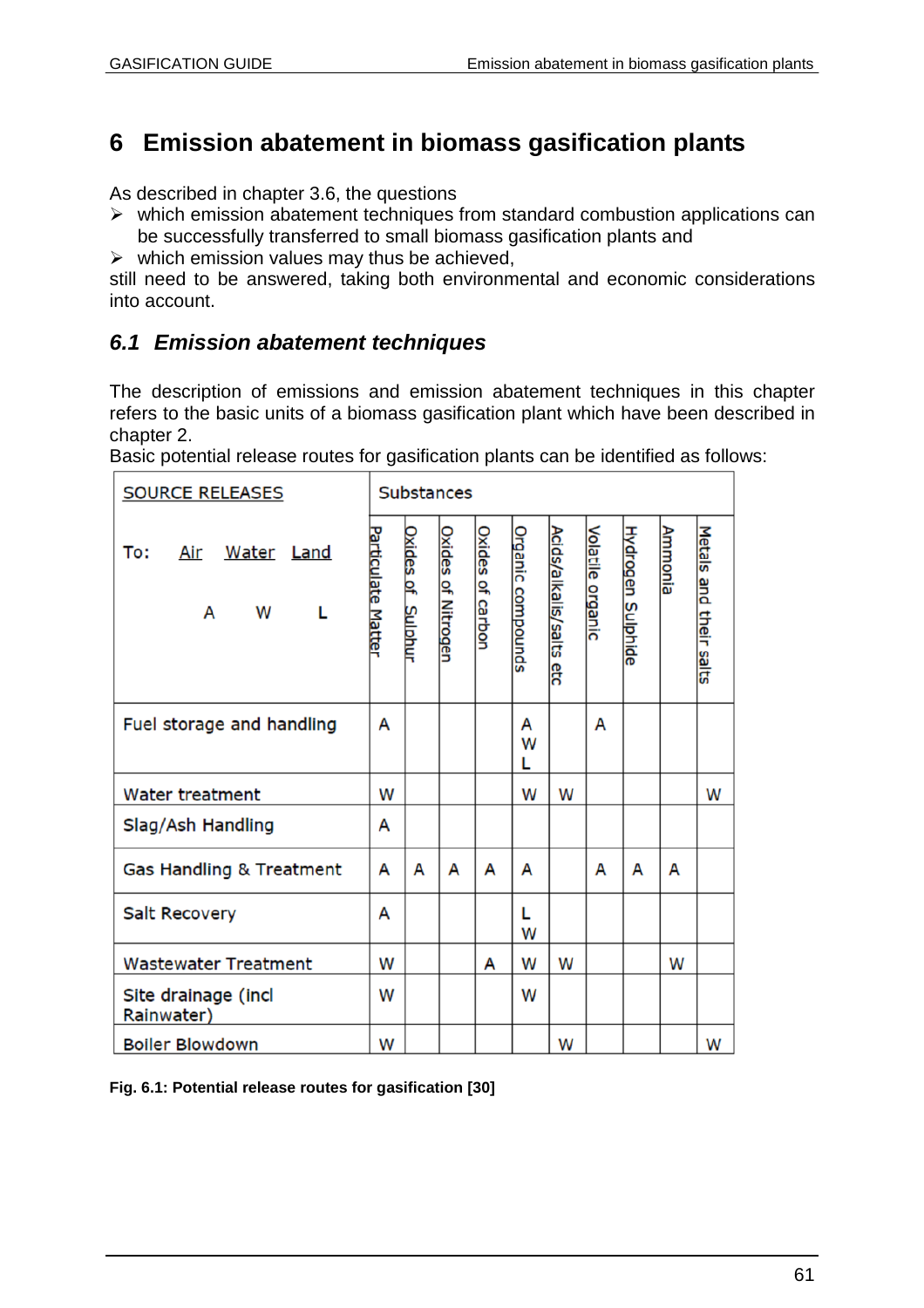## **6.1.1 Fuel storage, pre-treatment, transport and feeding**

A description of potential emissions and emission abatements techniques for the storage and handling of solid biofuels has recently been compiled by the Nordic Innovation Centre [31].

Solid biofuels dust may contain large amounts of microspores from actinomycetes (bacteria with a growth pattern similar to fungi) and moulds (fast-growing fungi), which find a favourable environment for growth in wet biomass, e.g. in chipped wood. These microspores are easily inhalable and can cause allergic reactions and alveolitis. The spores become airborne when the biomass is handled.

A way to avoid microbial growth and to reduce microspore emissions is to store only dry biomass (<20% moisture content), preventing the stored material from getting wet. In case of outdoor storage, it is important to utilize fuel or raw material piles according to age; the oldest first (FIFO-principle: First-in – First-out) [31]. Storage time of moist biomass should be reduced as much as possible.

If very large amounts of comminuted biomass are stored in enclosed spaces (like silos), the formation of appreciable levels of CO in the storage space is possible [31].

When dried biomass is mechanically treated or conveyed, dust will be released. Enclosed conveying systems can help to mitigate the release of dust. As described in chapter 5.4.1, good housekeeping (which includes the removal of dust deposits) will be a key to avoid self-ignition of dust layers on hot surfaces and to prevent dust explosions.

## **6.1.2 Gasification reactor**

Operation of a gasification reactor at ambient pressure or at a slight underpressure will in general help to prevent gas emissions from the reactor. A reactor design that avoids both gas leaks and uncontrolled gas flow from or to the reactor is usually required for stable reactor operation and good producer gas quality.

Rotary gate valves, double sluice lock hoppers or similar systems are often used to prevent backfire and producer gas flow from the gasification reactor into the biomass feeding line, thus also avoiding producer gas emissions in case of disturbances in the gas cleaning and/or utilising system.

During reactor start-up and shutdown, the quality of the producer gas may not be adequate for gas engine utilisation. For these situations as well as for periods when the gas engine is temporarily unavailable, a flare or a similar device can be used to incinerate the producer gas (cf. chapter 5.3.2) in order to avoid atmospheric venting.

Ash removal from the reactor can be a source of dust emissions. If carbon-rich ash is produced, additional measures will be required to prevent self-ignition of the ash upon contact with air. Wet ash removal systems may be useful for both targets.

# **6.1.3 Gas cooling and gas cleaning**

Unless the gasification reactor produces a very clean gas, tar and dust removal from raw producer gas will normally be required to permit reliable and disturbance-free operation of the gas engine. As described in chapters 2.5 and 2.6, raw gas cleaning can be accomplished with a combination of cyclones and (dry) filters or (wet) scrubbers, occasionally supplemented with electrostatic precipitators. This will minimise large-molecule tar components (e.g. polycyclic aromatic hydrocarbons, PAHs) in the fuel gas to the gas engine, but may not be effective for organic components with a high vapour pressure (e.g. benzene).

If significant amounts of ammonia are present in the raw producer gas, removal e.g. by water scrubbing will be required to prevent formation of high concentrations of fuel-NOx in the gas engine.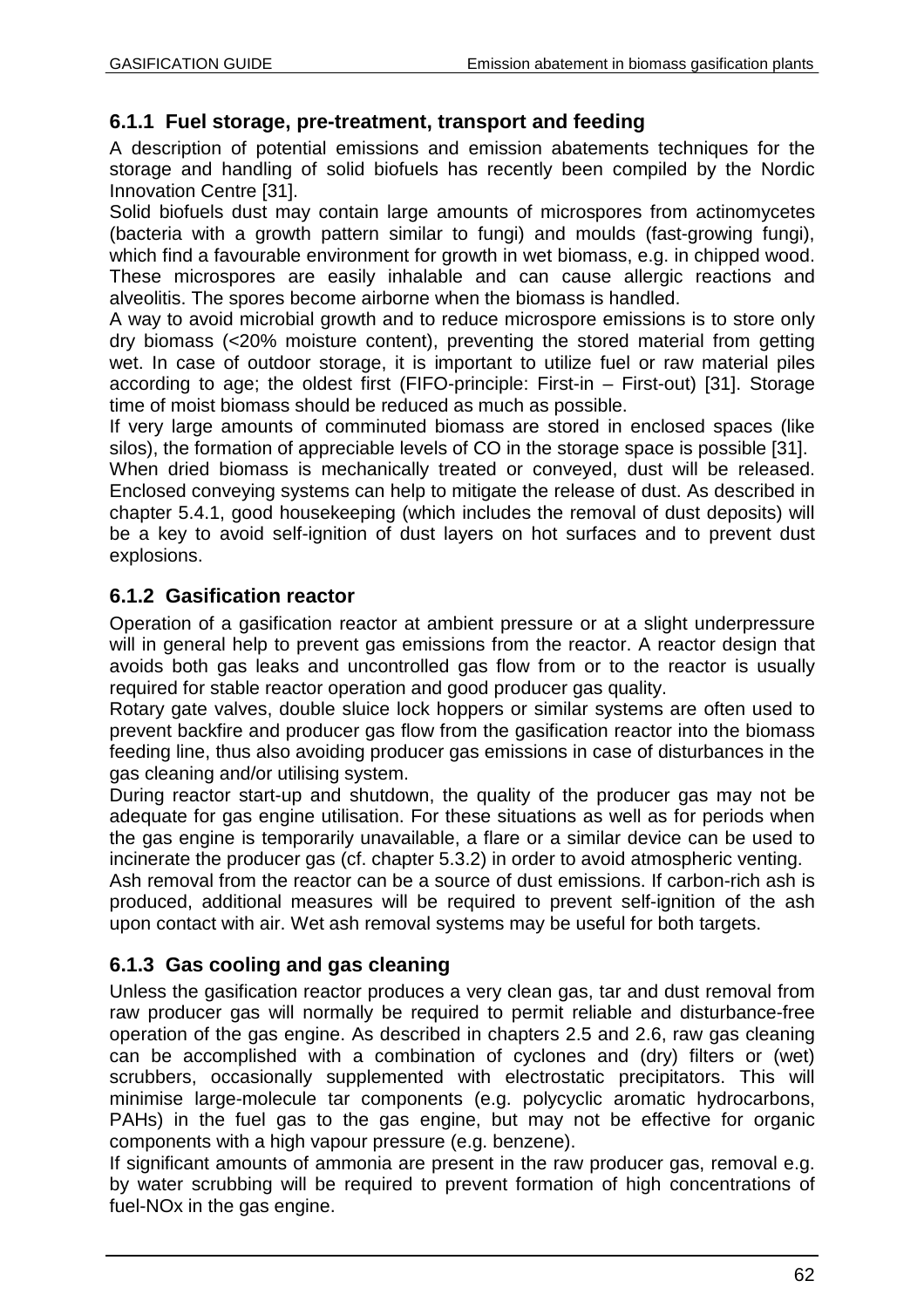If liquid residues are produced in the gas cleaning section which contain appreciable amounts of hydrocarbons, these may be fed to the gasification reactor or to other thermal units of the plant for thermal conversion. If the liquids are mostly water, they may be treated in activated carbon filters before being discharged to the sewer system. Otherwise, it may be necessary to dispose of such liquids as waste for offsite controlled treatment.

### **6.1.4 Gas engine operation and exhaust gas cleaning**

The most important emissions from the gas engine are noise and exhaust gas. Noise emissions from the engines are limited by installing the gas engines in separate rooms with sound-absorbing walls and by using silencers for combustion air supply and on the exhaust gas lines.

Exhaust gas emissions have been described in chapters 2.7 and 2.8. Treatment of the exhaust gas with various techniques involving catalytic converters and postcombustion is basically possible for the reduction of single components in the exhaust gas (e.g. CO, NO<sub>x</sub>, benzene, uncombusted hydrocarbons).

Long-term experience regarding the effectiveness and service life of catalytic converters in BGP application is not yet available at present. Catalyst service life is influenced substantially by catalyst poisons, e.g. heavy metal compounds, alkali compounds, etc., which in part can reduce the activity of the catalytic coating.

Due to the gas slip in internal combustion engines (cf. chapter 2.7), a fraction (about 1%) of the producer gas will pass through the gas engine uncombusted. In addition, combustion of nitrogen compounds in the producer gas (e.g. ammonia) will yield fuel- $NO<sub>x</sub>$ , which can be reduced by lean-gas operation, which means a relatively high oxygen level in the gas/air mixture, which lowers the exhaust gas temperature. However, at these conditions the CO emissions tend to increase.

Certain components in the producer gas may therefore require a combination of producer gas and exhaust gas cleaning techniques in order to achieve acceptable emission levels.

# *6.2 Emission limit values*

In most European countries, national regulations that contain emission limit values for gas engines do not account in particular for engines fuelled with gas from thermal biomass gasification. Environmental permits for biomass gasification plants in these countries often draw on emission limit values that have been established in emission regulations for other types of fuels (e.g. biogas).

It is open to discussion whether emission limit values established for other gases in these regulations reflect the best currently available techniques for emission reduction in gas engines using producer gas from biomass gasification: some key process parameters of these activities are different, e.g. the CO content in the fuel gas, so emission limit values based on available and proven techniques for standard combustion activities (e.g. for CO-free fuel gas) may not be applicable to small BGPs. In addition, long-term efficiency of emission abatement techniques for small BGPs is still a matter of investigation. Therefore, it will be necessary to determine appropriate emission limits for small BGPs from continued experience with plants in operation and from measurements performed in these plants.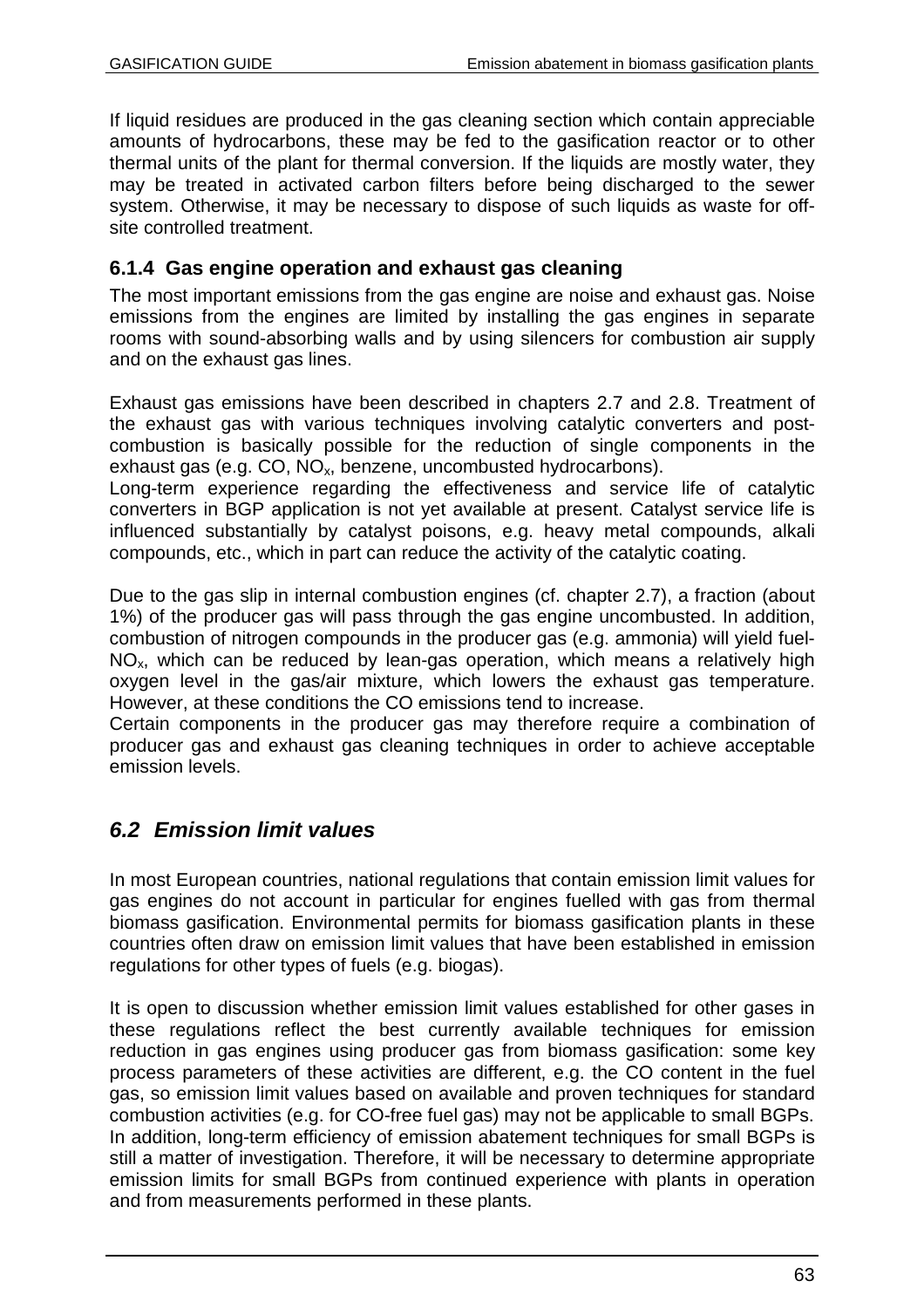## **6.2.1 Emission limits in Denmark**

In Denmark, specific emission limit values for gas engines fuelled with gas from thermal gasification of biomass waste have been established in 2005<sup>5</sup>. These emission limit values for NO<sub>x</sub>, unburnt hydrocarbons (UHC), CO, and smell are cited below (reference state: dry exhaust gas at standard conditions,  $5\%$   $O_2$ , except for smell – actual  $O<sub>2</sub>$  content):

 $NO<sub>x</sub>: 550$  mg/m<sup>3</sup>

UHC: 1500 mg C/m<sup>3</sup> (valid for 30% electrical efficiency)

 $CO: 3000 \text{ ma/m}^3$ 

Smell:  $20000$  smell units/m<sup>3</sup>

In combustion applications, the CO concentration in the flue gas is often used as an easy-to-measure indicator for combustion efficiency, with a special view to limiting the emission of high-concern substances like polycyclic aromatic hydrocarbons (PAH). In Denmark, measurements on the exhaust gas of gas engines in commercially operated biomass gasification plants had revealed [32] that PAH emissions of these installations are very low, irrespective of the CO content of the exhaust gas which is mainly caused by gas slip in the engine. Therefore, a relatively high CO emission limit value has been fixed in the Danish regulations for gas engines running on producer gas. (For *combustion* of producer gas, Danish emission limits are considerably lower.)

An emission limit for smell emissions has been introduced in Denmark because smell (basically from aldehydes) had been found to be an issue with exhaust gas from gas engines operating on natural gas [32].

## **6.2.2 Emission limits in Germany**

In Germany, emission abatement requirements towards biomass gasification plants (BGPs) established in the authorisation procedure depend on whether construction and operation of the plant are *subject to a permission according to immission control legislation (environmental permission)* (which is the case for BGPs that can produce gas with an energy equivalent of 1 MW or more) or whether the plant *requires* a *construction licence* only.

According to German law, the operation of plants subject to environmental permission must neither cause harmful effects on the environment nor cause immissions that exceed limit values (as stipulated e.g. in the Air Quality Directive

<sup>&</sup>lt;sup>5</sup> BEK 621 of 23/06/2005 (Order about limitation of emission of nitrogen oxides, uncombusted hydrocarbons, carbon monoxide etc. from engines and turbines)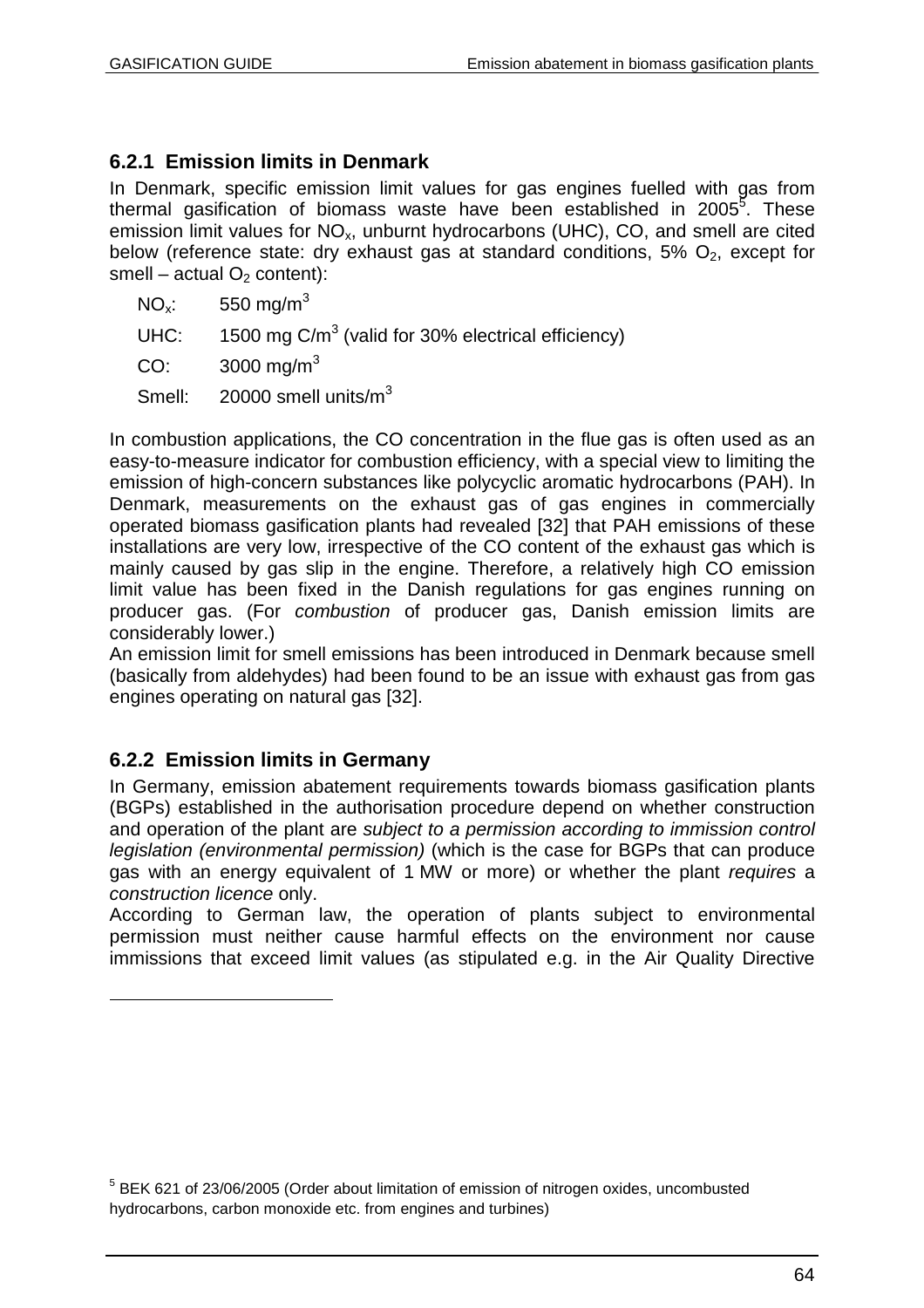2008/50/EC and in German administrative guideline on assessment of odour in ambient air). BGPs in combination with other sources of emissions (e. g. road traffic, wood combustion) must not cause a benzene concentration in ambient air in excess of 5 ug/m<sup>3</sup> (annual mean) within the sphere of influence of the BGP. Equally, plantspecific odor must not be perceivable in more than 10 % of the hours per year (or 15 %, depending on the type of land use). Additionally, emission abatement measures are required which are based on best available techniques (BAT).

For the purpose of limiting gas engine exhaust gas emissions, German licensing authorities will generally stipulate emission limit values as listed below, partly derived from TA-Luft<sup>6</sup> requirements for gas engines that are fuelled with biogas:

- Carbon monoxide (CO): 650 mg/m<sup>3</sup>
- Nitrous oxide (NO<sub>x</sub>), stated as NO<sub>2</sub>: 500 mg/m<sup>3</sup>
- Formaldehyde (HCOH): 60 mg/m<sup>3</sup>
- $\bullet$  Benzene: 1 mg/m<sup>3</sup>
- $\bullet$  Dust: 20 mg/m<sup>3</sup>

Experience has shown that even a benzene concentration of less than 3 mg/m<sup>3</sup> in the purified exhaust gas will already require the use of rather large oxidising catalysts. Therefore, the value of 1 mg/m<sup>3</sup> for benzene is currently regarded as a target value by many authorities.

As distinguished from the above requirements, the operator of a plant *not subject to environmental permission* in Germany has to make sure that any harmful effects on the environment which are avoidable using the best available techniques (BAT) will be avoided, and unavoidable harmful effects will be kept to a minimum using emission abatement measures based on BAT. Whether or not harmful effects on the environment can be caused (e.g. by benzene or odor emissions) will essentially depend [33] on

- exhaust gas flow rate and emission concentrations in that gas,
- the height of exhaust gas release to atmosphere and whether removal takes place in undisturbed free air flow,
- the distance to neighbours,
- how often producer gas that cannot be used in the gas engine (e. g. during plant start-up and shut-down) is vented to atmosphere without being incinerated, and

<sup>&</sup>lt;sup>6</sup> "Technische Anleitung zur Reinhaltung der Luft (TA-Luft)"; Technical Instructions on Air Quality Control, July 2002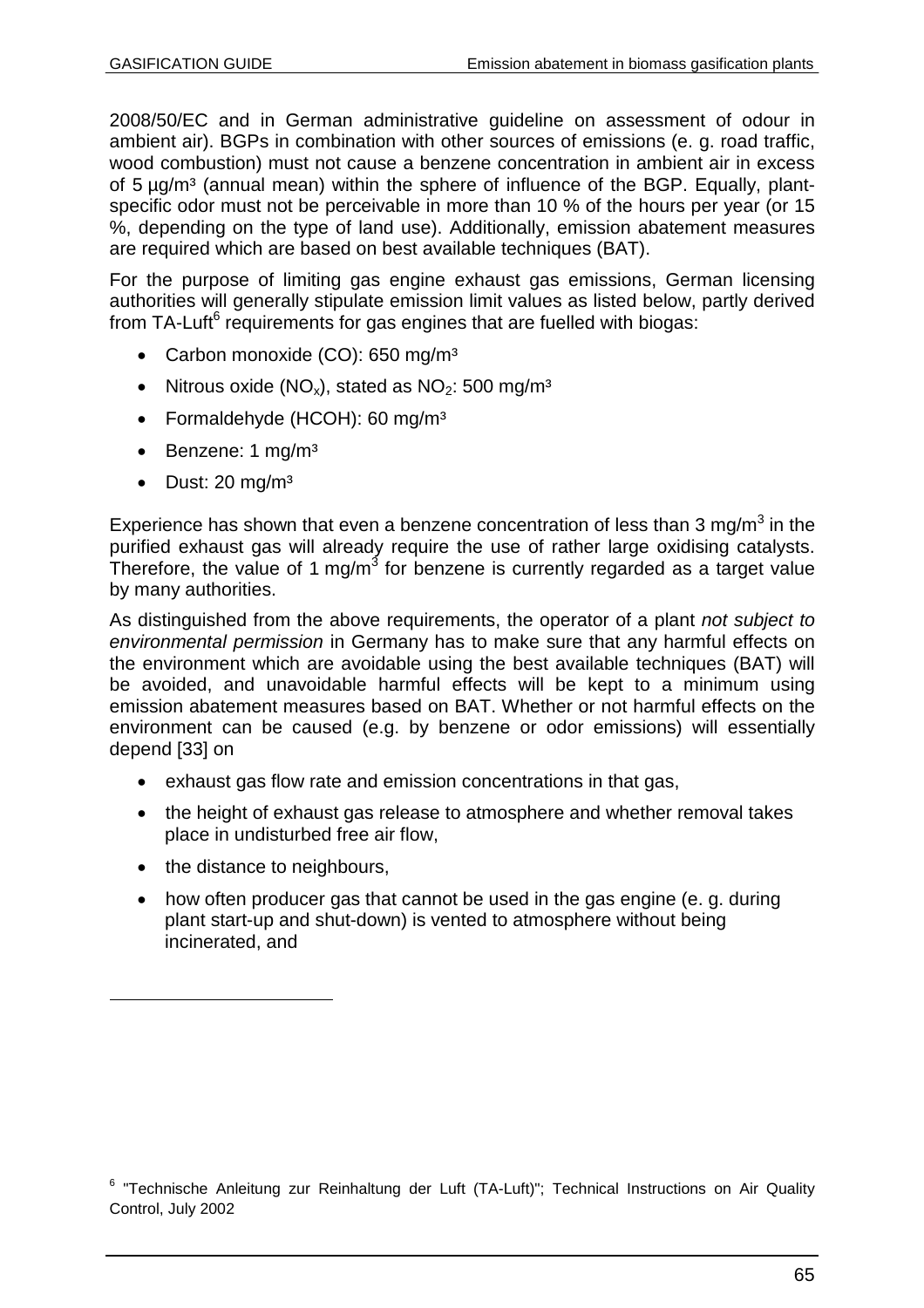• the quality of enclosure of equipment bearing strong-smelling substances (like raw producer gas, scrubbing liquids, tarry residues).

According to a recommendation given by a German Environmental Agency<sup>7</sup> [33], the licensing authority can generally assume without any further examination that a BGP will not cause harmful effects on the environment related to benzene emissions if these emissions do not exceed the minor mass flow of 5 g/h stipulated in section 4.6.1.1 of TA-Luft for diffuse emissions. This will be the case with plants that do not exceed 100 kW electrical power output (corresponding to an exhaust gas flow rate of less than 500 m<sup>3</sup>/h at STP) if the benzene concentration in the purified exhaust gas is less than 10 mg/m<sup>3</sup>, ensured e.g. by using an oxidising catalyst.

In general, this will depend on the fulfilment of additional conditions, e.g.

- a certificate issued by the manufacturer stating that
	- $\circ$  a benzene concentration of less than 10 mg/m<sup>3</sup> will be safely achieved with the plant design (verified by measurements performed by an agency which is qualified for such measurements relating to the foreseen width of fuel),
	- o producer gas not used in the engine will be safely incinerated, with a CO concentration in the flue gas of less than  $2 \frac{q}{m^3}$  (verified by measurements which may be done by a chimney sweep in Germany), except for start-up and shut-down operation of less than 5 minutes once per week, and
	- o no further development work will be necessary on the BGP which would require additional start-ups and shut-downs
- annual testing of proper catalyst function (CO reduction > 70 %), verified by measurement of the CO concentration upstream and downstream of the catalyst (which may be done by a chimney sweep in Germany).

 $7$  Recommendation by the Bavarian Environmental Agency (LfU Bayern)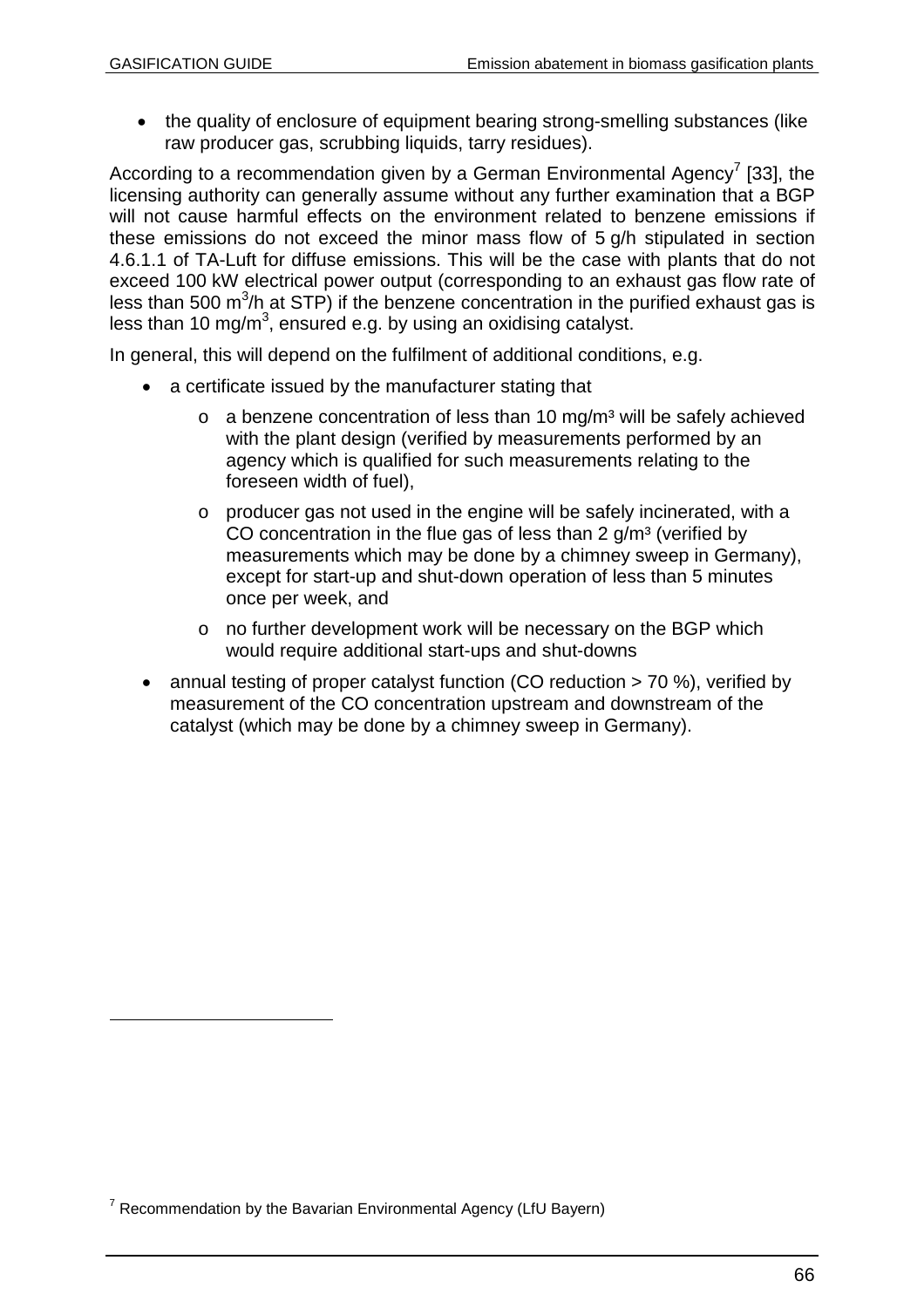# **7 References**

- [1] Timmerer H. L., Lettner F.: Leitfaden Anlagensicherheit und Genehmigung von Biomassevergasungsanlagen (Projektendbericht), Energiesysteme der Zukunft, Nr. 807786, 2005.
- [2] Österreichisches Normungsinstitut: ÖNORM M 7132: Energiewirtschaftliche Nutzung von Holz und Rinde als Brennstoff, Begriffsbestimmung und Merkmale; Österreichisches Normungsinstitut, Wien, 1998.
- [3] Österreichisches Normungsinstitut: ÖNORM M 7133, Holzhackgut für energetische Zwecke, Anforderungen und Prüfbestimmungen; Österreichisches Normungsinstitut, Wien, 1998.
- [4] Nussbaumer Th., Neuenschwander P., Hasler Ph., Bühler R.: Energie aus Holz - Vergleich der Verfahren zur Produktion von Wärme, Strom und Treibstoff aus Holz. Bundesamt für Energiewirtschaft, Bern (CH)1997, 153 Seiten, 1997.
- [5] Europäisches Parlament und Rat: Richtlinie der europäischen Union 67/548/EWG über Einstufung, Verpackung und Kennzeichnung gefährlicher Stoffe unter den entsprechenden Änderungen der Richtlinie 1999/33/EG, Richtlinie 2001/59/EG sowie Richtlinie 92/32/EWG, 2001.
- [6] Republik Österreich: BGBl. II Nr. 253/2001 i.d.F BGBl. II Nr. 184/2003 und BGBl. II Nr. 119/2004: Verordnung des Bundesministers für Wirtschaft und Arbeit über Grenzwerte für Arbeitsstoffe und über krebserzeugende Arbeitsstoffe (Grenzwerteverordnung 2003 - GKV 2003), Anhang I/2003: Stoffliste, 2003.
- [7] Armstrong B., Hutchinson E., Fletcher T.: Cancer risk following exposure to polycyclic aromatic hydrocarbons (PAHs): a meta-analysis, London School of Hygiene and Tropical Medicine for the Health and Safety Executive, 2003.
- [8] Steinbach J., Antelmann O., Lambert M.: Methoden zur Bewertung des Gefahrenpotentials von verfahrenstechnischen Anlagen, Schriftenreihe der Bundesanstalt für Arbeitssschutz und Arbeitsmedizin, Berlin-Dortmund, 1991.
- [9] Steen H.: Handbuch des Explosionsschutzes, Wiley-VCH, Willingdon/England, 2000.
- [10] Kühnreich K., Bock F.-J., Hitzbleck R., Kopp H., Roller U., Woizischke N.: Ermittlung und Bewertung des Gefahrenpotentials für Beschäftigte in verfahrenstechnischen Anlagen und Lagereinrichtungen, Berlin-Dortmund, 1998.
- [11] Österreichisches Normungsinstitut: ÖNORM EN 1050, "Sicherheit von Maschinen - Leitsätze zur Risikobeurteilung", 1997.
- [12] Österreichisches Normungsinstitut: ÖNORM EN 1127 T1, "Explosionsfähige Atmosphären - Explosionsschutz, Teil 1: Grundlagen und Methodik", 1997.
- [13] Siebenhofer M.: Sicherheitstechnik verfahrenstechnischer Anlagen; VTU Engineering - TU Graz; Vorlesungsskriptum; Grambach/Graz, 2003.
- [14] Standard IEC: IEC 812/1985 Analysis techniques for system reliability procedure for failure mode and effect analysis FMEA, 1985.
- [15] EKSC-Switzerland: Sicherheit: Einführung in die Risikoanalyse Systematik und Methoden; Schriftenreihe Heft 4; Expertenkommission für die Sicherheit der chemischen Industrie in der Schweiz, 1996.
- [16] http://www.hse.gov.uk/risk/faq.htm
- [17] Timmerer H L: Anlagensicherheit und Prozessführung für thermische Biomassevergasungs-KWK-Anlagen mit gestufter Gaserzeugung, Institut für Wärmetechnik, TU Graz, 2007.